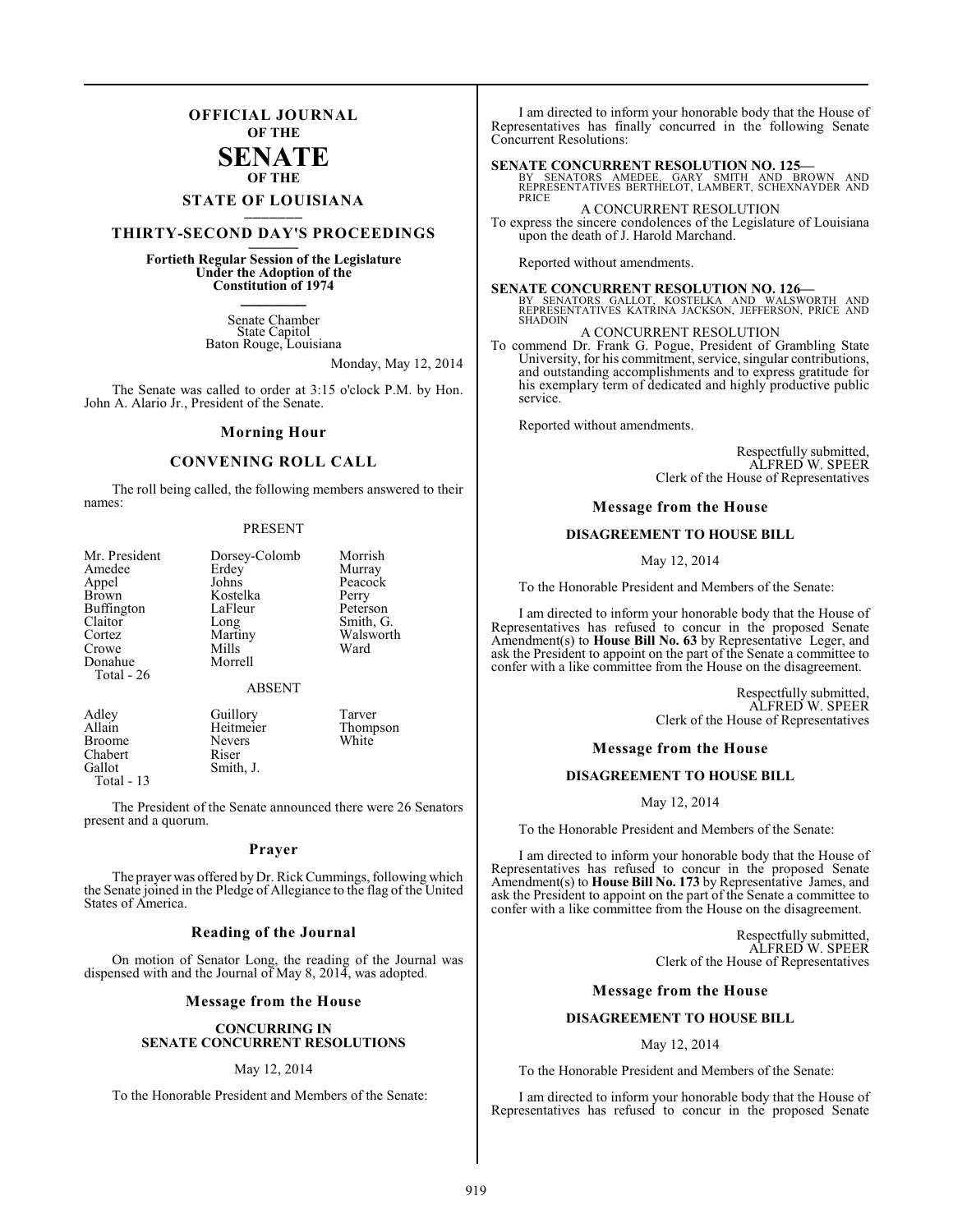## **Page 2 SENATE 32nd DAY'S PROCEEDINGS**

May 12, 2014

Amendment(s) to **House Bill No. 569** by Representative Stokes, and ask the President to appoint on the part of the Senate a committee to confer with a like committee from the House on the disagreement.

> Respectfully submitted, ALFRED W. SPEER Clerk of the House of Representatives

#### **Message from the House**

#### **DISAGREEMENT TO HOUSE BILL**

#### May 12, 2014

To the Honorable President and Members of the Senate:

I am directed to inform your honorable body that the House of Representatives has refused to concur in the proposed Senate Amendment(s) to **House Bill No. 793** by Representative St. Germain, and ask the President to appoint on the part of the Senate a committee to confer with a like committee from the House on the disagreement.

> Respectfully submitted, ALFRED W. SPEER Clerk of the House of Representatives

#### **Message from the House**

#### **DISAGREEMENT TO HOUSE BILL**

#### May 12, 2014

To the Honorable President and Members of the Senate:

I am directed to inform your honorable body that the House of Representatives has refused to concur in the proposed Senate Amendment(s) to **House Bill No. 1036** by Representative Arnold, and ask the President to appoint on the part of the Senate a committee to confer with a like committee from the House on the disagreement.

> Respectfully submitted, ALFRED W. SPEER Clerk of the House of Representatives

#### **Privilege Report of the Legislative Bureau**

May 12, 2014

To the President and Members of the Senate:

I am directed by your Legislative Bureau to submit the following report:

The following bills are approved as to construction and duplication. We advise and suggest the following amendments to the engrossed bills.

## **HOUSE BILL NO. 24—** BY REPRESENTATIVE PEARSON

AN ACT

To amend and reenact R.S. 11:103(B)(3)(e)(ii)(aa) and (iv)(aa) and (E) and to repeal R.S.  $11:103(B)(3)(e)(i)(bb)$ ,  $(ii)(bb)$ , and (iv)(bb), relative to amortization schedules of the Municipal Police Employees' Retirement System; to provide relative to the duration of such schedules; to provide for the combination and reamortization of existing schedules as of a certain date; to provide relative to the calculation of employer contribution rates for the system; to repeal outdated provisions; and to provide for related matters.

Reported without amendments.

#### **HOUSE BILL NO. 105—**

BY REPRESENTATIVE JAMES AN ACT

To amend and reenact R.S. 42:1111(A)(4), relative to the Code of Governmental Ethics; to increase the amount of supplemental compensation or benefits allowed to be provided to an attorney who is a public employee who is participating in a certain bona fide Loan Repayment Assistance Program; and to provide for related matters.

Reported without amendments.

### **HOUSE BILL NO. 167—**

BY REPRESENTATIVE GREENE AN ACT

To amend and reenact R.S. 37:711.14(B) and 711.15(A)(4)(b), relative to the Louisiana Professional Geoscience Practice Act; to provide relative to examinations prepared, administered, or graded by organizations other than the Louisiana Board of Professional Geoscientists; to extend the time period for applicants to be exempt from taking an examination for licensure; and to provide for related matters.

Reported without amendments.

#### **HOUSE BILL NO. 185—**



To amend and reenact R.S. 37:1031(A) and 1033(A)(introductory paragraph), relative to care for individuals receiving certain home- and community-based services; to provide for applicability of laws relative to services rendered by direct service workers; to revise criteria for individuals who are served by direct service workers; to provide for requirements relative to authorization for direct service workers to perform certain procedures; and to provide for related matters.

Reported without amendments.

#### **HOUSE BILL NO. 195—**

BY REPRESENTATIVE SIMON AN ACT

To enact R.S. 49:191(7) and to repeal R.S. 49:191(5)(g), relative to the Department of Children and Family Services, including provisions to provide for the re-creation of the Department of Children and Family Services and the statutory entities made a part of the department by law; to provide for the effective termination date for all statutory authority for the existence of such statutory entities; and to provide for related matters.

Reported without amendments.

## **HOUSE BILL NO. 298—** BY REPRESENTATIVE GAROFALO

- AN ACT
- To amend and reenact R.S. 13:5722(A)(2)(a), relative to court costs in St. Bernard Parish; to provide for additional court costs in criminal matters in all courts in St. Bernard Parish; to provide for the collection and use of the additional funds; and to provide for related matters.

Reported without amendments.

- HOUSE BILL NO. 388—<br>
BY REPRESENTATIVES KATRINA JACKSON, ADAMS, ARMES, BARRAS, BARROW, STUART BISHOP, BROADWATER, BURFORD,<br>
HENRY BURNS, TIM BURNS, BURRELL, CARMODY, CHAMPAGNE,<br>
CHANEY, CONNICK, COX, DANAHAY, GEYMANN, GISC
- AN ACT To amend and reenact R.S. 40:1299.35.2(A), 1299.35.2.1, and 2175.3(2) and (5), relative to abortion; to provide for requirements of physicians who perform abortions; to require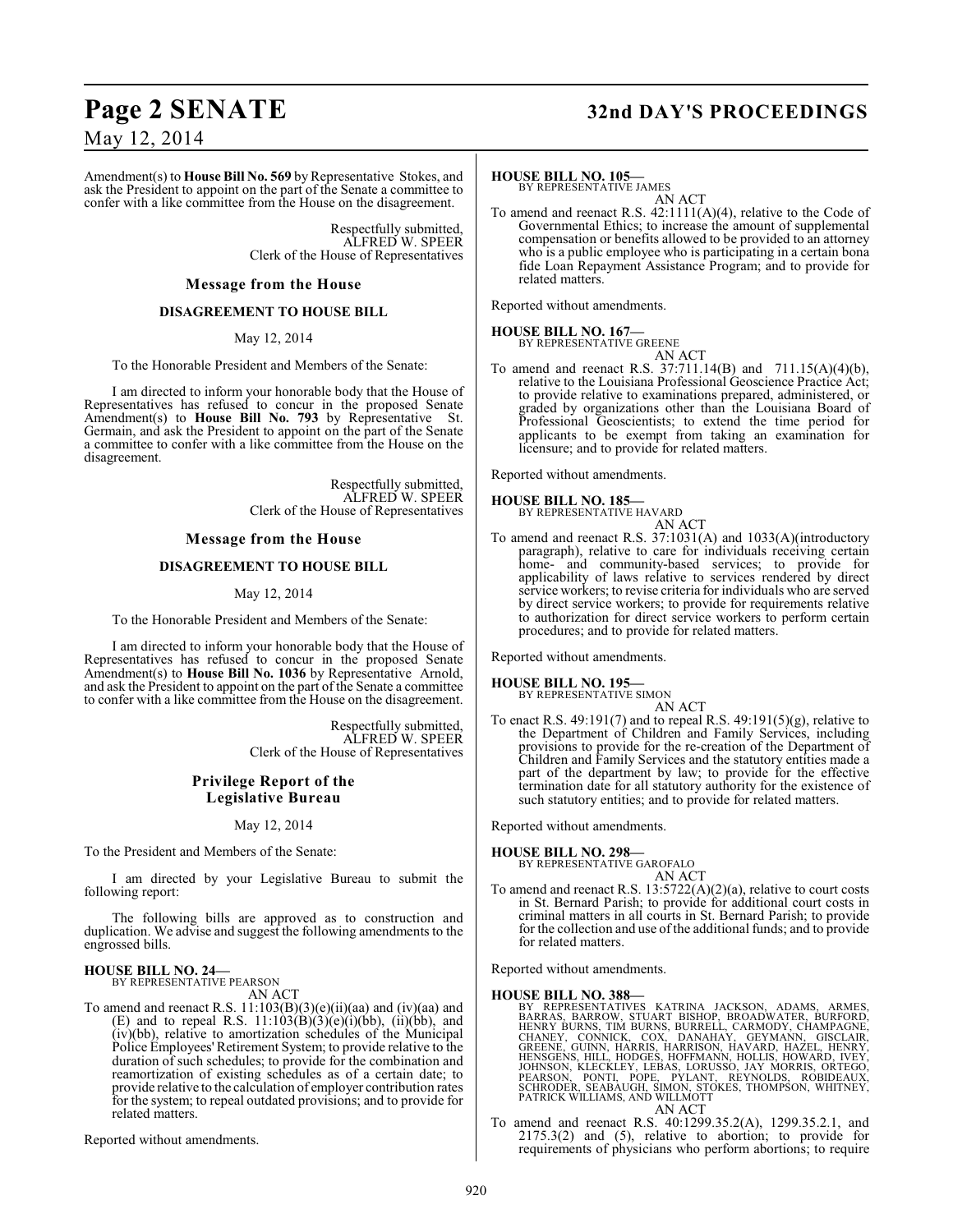## **32nd DAY'S PROCEEDINGS Page 3 SENATE**

# May 12, 2014

delivery of certain information concerning health care facilities and services to a pregnant woman prior to abortion; to provide regulations for the practice of inducing an abortion through use of drugs or chemicals; to provide for definitions of terms in the Outpatient Abortion Facility Licensing Law; to provide for penalties; to provide for application of laws; to provide for legislative intent; and to provide for related matters.

Reported without amendments.

#### **HOUSE BILL NO. 396—**

BY REPRESENTATIVE WILLMOTT AN ACT

To amend and reenact R.S. 37:1007(A)(2)(a)(xvi) and to repeal R.S.  $37:1007(A)(2)(a)(xi)$  and (xiv), relative to the membership of the Nursing Supply and Demand Council; to provide for corrections in names of and to remove references to certain organizations comprising the membership of the council; and to provide for related matters.

Reported without amendments.

#### **HOUSE BILL NO. 459—**

BY REPRESENTATIVE ARNOLD AN ACT

To amend and reenact R.S. 42:1123(39)(a), relative to the Code of Governmental Ethics; to allow an immediate family member of a legislator to lobby the legislature under certain circumstances; and to provide for related matters.

Reported without amendments.

#### **HOUSE BILL NO. 486—**

BY REPRESENTATIVE TALBOT

AN ACT To enact R.S. 18:1491.4(D)(3), relative to certain contributions by certain political committees; to provide certain requirements regarding contributions to candidates and to principal campaign committees and subsidiary committees of candidates; and to provide for related matters.

Reported without amendments.

## **HOUSE BILL NO. 610—** BY REPRESENTATIVE ABRAMSON

AN ACT

To amend and reenact R.S. 37:3200(9), 3205(B), 3208(B), 3209, 3210(C) and (D), 3211, and 3218, relative to radiologic technologists; to amend the definition of "radiologic technologist"; to provide for meetings of the Louisiana Radiologic Technology Board of Examiners; to provide for the qualification of applicants for licensure; to require a certification examination; to require payment of fees prior to licensure; to authorize the board to promulgate a fee schedule; to make technical changes; and to provide for related matters.

Reported without amendments.

#### **HOUSE BILL NO. 754—**

BY REPRESENTATIVES MORENO, BADON, WESLEY BISHOP,<br>BROSSETT, HENRY BURNS, BURRELL, EDWARDS, HARRISON,<br>LEBAS,LEGER,ST.GERMAIN,ANDWILLMOTT AN ACT

To enact R.S. 40:978.1, relative to the prescribing and administering of an opioid antagonist for overdoses of controlled dangerous substances; to authorize a first responder to receive a prescription for naloxone; to authorize the first responder to administer naloxone to a third party; to limit liability for the administration of naloxone by a first responder; to require training prior to receiving a prescription for naloxone; to require promulgation of best practices; and to provide for related matters.

Reported without amendments.

### **HOUSE BILL NO. 770—**

BY REPRESENTATIVE PRICE

AN ACT To amend and reenact R.S.  $32:781(5)$  and  $(13)(a)(i)$ , to enact R.S. 32:792(B)(17) and 796, and to repeal R.S. 32:792(B)(1)(d) and 795, relative to used motor vehicle dealers; to amend the definitions of motor vehicle and used motor vehicle dealer; to provide relative to false, misleading, or unsubstantiated advertising in connection with a used motor vehicle dealer business; to provide relative to the deposit and down payment disclosure and delivery pending a sale by a used motor vehicle dealer; and to provide for related matters.

Reported with amendments.

#### **LEGISLATIVE BUREAU AMENDMENTS**

Amendments proposed by Legislative Bureau to Reengrossed House Bill No. 770 by Representative Price

#### AMENDMENT NO. 1

On page 2, line 20, following "entities" and before "which" insert "in"

#### AMENDMENT NO. 2

On page 2, line 20, following "interest" and before "." change "in or is employed by" to "or which employ the individual"

#### AMENDMENT NO. 3

On page 3, line 21, following "license" and before "which" insert ","

### AMENDMENT NO. 4

On page 3, line 23, following "model" and before "year" change "and model" to ","

#### AMENDMENT NO. 5

On page 5, line 25, following "vehicle" and before "which" insert ", the amount of

#### **HOUSE BILL NO. 802—**

BY REPRESENTATIVE BARROW AN ACT

To enact Part LXXV of Chapter 5 of Title 40 of the Louisiana Revised Statutes of 1950, to be comprised of R.S. 40:1300.381 through 1300.385, relative to toxic mold; to provide for a task force to study the public health impacts of toxic mold in this state; to provide for composition, functions, and duties of the task force; to terminate the task force on a certain date; and to provide for related matters.

Reported without amendments.

#### **HOUSE BILL NO. 803—**

BY REPRESENTATIVE BERTHELOT AN ACT

To enact R.S. 23:1036(M), relative to workers' compensation; to provide with respect to coverage for volunteer firefighters; to provide rule making authority; and to provide for related matters.

Reported without amendments.

**HOUSE BILL NO. 863—** BY REPRESENTATIVES DANAHAY, JOHNSON, RITCHIE, ROBIDEAUX, WHITNEY, AND WILLMOTT AN ACT

To amend and reenact R.S. 36:801.1(A) and R.S. 47:302(K)(7), 337.2(D), 337.45(A)(1) and (B), 337.48(A), 337.51(A), (B), and  $(C)(2)$ , 337.53 $(C)$ , 337.54, 337.63 $(A)(1)$  and  $(2)$ ,  $(B)$ , and  $(D)$ , 337.67(B)(3), (C)(3), and (D)(2), 337.77(F), 337.81(A)(2) and (C), 337.86(E)(2)(a), 337.101(A)(2)(a), 1401, 1402, 1403(A) and (B), 1410, 1413, 1431, 1432, 1436, 1437, and 1451, and R.S. 49:967(A) and 968(B)(9), to enact R.S. 36:53(J) and R.S.  $47:337.2(A)(1)(c), 337.77(G), 337.81.1, 337.86(E)(1)(d),$ 1407(3), 1414(E), 1417, and 1418, and to repeal R.S.  $36:4(B)(1)(p)$  and R.S.  $47:337.51.1$  and  $337.101(A)(2)(c)$ ,  $(B)$ ,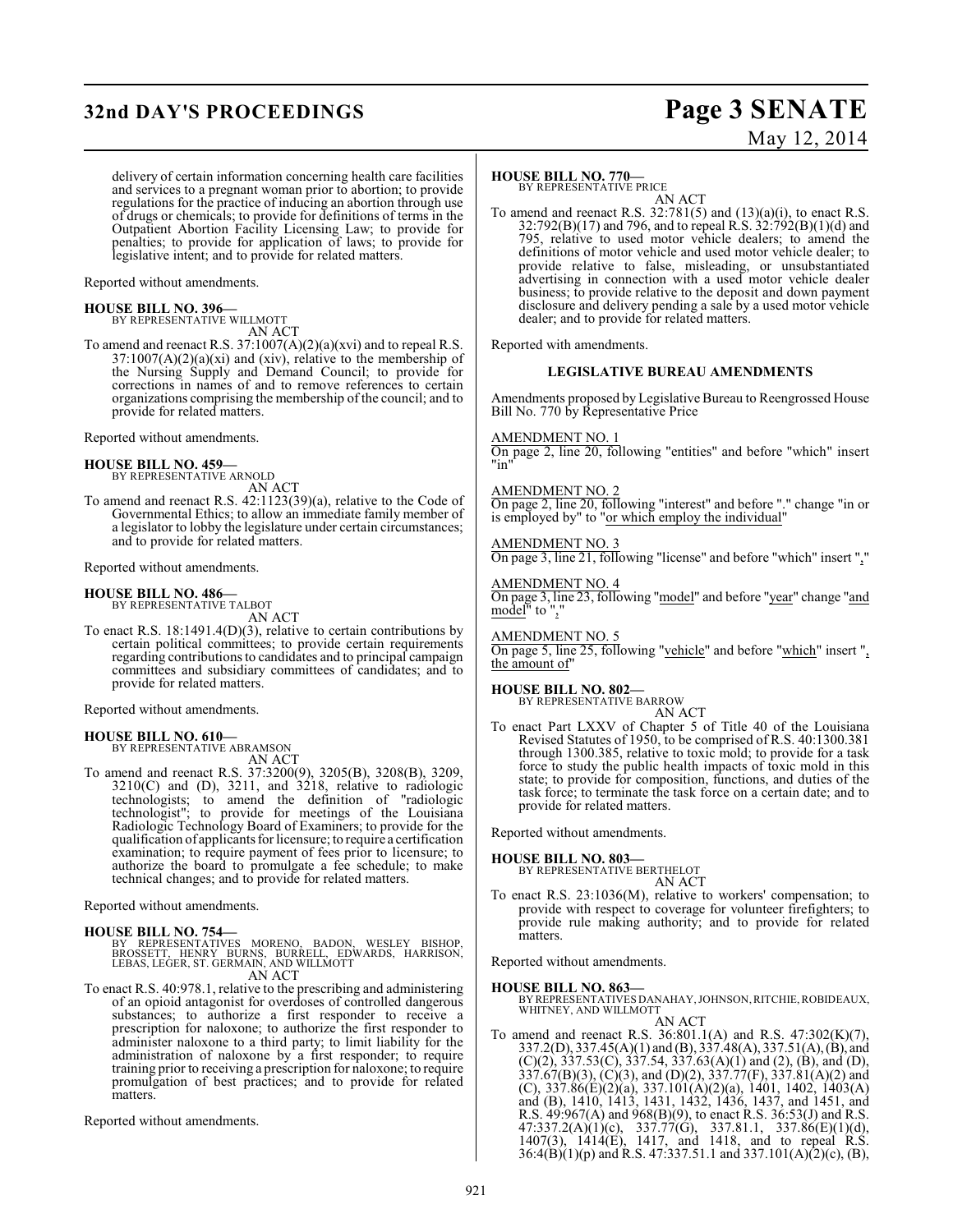## **Page 4 SENATE 32nd DAY'S PROCEEDINGS**

May 12, 2014

and (C), relative to disputes concerning taxes, fees, and claims against the state and its political subdivisions; to provide relative to the composition, compensation, procedures, and jurisdiction of the Board of Tax Appeals; to provide for the dedication of certain revenues for support of the board; to transfer the board to the Department of State Civil Service; to provide with respect to procedures for collection and adjudication of local sales and use tax; to provide for redetermination of certain local sales and use tax assessments and overpayments; to authorize the transfer of certain cases to and from the board and certain courts; to provide for definitions; to provide for effectiveness; and to provide for related matters.

Reported without amendments.

#### **HOUSE BILL NO. 869—** BY REPRESENTATIVE PONTI

AN ACT

To amend and reenact R.S. 37:1437(C)(2)(c), (5)(b), and (6)(a)(ii), relative to licensing by the Louisiana Real Estate Commission; to provide for changes to the post-license educational requirements of real estate brokers and salespersons; and to provide for related matters.

Reported without amendments.

#### **HOUSE BILL NO. 919—** BY REPRESENTATIVE PONTI

AN ACT

To enact R.S. 37:1367(I), relative to plumbing; to provide relative to licensing requirements for utility line work; to provide for applicability; and to provide for related matters.

Reported without amendments.

## **HOUSE BILL NO. 994—** BY REPRESENTATIVE PONTI

AN ACT

To amend and reenact R.S. 51:2395(A)(7), relative to the Louisiana Business and Industrial Development Company Act; to provide an exception for certain financing requirements of entities licensed in this state to transact business as a business and industrial development company; and to provide for related matters.

Reported without amendments.

**HOUSE BILL NO. 1048—** BY REPRESENTATIVES PONTI AND ORTEGO AN ACT

To amend and reenact R.S. 37:1378(A)(3) and R.S. 40:5, 1722(B)(2), 1723(B), 1730.22(C), 1730.28(A)(1), (3)(a), and (5), and 1730.29(A)(introductory paragraph), to enact R.S. 40:4(C) and (D) and 1730.23(I), and to repeal R.S. 40:4(A)(7), 1722(D), and  $1730.28(A)(3)(h)$ ; relative to the regulation of plumbing; to provide for grounds for disciplinary actions; to require the Louisiana State Uniform Construction Code Council to adopt certain provisions relative to plumbing; to provide relative to the duties of the state health officer; to provide relative to the authority of local building officials; to provide for effective dates; and to provide for related matters.

Reported with amendments.

#### **LEGISLATIVE BUREAU AMENDMENTS**

Amendments proposed by Legislative Bureau to Reengrossed House Bill No. 1048 by Representative Ponti

#### AMENDMENT NO. 1

In Senate Committee Amendment No. 1 proposed by the Senate Committee on Commerce, Consumer Protection and International Affairs and adopted by the Senate on May 8, 2014, on page 1, line 5, following "1730.23(I)," and before "1730.28.1" delete "1730.26(3) and  $(4)$ "

#### AMENDMENT NO. 2

In Senate Committee Amendment No. 2 proposed by the Senate Committee on Commerce, Consumer Protection and International Affairs and adopted by the Senate on May 8, 2014, on page 1, line 19, following "1730.23(I)," and before "1730.28.1" delete "1730.26(3) and (4)"

#### AMENDMENT NO. 3

In Senate Committee Amendment No. 19 proposed by the Senate Committee on Commerce, Consumer Protection and International Affairs and adopted by the Senate on May 8, 2014, on page 4, line 49, following "Section," change "Sections 3" to "Section 3"

#### AMENDMENT NO. 4

In Senate Committee Amendment No. 20 proposed by the Senate Committee on Commerce, Consumer Protection and International Affairs and adopted by the Senate on May 8, 2014, on page 5, line 2, change "inset" to "insert"

#### AMENDMENT NO. 5

On page 7, line 6, following "including" change "Part" to "Parts I-Administrative" and on line 7, delete "I-Administration"

#### **HOUSE BILL NO. 1121—**

BY REPRESENTATIVE DANAHAY AN ACT

To enact R.S. 44:3.3, relative to public records; to provide an exemption for certain commercially sensitive information of a public power authority; to provide for definitions; and to provide for related matters.

Reported without amendments.

## **HOUSE BILL NO. 1200—** BY REPRESENTATIVE STOKES

AN ACT

To enact Subpart E of Part VI-A of Chapter 3 of Title 46 of the Louisiana Revised Statutes of 1950, to be comprised of R.S. 46:440.11 through 440.16, relative to the Medicaid recovery audit program; to provide for legislative findings and purposes; to provide definitions; to establish requirements for entities that contract with the Department of Health and Hospitals to recover medical assistance program funds; to provide for a structure of payments by the Department of Health and Hospitals; to provide for appeals by healthcare providers enrolled in the Medicaid program; to provide for contractor oversight and penalties; to provide for promulgation of rules; to require submittal of Medicaid state plan amendments; to provide for effectiveness; and to provide for related matters.

Reported with amendments.

#### **LEGISLATIVE BUREAU AMENDMENTS**

Amendments proposed by Legislative Bureau to Engrossed House Bill No. 1200 by Representative Stokes

#### AMENDMENT NO. 1

On page 2, line 8, following "functions" and before "necessary" change "are" to "is"

#### AMENDMENT NO. 2

On page 4, line 28, following "a" and before "effort" change "good faith" to "good-faith"

#### AMENDMENT NO. 3

On page 5, lines 17-18, following "by providers," and before "by disposition status" change "broken out" to "categorized"

#### AMENDMENT NO. 4

On page 7, line 21, following "law and" and before "a copy" change "provide" to "providing"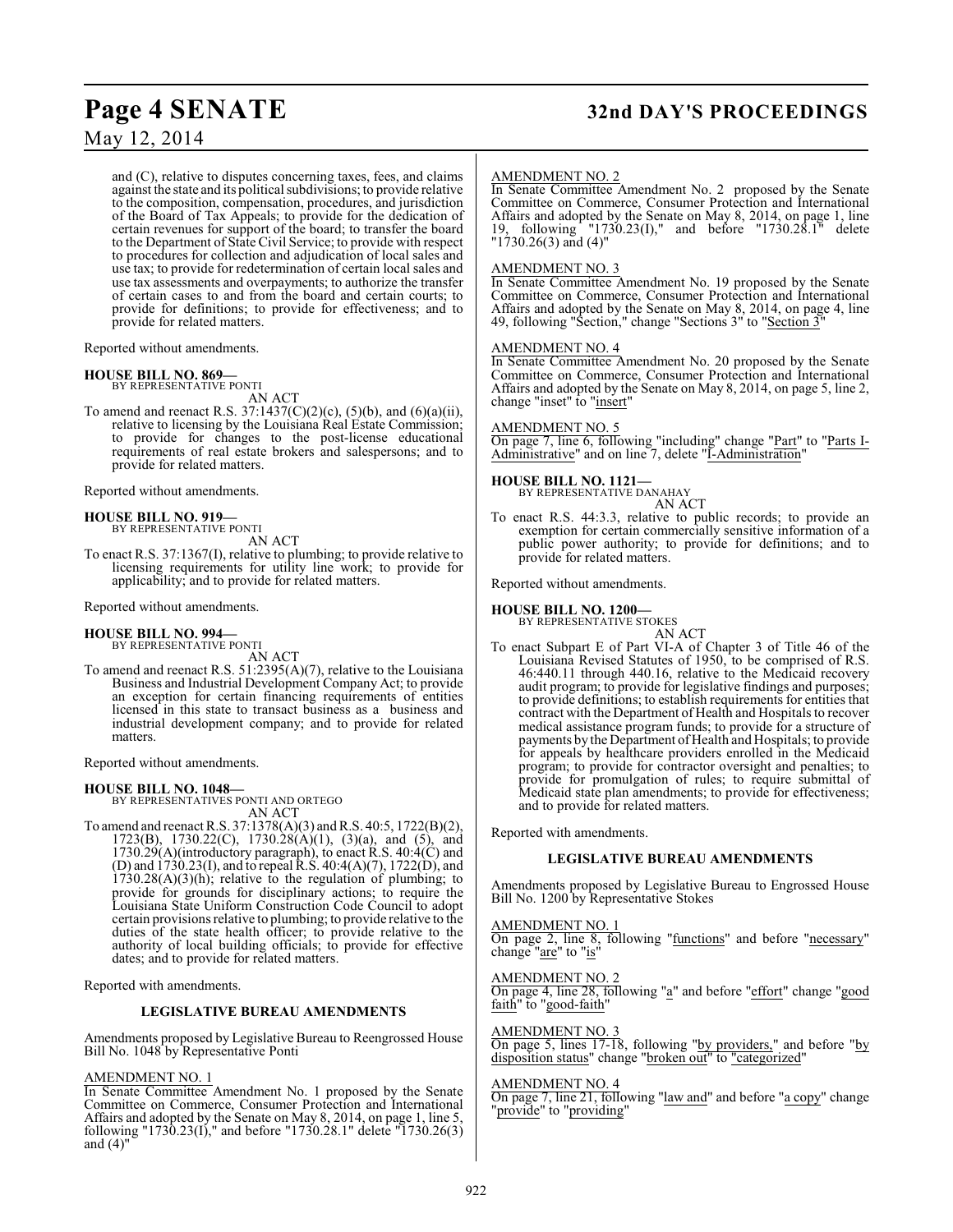## **32nd DAY'S PROCEEDINGS Page 5 SENATE**

# May 12, 2014

#### **HOUSE BILL NO. 1259— (Substitute for House Bill No. 661 by Representative Price)**

BY REPRESENTATIVE PRICE AN ACT

To amend and reenact R.S. 6:667.3, R.S. 13:3733.1(A)(1), (E), and (G), and Code of Civil Procedure Articles 2636 and 2637(A) and (C) and to enact Code of Civil Procedure Article 2637(F), relative to reproductions of records retained by financial institutions and usage thereof; to provide for the recognition of reproductions as authentic evidence; and to provide for related matters.

Reported with amendments.

#### **LEGISLATIVE BUREAU AMENDMENTS**

Amendments proposed by Legislative Bureau to Reengrossed House Bill No. 1259 by Representative Price

AMENDMENT NO. 1

On page 4, line 3, following "229.2" and before "," change "(zz)" to  $"(\overline{\text{aaa}})"$ 

#### **HOUSE BILL NO. 1267— (Substitute for House Bill No. 570 by Representative Stokes)** BY REPRESENTATIVES STOKES AND ADAMS

AN ACT

To enact R.S. 40:1563(M) and 1574(L), relative to carbon monoxide alarms in certain hotels; to authorize the fire marshal to require carbon monoxide alarms in certain hotels; to provide for definitions; to require the disclosure of a carbon monoxide source in plans submitted to the fire marshal by certain hotel owners, lessees, or agents; and to provide for related matters.

Reported without amendments.

#### **HOUSE BILL NO. 1269— (Substitute for House Bill No. 716 by Representative Henry)** BY REPRESENTATIVE HENRY

AN ACT

To amend and reenact R.S. 42:1169(B), relative to certain public employees who report acts of impropriety within governmental entities; to provide for certain remedies for such public employees; and to provide for related matters.

Reported without amendments.

Respectfully submitted, DANIEL R. MARTINY Chairman

#### **Adoption of Legislative Bureau Report**

On motion of Senator Martiny, the Legislative Bureau amendments were adopted and the Bills and Joint Resolutions were read by title and passed to a third reading.

#### **Introduction of Senate Resolutions**

Senator Morrell asked for and obtained a suspension of the rules to read Senate Resolutions a first and second time.

**SENATE RESOLUTION NO. 126—**<br>BY SENATORS MORRELL, APPEL, CROWE, HEITMEIER, MURRAY<br>AND PETERSON A RESOLUTION

To proclaim Tuesday, May 13, 2014, as New Orleans Day and to observe this special day by "Celebrating the Crescent City".

On motion of Senator Morrell the resolution was read by title and adopted.

#### **SENATE RESOLUTION NO. 127—**

BY SENATOR CHABERT A RESOLUTION

To commend Dr. Frank Adams Riddick Jr. upon his impending retirement as president of the South Louisiana Medical Associates Board of Directors and congratulate him for his lifetime of service to the medical community and the state of Louisiana.

On motion of Senator Chabert the resolution was read by title and adopted.

#### **Introduction of Senate Concurrent Resolutions**

Senator Dorsey-Colomb asked for and obtained a suspension of the rules to read Senate Concurrent Resolutions a first and second time.

## **SENATE CONCURRENT RESOLUTION NO. 131—** BY SENATOR DORSEY-COLOMB

A CONCURRENT RESOLUTION

To urge and request the Louisiana State Law Institute to study and make recommendations regarding laws applicable to the rights of landlords and residential tenants.

The resolution was read by title and referred by the President to the Committee on Judiciary A.

#### **Senate Bills and Joint Resolutions on Second Reading**

#### **SENATE BILL NO. 682— (Substitute of Senate Bill No. 107 by Senator Nevers)**

BY SENATOR NEVERS

AN ACT

To enact Chapter 8-B of Title 46 of the Louisiana Revised Statutes of 1950, to be comprised of R.S. 46:979.1 through 979.6, relative to the Louisiana First America Next Freedom and Empowerment Act; to provide for the creation, implementation and administration of the Louisiana First American Next Freedom and Empowerment Plan; to provide for access to basic health insurance coverage for Louisiana citizens; to provide for legislative findings and intent; to provide for application for certain federal funds; to provide relative to funding and legislative oversight; to provide for certain eligibility factors and reports; to provide relative to termination of the plan; to provide certain terms, definitions, conditions and procedures; and to provide for related matters.

On motion of Senator Heitmeier the bill was read by title, ordered engrossed and passed to a third reading.

#### **Senate Resolutions on Second Reading**

**SENATE RESOLUTION NO. 125—** BY SENATORS PERRY, CORTEZ, MILLS AND GUILLORY A RESOLUTION

To express the sincere condolences of the Senate of the Legislature of Louisiana upon the death of Jerry F. Meaux, chairman of the Louisiana Racing Commission.

On motion of Senator Perry the resolution was read by title and adopted.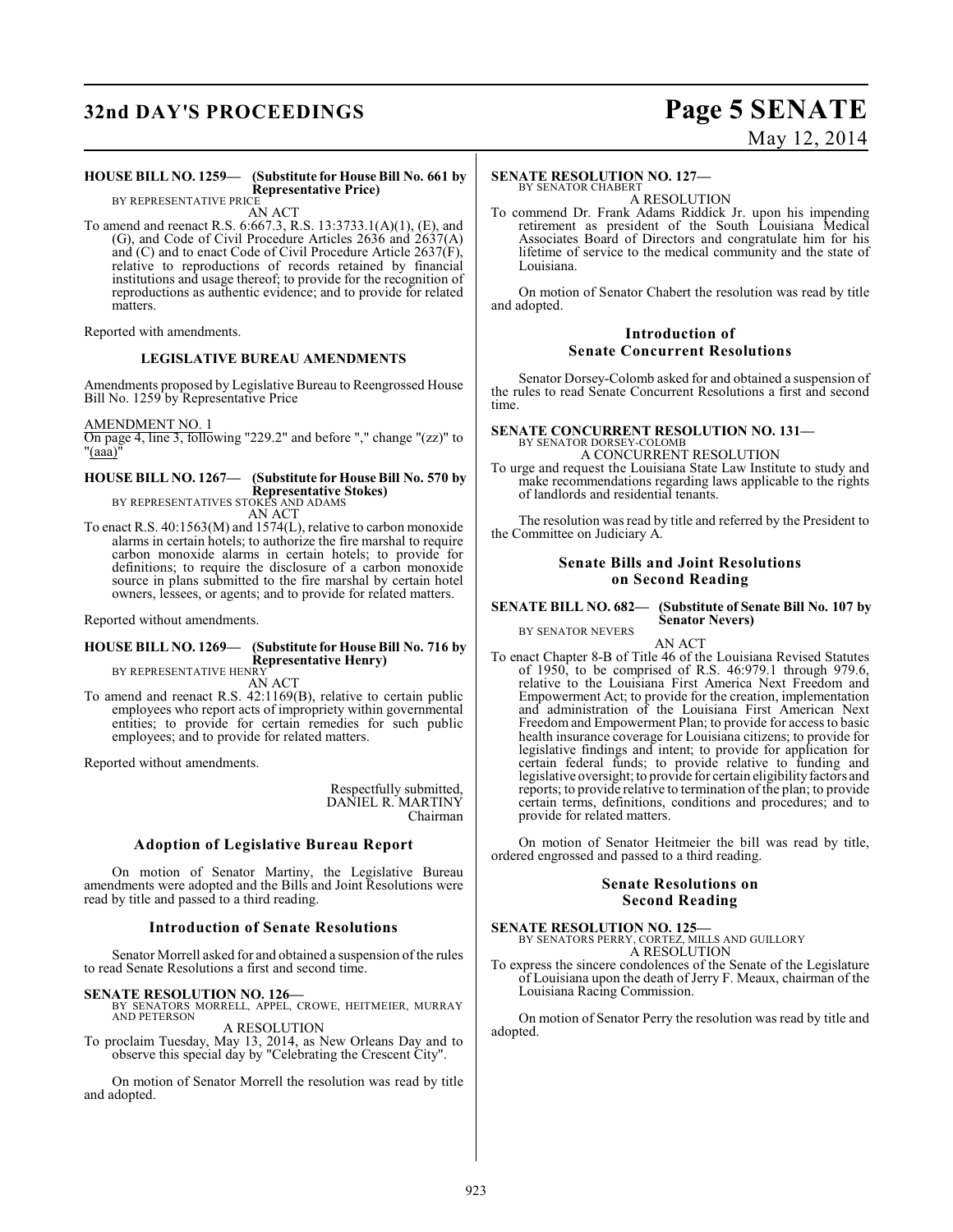### **Senate Concurrent Resolutions on Second Reading**

### **SENATE CONCURRENT RESOLUTION NO. 128—** BY SENATOR BROWN

A CONCURRENT RESOLUTION

To urge and request the Louisiana High School Athletic Association to study current practices of member high schools relative to the awarding of athletic letters, jackets, patches, and other indicia to student athletes in recognition of team participation in sports for which athletic letters are awarded.

The resolution was read by title and referred by the President to the Committee on Education.

#### **SENATE CONCURRENT RESOLUTION NO. 129—** BY SENATOR ALARIO

A CONCURRENT RESOLUTION

To commend Cheryl Elliott Gaudin, longtime legislative assistant to Senate President John A. Alario Jr., for her distinguished career and to congratulate her upon the occasion of her retirement after forty-two years of outstanding public service to the state of Louisiana.

The concurrent resolution was read by title. Senator Martiny moved to adopt the Senate Concurrent Resolution.

### **ROLL CALL**

The roll was called with the following result:

#### YEAS

| Mr. President<br>Allain<br>Amedee<br>Appel<br><b>Broome</b><br>Brown<br>Buffington<br>Chabert<br>Claitor<br>Cortez<br>Crowe<br>Donahue<br>Total $-36$ | Dorsey-Colomb<br>Erdey<br>Gallot<br>Guillory<br>Heitmeier<br>Johns<br>Kostelka<br>LaFleur<br>Long<br>Martiny<br>Mills<br>Morrell<br><b>NAYS</b> | Morrish<br>Murray<br><b>Nevers</b><br>Peacock<br>Perry<br>Peterson<br>Smith, G.<br>Smith, J.<br>Tarver<br>Thompson<br>Walsworth<br>Ward |
|-------------------------------------------------------------------------------------------------------------------------------------------------------|-------------------------------------------------------------------------------------------------------------------------------------------------|-----------------------------------------------------------------------------------------------------------------------------------------|
| Total $-0$                                                                                                                                            | <b>ABSENT</b>                                                                                                                                   |                                                                                                                                         |
| Adley                                                                                                                                                 | Riser                                                                                                                                           | White                                                                                                                                   |

The Chair declared the Senate adopted the Senate Concurrent Resolution and ordered it sent to the House.

### **SENATE CONCURRENT RESOLUTION NO. 130—**

Total - 3

BY SENATOR ALARIO A CONCURRENT RESOLUTION

To designate May 14, 2014, as Louisiana Housing Council Day at the Legislature and commend the organization for its accomplishments.

The concurrent resolution was read by title. Senator Dorsey-Colomb moved to adopt the Senate Concurrent Resolution.

#### **ROLL CALL**

The roll was called with the following result:

## **Page 6 SENATE 32nd DAY'S PROCEEDINGS**

#### YEAS

Mr. President Erdey Murray<br>Allain Gallot Nevers Allain Gallot Nevers<br>
Amedee Guillory Peacock Amedee Guillory Peaco<br>Appel Heitmeier Perry Buffington LaFleur Smith,<br>
Chabert Long Tarver Chabert Long<br>Claitor Martiny Claitor Martiny Thompson Donahue Morrell<br>Dorsey-Colomb Morrish Dorsey-Colomb

Heitmeier Perry<br>Johns Peterson Kostelka Smith, G.<br>LaFleur Smith, J. Mills Walsworth<br>
Morrell Ward

**NAYS** 

ABSENT

Adley Riser<br>Crowe White Crowe Total - 4

Total - 35

Total - 0

Broome<br>Brown

The Chair declared the Senate adopted the Senate Concurrent Resolution and ordered it sent to the House.

#### **Senate Concurrent Resolutions to be Adopted, Subject to Call**

#### **Called from the Calendar**

Senator Crowe asked that Senate Concurrent Resolution No. 106 be called from the Calendar.

#### **SENATE CONCURRENT RESOLUTION NO. 106—** BY SENATOR CROWE

A CONCURRENT RESOLUTION To express the sincere condolences of the Legislature of Louisiana upon the death of the former president of Southeastern Louisiana University, Clea Edward Parker.

The concurrent resolution was read by title. Senator Crowe moved to adopt the Senate Concurrent Resolution.

#### **ROLL CALL**

The roll was called with the following result:

#### YEAS

| Mr. President<br>Allain<br>Amedee<br>Appel<br><b>Broome</b><br>Brown<br>Buffington<br>Chabert<br>Claitor<br>Cortez<br>Crowe<br>Donahue<br>Total - 36 | Dorsey-Colomb<br>Erdey<br>Gallot<br>Guillory<br>Heitmeier<br>Johns<br>Kostelka<br>LaFleur<br>Long<br>Martiny<br>Mills<br>Morrell | Morrish<br>Murray<br>Nevers<br>Peacock<br>Perry<br>Peterson<br>Smith, G.<br>Smith, J.<br>Tarver<br>Thompson<br>Walsworth<br>Ward |
|------------------------------------------------------------------------------------------------------------------------------------------------------|----------------------------------------------------------------------------------------------------------------------------------|----------------------------------------------------------------------------------------------------------------------------------|
|                                                                                                                                                      | <b>NAYS</b>                                                                                                                      |                                                                                                                                  |
| Total - 0                                                                                                                                            | <b>ABSENT</b>                                                                                                                    |                                                                                                                                  |
| Adley<br>Total - 3                                                                                                                                   | Riser                                                                                                                            | White                                                                                                                            |

The Chair declared the Senate adopted the Senate Concurrent Resolution and ordered it sent to the House.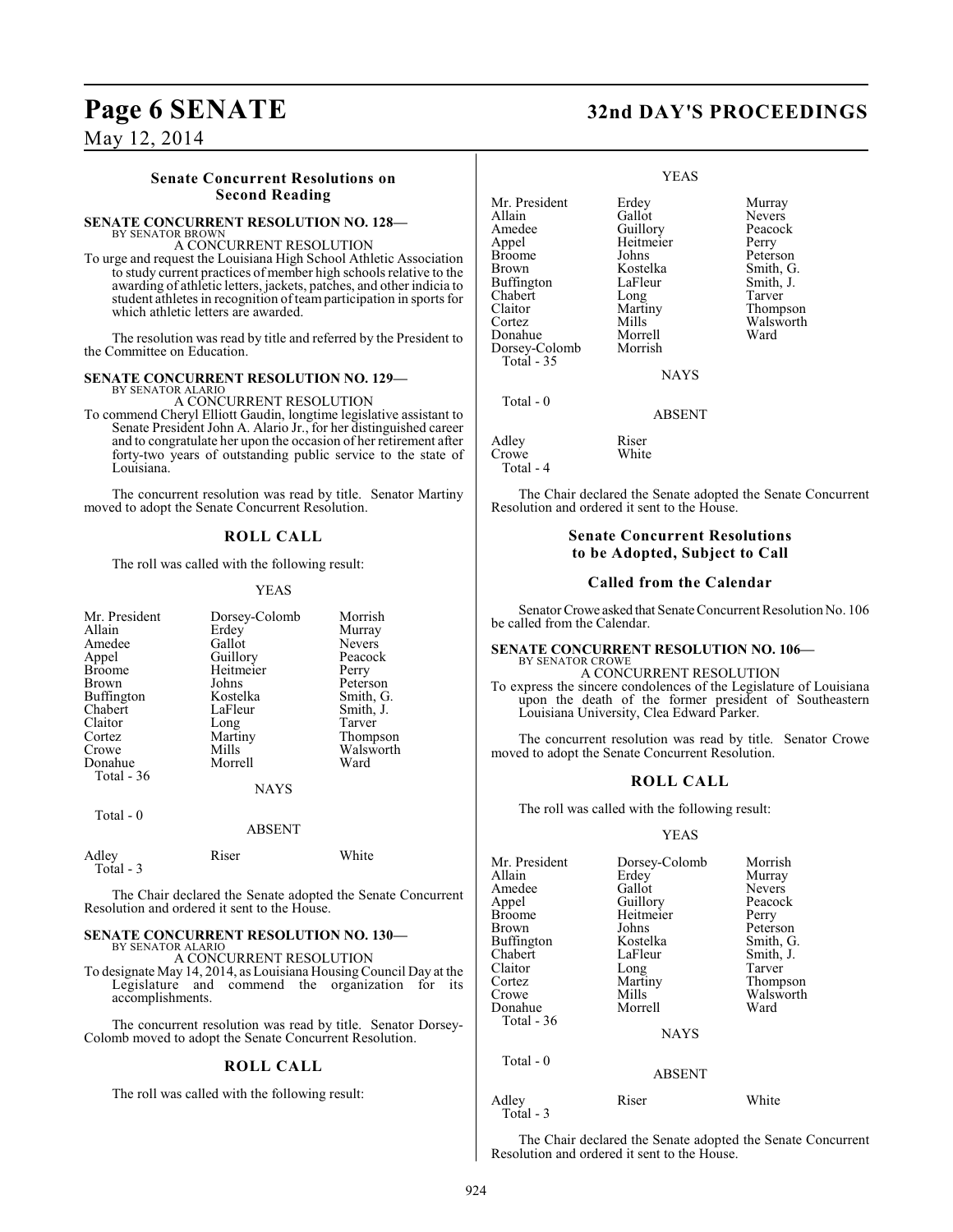## **32nd DAY'S PROCEEDINGS Page 7 SENATE**

# May 12, 2014

#### **Message from the House**

#### **ASKING CONCURRENCE IN HOUSE BILLS AND JOINT RESOLUTIONS**

May 8, 2014

To the Honorable President and Members of the Senate:

I am directed to inform your honorable body that the House of Representatives has finally passed and asks your concurrence in the following House Bills and Joint Resolutions:

HB No. 1

Respectfully submitted, ALFRED W. SPEER Clerk of the House of Representatives

#### **House Bills and Joint Resolutions**

Senator Donahue asked for and obtained a suspension of the rules to read House Bills and Joint Resolutions a first and second time by title and refer them to committee.

#### **HOUSE BILL NO. 1—**

BY REPRESENTATIVE FANNIN AN ACT

Making annual appropriations for Fiscal Year 2014-2015 for the ordinary expenses of the executive branch of state government, pensions, public schools, public roads, public charities, and state institutions and providing with respect to the expenditure of said appropriations.

The bill was read by title and referred by the President to the Committee on Finance.

### **Message from the House**

#### **ASKING CONCURRENCE IN HOUSE BILLS AND JOINT RESOLUTIONS**

May 12, 2014

To the Honorable President and Members of the Senate:

I am directed to inform your honorable body that the House of Representatives has finally passed and asks your concurrence in the following House Bills and Joint Resolutions:

| HB No. 1096 | HB No. 262 | HB No. 1095 |
|-------------|------------|-------------|
|             |            |             |

|  | HB No. 1194 |  | HB No. 1026 |  |
|--|-------------|--|-------------|--|
|--|-------------|--|-------------|--|

Respectfully submitted, ALFRED W. SPEER Clerk of the House of Representatives

#### **House Bills and Joint Resolutions on First Reading**

#### **HOUSE BILL NO. 262—** BY REPRESENTATIVE FANNIN

AN ACT

To provide for the establishment and reestablishment of agency ancillary funds, to be specifically known as internal service funds, auxiliary accounts, or enterprise funds for certain state institutions, officials, and agencies; to provide for appropriation of funds; and to regulate the administration of said funds.

The bill was read by title and placed on the Calendar for a second reading.

#### **HOUSE BILL NO. 1026—**

BY REPRESENTATIVE FANNIN

AN ACT To amend and reenact R.S.  $39:94(A)(3)$  and  $(C)(4)(b)$  and R.S. 47:1676(E) and to enact R.S. 17:3138.2 and 3138.3 and Subpart A of Part II-A of Chapter 1 of Subtitle I of Title 39 of the Louisiana Revised Statutes of 1950, to be comprised of R.S. 39:91, relative to special treasury funds; to provide for the transfer, dedication, use, and appropriations as specified of certain treasury funds; to provide for the deposit of certain funds into the state treasury; to provide for deposits into the Budget Stabilization Fund; to establish the Deepwater Horizon Economic Damages Collection Fund; to establish the Debt Recovery Fund; to establish the Competitive Core Growth Fund; to establish the Science, Technology, Engineering, and Math (STEM) Upgrade Fund; to provide for effective dates; and to provide for related matters.

The bill was read by title and placed on the Calendar for a second reading.

#### **HOUSE BILL NO. 1095—**

BY REPRESENTATIVES FANNIN AND KLECKLEY AND SENATORS ALARIO AND DONAHUE AN ACT

To appropriate funds to defray the expenses of the Louisiana Judiciary, including the Supreme Court, Courts of Appeal, District Courts, Criminal District Court of Orleans Parish, and other courts; and to provide for related matters.

The bill was read by title and placed on the Calendar for a second reading.

#### **HOUSE BILL NO. 1096—** BY REPRESENTATIVE FANNIN

AN ACT To provide with respect to the Revenue Sharing Fund and the allocation and distribution thereof for Fiscal Year 2014-2015; and to provide for related matters.

The bill was read by title and placed on the Calendar for a second reading.

### **HOUSE BILL NO. 1194—**

BY REPRESENTATIVE KLECKLEY AN ACT

To appropriate funds for Fiscal Year 2014-2015 to defray the expenses of the Louisiana Legislature, including the expenses of the House of Representatives and the Senate, of legislative service agencies, and of the Louisiana State Law Institute; to provide for the salary, expenses, and allowances of members, officers, staff, and agencies of the Legislature; to provide with respect to the appropriations and allocations herein made; and to provide for related matters.

The bill was read by title and placed on the Calendar for a second reading.

#### **Message from the House**

#### **ASKING CONCURRENCE IN HOUSE CONCURRENT RESOLUTIONS**

May 12, 2014

To the Honorable President and Members of the Senate: I am directed to inform your honorable body that the House of Representatives has finally passed and asks your concurrence in the following House Concurrent Resolutions:

HCR No. 144 HCR No. 149 HCR No. 150

Respectfully submitted, ALFRED W. SPEER Clerk of the House of Representatives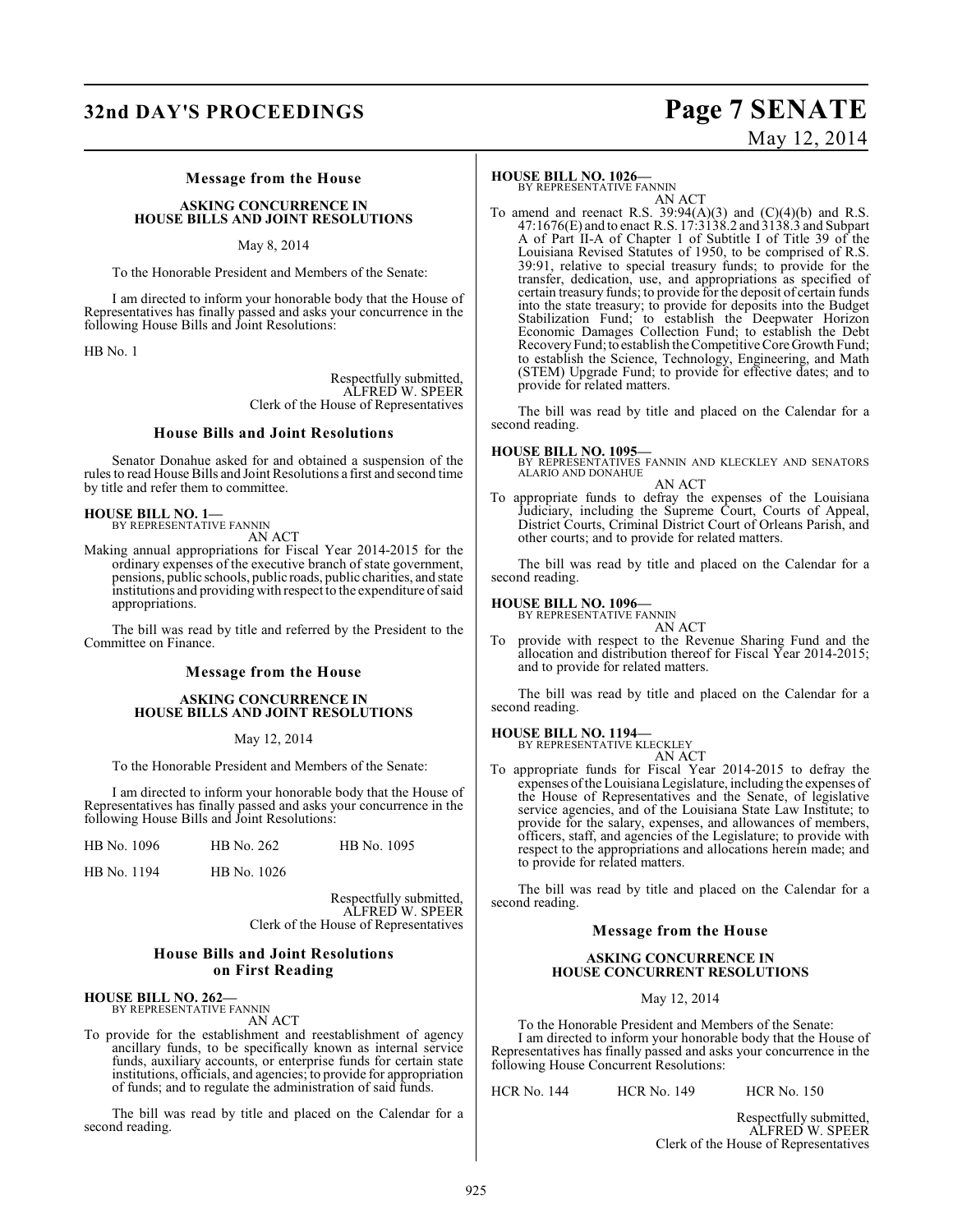## **Page 8 SENATE 32nd DAY'S PROCEEDINGS**

### May 12, 2014

#### **House Concurrent Resolutions**

Senator Murray asked for and obtained a suspension of the rules to read House Concurrent Resolutions a first and second time.

#### **HOUSE CONCURRENT RESOLUTION NO. 144—** BY REPRESENTATIVE LEGER

A CONCURRENT RESOLUTION

To recognize May 13, 2014, as New Orleans Day at the Louisiana Legislature, to join in "Celebrating the Crescent City", to commend the city of New Orleans, and to provide suitable observance of this special day.

The resolution was read by title. Senator Murray moved to concur in the House Concurrent Resolution.

#### **ROLL CALL**

The roll was called with the following result:

#### YEAS

| Mr. President         | Dorsey-Colomb | <b>Nevers</b> |
|-----------------------|---------------|---------------|
| Allain                | Erdey         | Peacock       |
| Amedee                | Gallot        | Perry         |
| Appel                 | Heitmeier     | Peterson      |
| <b>Brown</b>          | Johns         | Riser         |
| <b>Buffington</b>     | LaFleur       | Smith, G.     |
| Chabert               | Martiny       | Smith, J.     |
| Claitor               | Mills         | Tarver        |
| Cortez                | Morrell       | Thompson      |
| Crowe                 | Morrish       | Walsworth     |
| Donahue<br>Total - 33 | Murray        | Ward          |
|                       | <b>NAYS</b>   |               |
| Total - 0             |               |               |

#### ABSENT

| Adley     | Guillory | Long  |
|-----------|----------|-------|
| Broome    | Kostelka | White |
| Total - 6 |          |       |

The Chair declared the Senate concurred in the House Concurrent Resolution and ordered it returned to the House.

#### **HOUSE CONCURRENT RESOLUTION NO. 149—** BY REPRESENTATIVE LEGER

A CONCURRENT RESOLUTION

To recognize Wednesday, October 22, 2014, as Greaux Green with Greenbuild Day in the state of Louisiana.

The resolution was read by title and placed on the Calendar for a second reading.

### **HOUSE CONCURRENT RESOLUTION NO. 150—** BY REPRESENTATIVE HUVAL AND SENATOR MILLS A CONCURRENT RESOLUTION

To express condolences upon the death of Albert "Pyook" Berard, husband, father, grandfather, brother, friend, and worldrenowned musician.

The resolution was read by title and placed on the Calendar for a second reading.

#### **House Bills and Joint Resolutions on Second Reading**

#### **HOUSE BILL NO. 150—**

BY REPRESENTATIVE GISCLAIR AN ACT

To amend and reenact R.S. 32:58 and to enact R.S. 32:414(W), relative to careless operation of a motor vehicle; to provide relative to the prohibition on careless operation of a motor

vehicle when the operator fails to maintain control of the vehicle by falling asleep; to provide for penalties relative to violations of such prohibitions; to provide for the suspension of driving privileges; and to provide for related matters.

The bill was read by title and referred by the President to the Committee on Judiciary C.

### **HOUSE BILL NO. 178—**

BY REPRESENTATIVE DIXON

- AN ACT
- To enact R.S. 17:81(T)(3) and (4), relative to instruction in public schools regarding dating violence; to require school governing authorities to provide instruction to certain school employees and information to the parents of certain students regarding dating violence; to require the inclusion of information on dating violence in student codes of conduct; to require school boards to collect data and local superintendents to provide reports relative to dating violence; and to provide for related matters.

The bill was read by title and referred by the President to the Committee on Education.

#### **HOUSE BILL NO. 350—**

BY REPRESENTATIVE STUART BISHOP AN ACT

To amend and reenact R.S. 40:1300.111 through 1300.114 and to enact R.S. 40:1300.115 through 1300.117, relative to access to patient health care data; to provide findings and definitions; to provide relative to personal health information maintained within the Department of Health and Hospitals; to provide for data security protocols; to provide for duties of the Department of Health and Hospitals and of the Health Data Panel created therein; to provide conditions for the release of personal health information; to provide conditions for disclosure of health data for research purposes; to provide requirements for data use agreements; to provide for restrictions on uses of health data; and to provide for related matters.

The bill was read by title and referred by the President to the Committee on Health and Welfare.

#### **HOUSE BILL NO. 351—**

BY REPRESENTATIVE BROADWATER AN ACT

To enact R.S. 12:1702, relative to commercial regulations; provides relative to separate juridical personalities of a business organization; to provide for definitions; to provide for an exception; and to provide for related matters.

The bill was read by title and referred by the President to the Committee on Commerce, Consumer Protection, and International Affairs.

**HOUSE BILL NO. 665—** BY REPRESENTATIVE SEABAUGH AN ACT

To enact R.S. 22:1272, relative to liability limits; to provide that property and casualty insurance policies may not reduce the limits of liability by the cost of defense; and to provide for related matters.

The bill was read by title and referred by the President to the Committee on Insurance.

#### **HOUSE BILL NO. 691—**

BY REPRESENTATIVE BROADWATER

AN ACT To amend and reenact R.S. 37:3301, 3302, 3303, 3304, and 3307, to enact R.S. 37:3305.1, 3306.1, 3308.1, 3309.1, 3311(C), and 3313, and to repeal R.S. 37:3305, 3306, 3308, 3309, and 3310, relative to the Louisiana Athletic Trainers Law; to provide for purpose of Chapter; to make changes to definitions; to provide relative to the powers and duties of the Louisiana State Board of Medical Examiners in regards to athletic trainers; to provide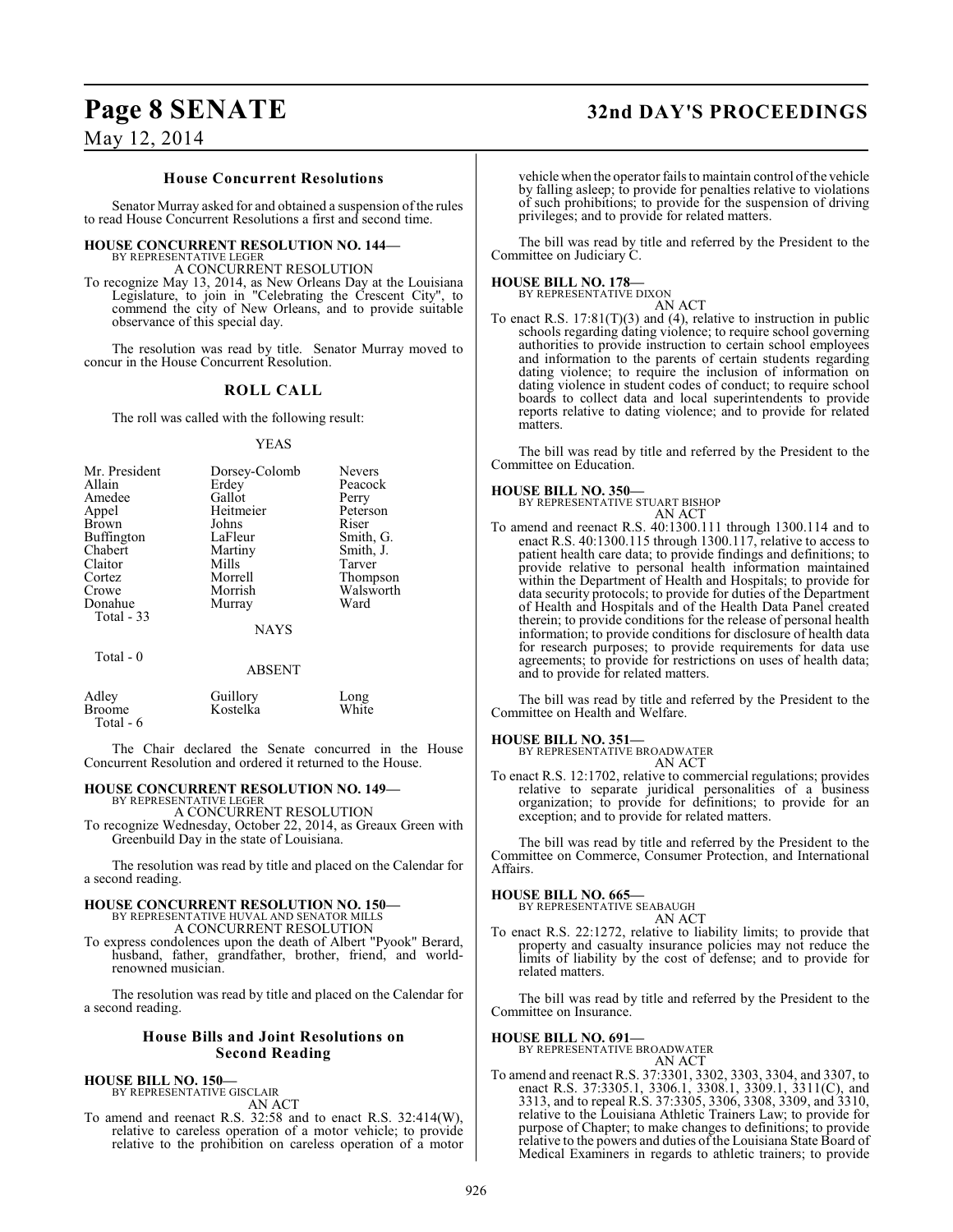## **32nd DAY'S PROCEEDINGS Page 9 SENATE**

# May 12, 2014

relative to fees; to provide relative to exemptions from civil liability; to provide for prohibited activities of athletic trainers; to establish qualifications and requirements for athletic trainers; to provide relative to exemptions; and to provide for related matters.

The bill was read by title and referred by the President to the Committee on Commerce, Consumer Protection, and International Affairs.

#### **HOUSE BILL NO. 852—**

BY REPRESENTATIVE TALBOT

AN ACT To amend and reenact R.S. 22:978(E)(1)(introductory paragraph), (a), (b), (d), and (e), (7), and (8) and to enact R.S.  $22:978(G)$ , relative to insurance claims data; to provide for the release of claims data to agents; to require the agent receiving the claims data to certify the limited use of the data; to provide that an insurer shall not be required to release information protected as confidential by federal law; and to provide for related matters.

The bill was read by title and referred by the President to the Committee on Insurance.

#### **HOUSE BILL NO. 909—**

BY REPRESENTATIVE LEOPOLD

- AN ACT To amend and reenact R.S. 44:4.1(B)(11) and to enact R.S. 22:1488, relative to disclosures by homeowner's insurers; to require insurers authorized to issue homeowner's policies in Louisiana
- to provide policy and premium information; to provide for the commissioner of insurance publishing aggregate information on homeowner's policies in force and the direct incurred losses of insurers; to provide for the commissioner of insurance publishing a description of the actuarial model used for homeowner's properties risk and other related data; to provide penalties for noncompliance by insurers; to provide for an exemption from the Public Records Law; and to provide for related matters.

The bill was read by title and referred by the President to the Committee on Insurance.

### **HOUSE BILL NO. 920—**

BY REPRESENTATIVE ST. GERMAIN AN ACT

To enact R.S. 30:2373(G), relative to the Hazardous Materials Information Development, Preparedness, and Response Act; to provide for the Right-to-Know Law; to provide for settlements of civil penalties assessments; to provide for beneficial emergency planning, preparedness, and response projects; to provide for review by the attorney general; to provide for an effective date; and to provide for related matters.

The bill was read by title and referred by the President to the Committee on Environmental Quality.

#### **HOUSE BILL NO. 953—**

- BY REPRESENTATIVES LEGER, BADON, BROADWATER, BURRELL,<br>CARMODY, DIXON, HARRISON, HUNTER, JEFFERSON, PIERRE,<br>REYNOLDS, SMITH, ST. GERMAIN, AND WOODRUFF AN ACT
- To amend and reenact R.S.  $17:24.4(A)(4)$  and  $(F)(1)$  and to enact R.S. 17:24.4(F)(2), relative to statewide content standards and assessments for required subjects; to provide relative to the definition and establishment of such standards; to provide for the collection and sharing of student assessment results and information by the State Board of Elementary and Secondary Education; to provide for the use ofsuch results and information for specified purposes including for purposes of distributing school and district letter grades; to provide for the promulgation of rules by the State Board of Elementary and Secondary Education relative to measuring student growth; to require the State Board of Elementary and Secondary Education to establish an academic support plan and determine interventions for certain failing public schools; and to provide for related matters.

The bill was read by title and referred by the President to the Committee on Education.

### **HOUSE BILL NO. 1015—**

BY REPRESENTATIVE SCHRODER AND SENATOR CLAITOR AND<br>REPRESENTATIVES ABRAMSON, ADAMS, ANDERS, ARMES, ARMES, ARMES, ARMES, ARMOLD, BADON, BARRAS, BARROW, BERTHELOT, BILLIOT,<br>STUARTBISHOP, BROADWATER, BROWN, BURFORD, HENRY BUR

AN ACT

To amend and reenact R.S. 17:24.4(H), 183.2(B)(1) and (C),  $183.3(B)(3)$  and  $(D)(1)$ (introductory paragraph), (a), and  $(b)(i)$ and (ii), and  $2925(A)(2)$  and to enact R.S. 17:24.4(K) and  $183.3(D)(1)(b)(iii)(dd)$  and (E), relative to students with exceptionalities; to provide for a student's Individualized Education Program team to determine promotion to the next grade under certain circumstances as it relates to the student's achievement level on required state assessments; to provide for certain actions to be taken by the Individualized Education Program team under certain circumstances; to provide for participation by a student's Individualized Education Program team relative to requirements for Individual Graduation Plans and graduation; to provide relative to criteria for pursuing a career major curriculum; to provide for the issuance of a high school diploma; to provide for rules of the State Board of Elementary and Secondary Education; to provide for the calculation of school performance scores with respect to certain students with exceptionalities; to require the state Department of Education to track the performance of students with exceptionalities and to develop and implement a monitoring and corrective action system for school systems with high rates of students with exceptionalities performing below expected levels; and to provide for related matters.

The bill was read by title and referred by the President to the Committee on Education.

**HOUSE BILL NO. 1065—** BY REPRESENTATIVES POPE, ANDERS, BARROW, BROWN, HENSGENS, HODGES, AND HOWARD AN ACT

To amend and reenact R.S.  $37:1041(C)(2)(a)$ ,  $(4)(a)$ , and  $(5)$ , to enact R.S. 37:1041(D) and (E), 1048(15), and 1049(8), and to repeal R.S. 37:1041(C)(2)(b) and (d) and 1061(A)(29), relative to the practice of optometry; to provide definitions; to provide for the powers of the Louisiana State Board of Optometry Examiners in the control and regulation of the practice of optometry; to provide for qualifications and requirements of applicants for licensure as optometrists; and to provide for related matters.

The bill was read by title and referred by the President to the Committee on Health and Welfare.

#### **HOUSE BILL NO. 1069—**

BY REPRESENTATIVES BROADWATER AND HENRY AN ACT

To amend and reenact R.S.  $23:1021(13)(e)$  through (g) and to enact R.S.  $23:1021(13)(h)$  and (14), relative to workers'  $23:1021(13)$ (h) and  $(14)$ , relative to workers' compensation; to provide with respect to average weekly wage; to provide for the calculation of average weekly wage for any professional athlete contracted as an employee who earns a variable wage under a written employment contract dependent on specific activity, job description, job status, or temporal consideration under certain circumstances; to provide for definitions; and to provide for related matters.

The bill was read by title and referred by the President to the Committee on Labor and Industrial Relations.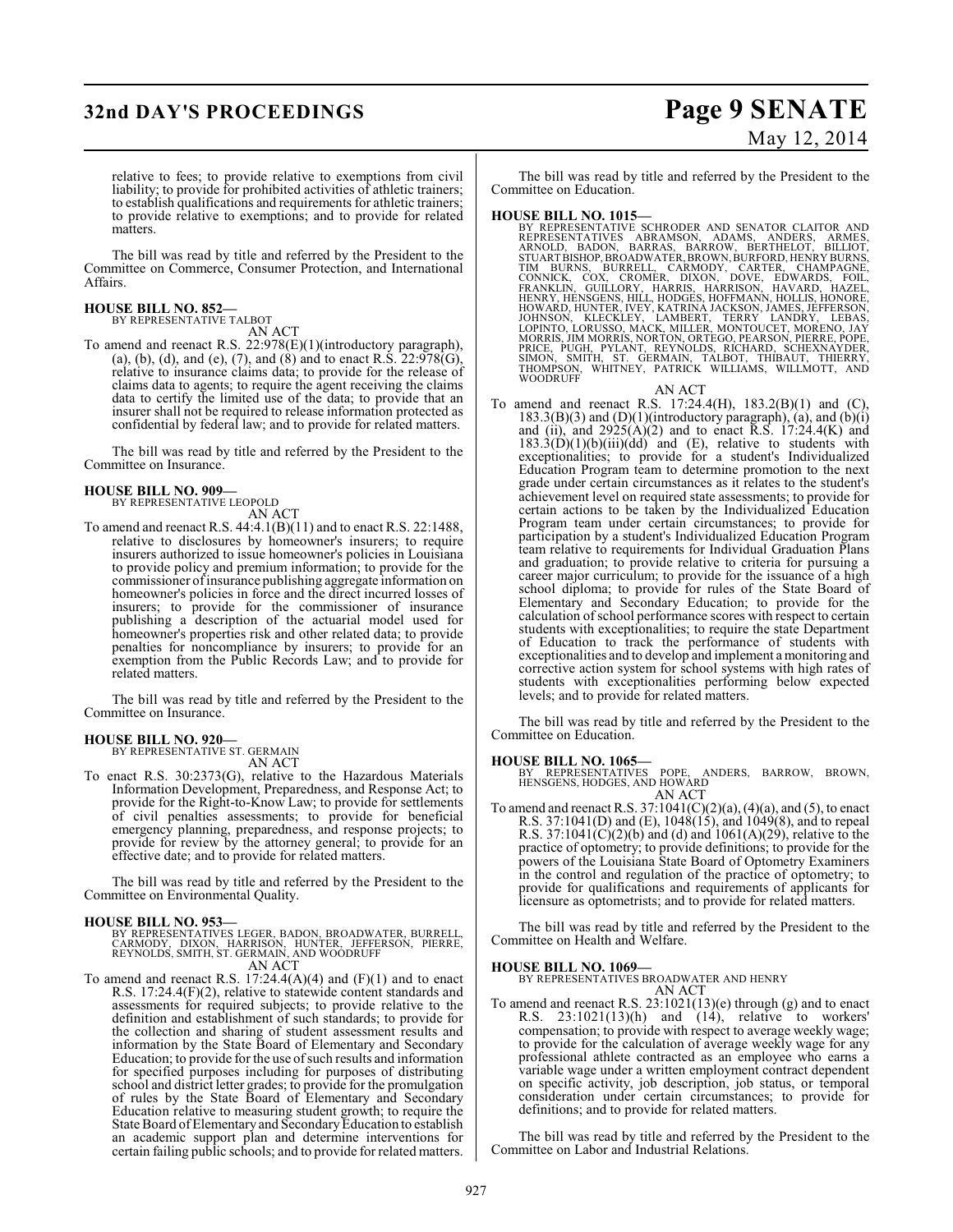## **Page 10 SENATE 32nd DAY'S PROCEEDINGS**

### May 12, 2014

#### **HOUSE BILL NO. 1101—**

BY REPRESENTATIVE BROADWATER AN ACT

To amend and reenact R.S. 37:2557(B), relative to the Board of Examiners of Certified Shorthand Reporters; to require the board to provide notice of an investigation; and to provide for related matters.

The bill was read by title and referred by the President to the Committee on Judiciary B.

## **HOUSE BILL NO. 1130—** BY REPRESENTATIVE MACK

AN ACT

To amend and reenact R.S. 13:1898(A), relative to the collection of fines in city courts; to authorize municipal governing authorities to contract with private collection agencies for purposes of collecting debt; and to provide for related matters.

The bill was read by title and referred by the President to the Committee on Judiciary B.

#### **HOUSE BILL NO. 1181—** BY REPRESENTATIVES SHADOIN AND DIXON

AN ACT

To amend and reenact Code of Civil Procedure Article 4843(H), relative to courts of limited jurisdiction; to provide for the jurisdictional amount in dispute in certain city courts; to provide for the jurisdictional amount in dispute in the city courts of Alexandria, Pineville, Slidell, and Ruston; and to provide for related matters.

The bill was read by title and referred by the President to the Committee on Judiciary A.

- **HOUSE BILL NO. 1191—** BY REPRESENTATIVES BURRELL, BROWN, BURFORD, HENRY BURNS, COX, JEFFERSON, REYNOLDS, SEABAUGH, AND PATRICK WILLIAMS AND SENATORS ADLEY, BUFFINGTON, AND PEACOCK AN ACT
- To amend and reenact R.S. 33:4574.1.1(M) and to enact R.S.  $33:4574.1.1(A)$ (introductory paragraph) and  $(24)$ (c) and  $(d)$ , relative to the Shreveport-Bossier Convention and Tourist Bureau; to provide relative to hotel occupancy taxes levied by the bureau; to authorize the bureau to levy an additional hotel occupancy tax, subject to the approval of voters in Caddo and Bossier parishes; to provide for the use of tax proceeds; to provide a duration for the authority for the additional tax; to provide limitations; and to provide for related matters.

The bill was read by title and referred by the President to the Committee on Local and Municipal Affairs.

**HOUSE BILL NO. 1225—** BY REPRESENTATIVE ROBIDEAUX AND SENATOR GUILLORY AN ACT

To amend and reenact R.S.  $11:102(B)(3)(d)(v)$  through (viii),  $102.1(B)(3)(b)$ , (4), and (5) and (C)(4) and (5),  $102.2(B)(3)(b)$ and (4) and (C)(4) and (5),  $542(A)(2)$  and (3), (C)(1) through  $(3)$ , and  $(F)(1)$ ,  $883.1(A)(2)$  and  $(3)$ ,  $(C)(1)$  through  $(3)$ ,  $(F)$ , and  $(G)(1)$ ,  $1145.1(A)$ ,  $(C)(1)$  through  $(3)$ , and  $(D)$ , and  $1332(A)$ ,  $(C)(1)$  through  $(3)$ ,  $(D)$ , and  $(F)$  and to enact R.S. 11:102.3, 542(G), 883.1(H), 1145.1(F), and 1332(G), relative to the liabilities of the state retirement systems; to provide for payment of such liabilities; to limit creation of certain additional liabilities through benefit increases; to provide relative to authorization of such benefit increases; to provide for an effective date; and to provide for related matters.

The bill was read by title and referred by the President to the Committee on Retirement.

#### **HOUSE BILL NO. 1230—**

BY REPRESENTATIVE MORENO

AN ACT To amend and reenact R.S. 4:183.2 and to enact R.S. 27:361(B)(4)(a)(iii) and 438(B)(5), relative to funds distributed to the Horsemen's Benevolent and Protective Association; to provide relative to the deposit and disposition of accrued interest on undistributed monies at a race meeting; to provide relative to the device revenues that supplement purses for horsemen; to provide relative to slot revenue paid to supplement purses; to provide relative to the duties of persons licensed to conduct a horse race meeting or meetings and licensed eligible facilities; to provide for a security interest for the Horsemen's Benevolent and Protective Association; and to provide for related matters.

The bill was read by title and referred by the President to the Committee on Judiciary B.

**HOUSE BILL NO. 1253—** BY REPRESENTATIVE NANCY LANDRY AN ACT

To amend and reenact R.S.  $17:500.2(E)(2)(a)$ , (b), and (c),  $1202(E)(2)(a)$ , (b), and (c), and  $1206.2(E)(2)(a)$ , (b), and (c), relative to powers of local public school boards and local superintendents of schools; to provide relative to requirements for extension of sick leave for school bus drivers, teachers, and school employees; and to provide for related matters.

The bill was read by title and referred by the President to the Committee on Education.

### **HOUSE BILL NO. 1279— (Substitute for House Bill No. 247 by Representative Ortego)** BY REPRESENTATIVES ORTEGO AND DANAHAY

AN ACT

To amend and reenact R.S. 40:921(A) and 922(A) and to enact Subpart C of Part VII of Chapter 4 of Title 40 of the Louisiana Revised Statutes of 1950, to be comprised of R.S. 40:931 through 938, relative to the sale of milk; to provide for definitions; to authorize the incidental sales of raw milk; to provide for chemical, bacteriological, and temperature standards; to provide for sanitation standards; to provide for standards for bottling, packaging, and container filling; to provide for animal health standards; to provide for recalls; to prohibit statements implying endorsement by the Department of Health and Hospitals; and to provide for related matters.

The bill was read by title and referred by the President to the Committee on Health and Welfare.

#### **House Concurrent Resolutions on Second Reading**

# **HOUSE CONCURRENT RESOLUTION NO. 136—**<br>BY REPRESENTATIVES SMITH, BARROW, AND ST. GERMAIN A CONCURRENT RESOLUTION

To urge and request the Department of Economic Development to encourage new and existing Louisiana companies to create strategies aimed to increase the number of women employed in STEM positions.

The resolution was read by title and referred by the President to the Committee on Commerce, Consumer Protection, and International Affairs.

## **HOUSE CONCURRENT RESOLUTION NO. 138—** BY REPRESENTATIVE HODGES

A CONCURRENT RESOLUTION

To memorialize the United States Congress to take such actions as are necessary to raise awareness of the issue of human trafficking and sex trafficking to abolish this modern-day slavery and continue to aid Nigeria in the plight of finding the two-hundred seventy-six remaining missing girls.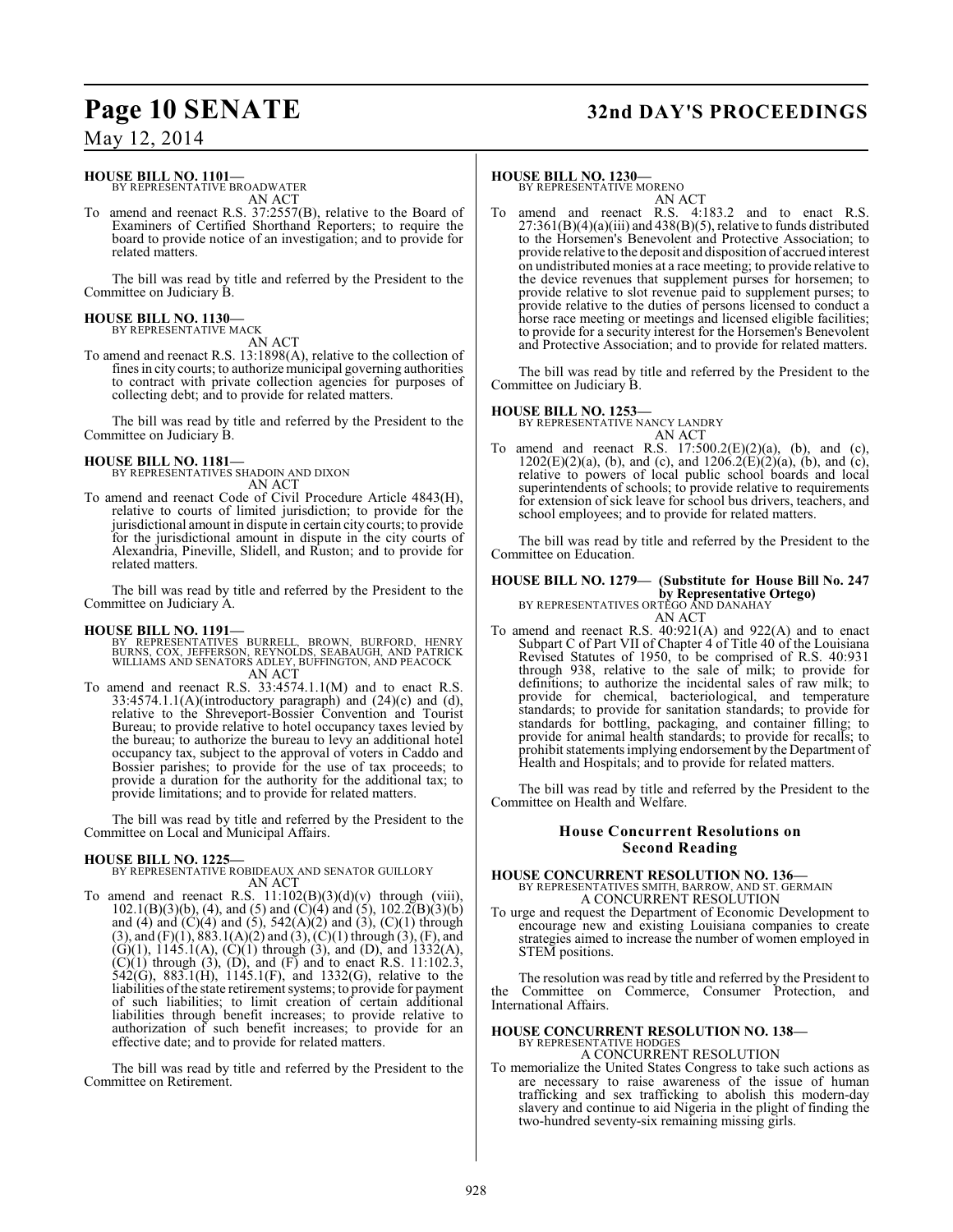## **32nd DAY'S PROCEEDINGS Page 11 SENATE**

#### The resolution was read by title. Senator Broome moved to concur in the House Concurrent Resolution.

#### **ROLL CALL**

The roll was called with the following result:

#### YEAS

| Mr. President | Dorsey-Colomb | <b>Nevers</b> |
|---------------|---------------|---------------|
| Adley         | Erdey         | Peacock       |
| Allain        | Gallot        | Perry         |
| Amedee        | Heitmeier     | Peterson      |
| Appel         | Johns         | Riser         |
| <b>Broome</b> | LaFleur       | Smith, G.     |
| Buffington    | Long          | Tarver        |
| Chabert       | Martiny       | Thompson      |
| Claitor       | Mills         | Walsworth     |
| Cortez        | Morrell       | Ward          |
| Crowe         | Morrish       | White         |
| Donahue       | Murray        |               |
| Total - 35    |               |               |
|               | <b>NAYS</b>   |               |

Total - 0

ABSENT

Brown Kostelka<br>Guillory Smith, J. Total - 4

The Chair declared the Senate concurred in the House Concurrent Resolution and ordered it returned to the House.

### **HOUSE CONCURRENT RESOLUTION NO. 139—** BY REPRESENTATIVE JEFFERSON AND SENATOR GALLOT

Smith, J.

A CONCURRENT RESOLUTION

To commend the Wayne family on setting the record for the most family members to graduate from the same university.

The resolution was read by title. Senator Gallot moved to concur in the House Concurrent Resolution.

#### **ROLL CALL**

The roll was called with the following result:

#### YEAS

| Mr. President<br>Adley<br>Allain<br>Amedee<br>Appel<br><b>Broome</b><br><b>Brown</b><br>Buffington<br>Chabert<br>Claitor<br>Cortez<br>Crowe<br>Donahue<br>Total - 37 | Erdey<br>Gallot<br>Guillory<br>Heitmeier<br>Johns<br>LaFleur<br>Long<br>Martiny<br>Mills<br>Morrell<br>Morrish<br>Murray<br><b>Nevers</b><br><b>NAYS</b> | Peacock<br>Perry<br>Peterson<br>Riser<br>Smith, G.<br>Smith, J.<br>Tarver<br>Thompson<br>Walsworth<br>Ward<br>White |
|----------------------------------------------------------------------------------------------------------------------------------------------------------------------|----------------------------------------------------------------------------------------------------------------------------------------------------------|---------------------------------------------------------------------------------------------------------------------|
| Total - 0                                                                                                                                                            |                                                                                                                                                          |                                                                                                                     |
|                                                                                                                                                                      |                                                                                                                                                          |                                                                                                                     |

#### ABSENT

Dorsey-Colomb Kostelka Total - 2

The Chair declared the Senate concurred in the House Concurrent Resolution and ordered it returned to the House.

May 12, 2014

### **HOUSE CONCURRENT RESOLUTION NO. 135—** BY REPRESENTATIVE SMITH

A CONCURRENT RESOLUTION

To urge and request the Department of Public Safety and Corrections to establish partnerships with universities in the state of Louisiana in order to provide access to individual therapy and drug treatment for inmates at the Louisiana Correctional Institute for Women.

The resolution was read by title and referred by the President to the Committee on Judiciary B.

#### **Reports of Committees**

The following reports of committees were received and read:

#### **REPORT OF COMMITTEE ON**

#### **EDUCATION**

Senator Conrad Appel, Chairman on behalf of the Committee on Education, submitted the following report:

#### May 8, 2014

To the President and Members of the Senate:

I am directed by your Committee on Education to submit the following report:

#### **SENATE BILL NO. 340—** BY SENATOR DONAHUE

AN ACT

To enact R.S. 17:3048.1(Y), relative to the monetary amounts of awards granted pursuant to the Taylor Opportunity Program for Students; to provide for maximum award amounts; to provide for future adjustments of maximum award amounts; to provide for effectiveness; and to provide for related matters.

Reported favorably.

#### **SENATE BILL NO. 343—** BY SENATOR DONAHUE

A JOINT RESOLUTION

Proposing to add Article VIII, Section 7.2 of the Constitution of Louisiana, relative to postsecondary education; to authorize certain postsecondary education management boards to establish the tuition and mandatory fee amounts charged by the institutions under their supervision and management; and to specify an election for submission of the proposition to electors and provide a ballot proposition.

Reported with amendments.

#### **SENATE BILL NO. 437—**

BY SENATOR MORRELL AN ACT

To enact R.S. 17:1990.1, relative to the Recovery School District; to require the State Board of Elementary and Secondary Education to create Recovery School District Performance Review Commissions; to provide for membership; to provide for purpose; to provide for reports; to provide for a sunset; and to provide for related matters.

Reported by substitute.

**SENATE BILL NO. 672—** BY SENATORS WHITE AND CLAITOR AN ACT

To amend and reenact R.S. 17:57, 58, and 58.2(A), (B), and (C), relative to the East Baton Rouge Parish School Board; to provide for the membership of the board, for districts, and for election of the members; and to provide for related matters.

Reported with amendments.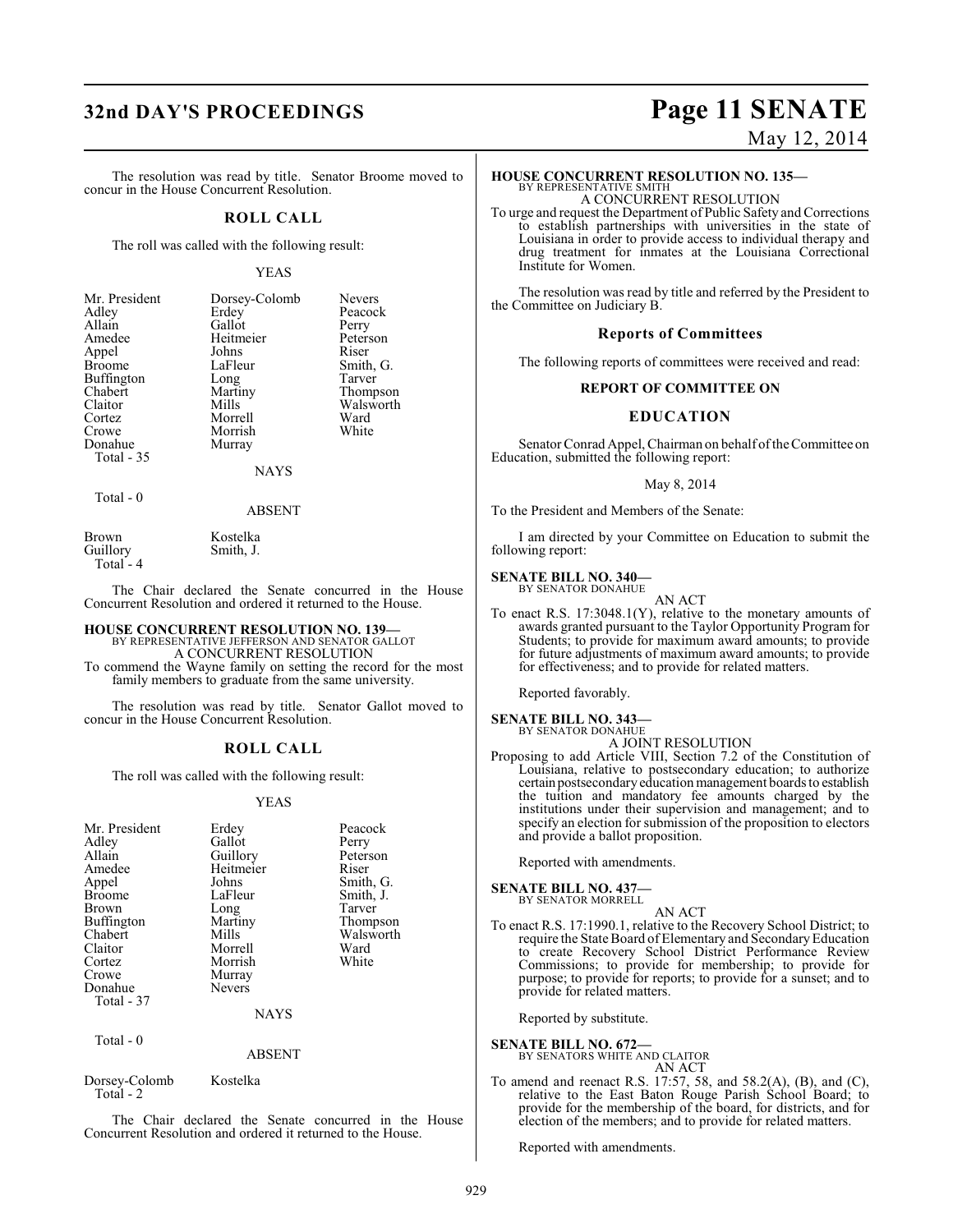## **Page 12 SENATE 32nd DAY'S PROCEEDINGS**

May 12, 2014

#### **HOUSE CONCURRENT RESOLUTION NO. 61—**

BY REPRESENTATIVES LEGER AND PRICE A CONCURRENT RESOLUTION

To urge and request the State Board of Elementary and Secondary Education, in consultation with stakeholders, to develop a statewide model for the funding of and the equitable distribution of public funds for early childhood care and education and to submit a report with recommendations regarding the model to the legislature no later than sixty days prior to the convening of the 2015 Regular Session of the Legislature of Louisiana.

Reported favorably.

#### **HOUSE CONCURRENT RESOLUTION NO. 112—** BY REPRESENTATIVE FANNIN

A CONCURRENT RESOLUTION

To authorize and request the legislative auditor to conduct an audit of the methodology and processes utilized for student counts used for purposes of the Minimum Foundation Program formula, to determine if the methodology ensures accurate and consistent student counts and if counting and reporting processes follow the methodology and are efficient and effective, and to make recommendations for changes in such methodology and processes that he finds would provide for greater accuracy and efficiency and for consistency across the state.

Reported with amendments.

#### **HOUSE BILL NO. 171—**

BY REPRESENTATIVE PEARSON AN ACT

To enact R.S.  $17:81(X)$  and  $3996(B)(34)$ , relative to public school employers; to require governing authorities of public schools to offer their employees the opportunity to participate in the state deferred compensation plan; and to provide for related matters.

Reported favorably.

#### **HOUSE BILL NO. 242—**

BY REPRESENTATIVE ARMES AN ACT

To enact R.S. 17:419.3, relative to school support personnel; to provide with respect to compensation for school support personnel who serve as substitute teachers; and to provide for related matters.

Reported favorably.

**HOUSE BILL NO. 244—** BY REPRESENTATIVE BROADWATER AN ACT

To amend and reenact R.S.  $14:95.2(C)(3)$  and to enact R.S. 17:3361.1, relative to facilities of public postsecondary education insitutions; to provide with respect to leases to nonprofit corporations or associations to hold fundraisers that include the auctioning or sale of firearms; to provide with respect to conditions of such leases; and to provide for related matters.

Reported favorably.

#### **HOUSE BILL NO. 415—** BY REPRESENTATIVE HOFFMANN

AN ACT

To amend and reenact R.S. 17:3883(A)(6), relative to the evaluation of teachers and administrators; to require the appointment and convening of an advisory subcommittee to make specific recommendations relative to such evaluations; to provide a time line for the convening of the subcommittee and for the submission of recommendations; to provide relative to the membership of the subcommittee; and to provide for related matters.

Reported favorably.

**HOUSE BILL NO. 542—** BY REPRESENTATIVES WILLMOTT, BROADWATER, HENRY BURNS, CARTER, EDWARDS, HENRY, HOLLIS, JEFFERSON, NANCY LANDRY, PRICE, REYNOLDS, RICHARD, SHADOIN, THOMPSON, AND ALFRED WILLIAMS

AN ACT

To enact R.S.  $17:81(X)$  and  $3996(B)(34)$ , relative to instruction in public high schools regarding cardiopulmonary resuscitation and automated external defibrillators; to require and provide guidelines for such instruction; to provide relative to rules and regulations; and to provide for related matters.

Reported with amendments.

#### **HOUSE BILL NO. 690—**

BY REPRESENTATIVES BROADWATER, HENRY BURNS, CARMODY,<br>CARTER, CHAMPAGNE, HENRY, IVEY, JEFFERSON, PRICE,<br>REYNOLDS, AND SMITH

AN ACT

To enact R.S. 38:2212.1(N), relative to group purchasing of school materials, equipment, and supplies; to authorize public school districts and public schools to participate in a purchasing cooperative for the purchase of school materials, equipment, and supplies; to provide for definitions; and to provide for related matters.

Reported favorably.

#### **HOUSE BILL NO. 954—**

BY REPRESENTATIVES LEGER AND CARTER AND SENATORS APPEL, LAFLEUR, AND WALSWORTH AN ACT

To enact R.S. 17:407.26 and to repeal R.S. 17:24.10, relative to early childhood education; to provide relative to the Cecil J. Picard LA 4 Early Childhood Program; to provide relative to funding; to provide relative to eligibility criteria; to provide relative to the cost of participation; to provide relative to rules and regulations; and to provide for related matters.

Reported with amendments.

#### **HOUSE BILL NO. 1228—** BY REPRESENTATIVE FOIL

AN ACT

To amend and reenact R.S. 17:4031(B)(2)(a) and to repeal R.S. 17:4031(B)(2)(c) and Section 2 of Act No. 424 of the 2012 Regular Session of the Legislature, relative to the School Choice Program for Certain Students with Exceptionalities; to provide relative to student eligibility criteria for participation in the program; to provide for continuation of the program; and to provide for related matters.

Reported favorably.

## **HOUSE BILL NO. 1271— (Substitute for House Bill No. 941 by Representative Leger)**<br>BY REPRESENTATIVE LEGER<br>AN ACT

To enact R.S. 17:100.11, relative to public school facilities in certain public school districts; to provide relative to the allocation and dedication of certain local tax revenues to the replacement, repair, and improvement of such facilities; to provide for powers, duties, and responsibilities of the school boards of affected school districts, individual schools, and the Recovery School District with respect to such facilities and funds; to require the establishment of certain offices and accounts; to establish procedures governing the allocation and use of funds; to provide with respect to the allocation of funds to charter schools in the district and to the duties and responsibilities of the school board and the Recovery School District with respect to public facilities occupied or used by charter schools; to provide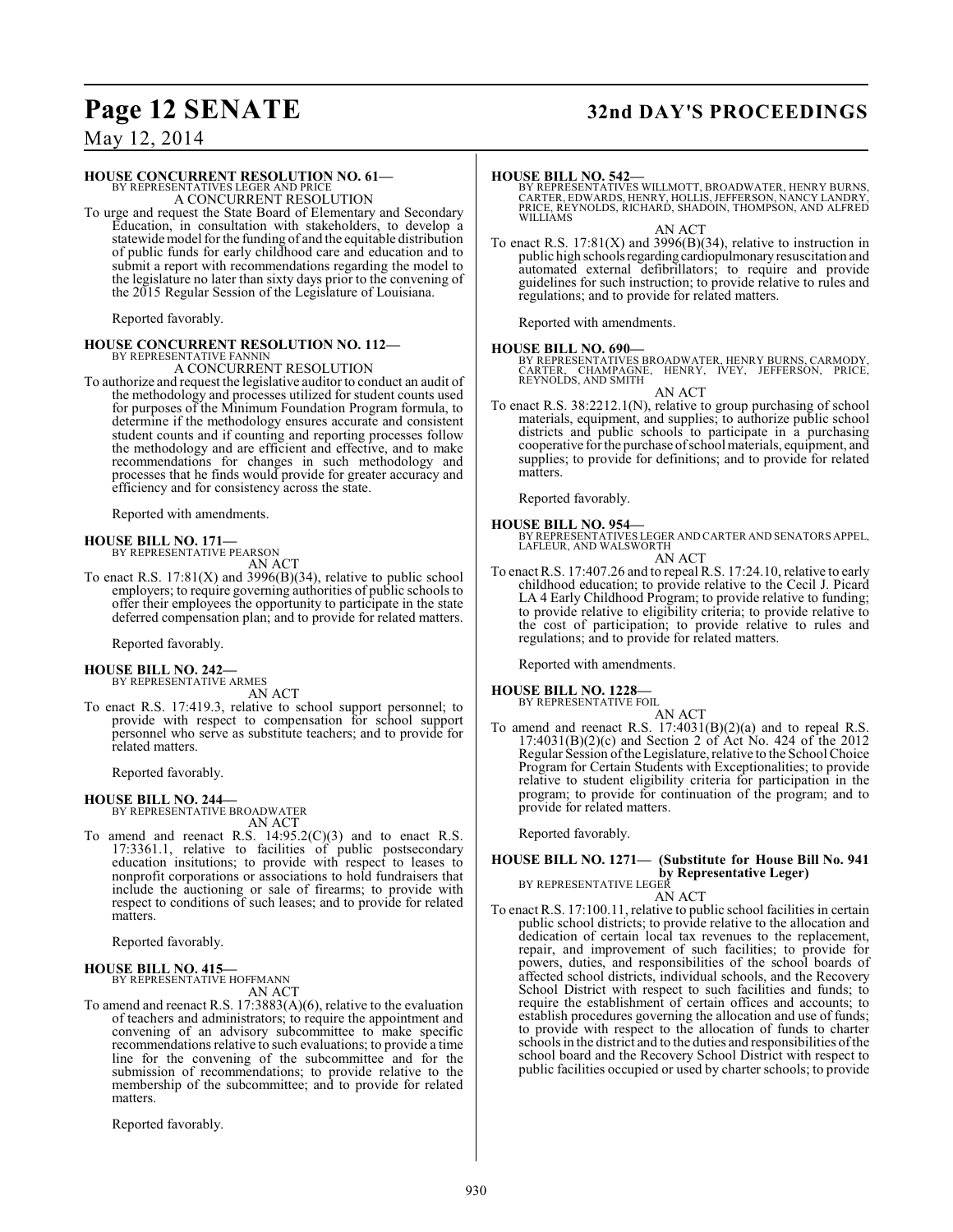## **32nd DAY'S PROCEEDINGS Page 13 SENATE**

for fees and charges; to provide relative to outstanding obligations of school boards and future obligations; and to provide for related matters.

Reported with amendments.

Respectfully submitted, CONRAD APPEL Chairman

### **REPORT OF COMMITTEE ON**

#### **LOCAL AND MUNICIPAL AFFAIRS**

Senator Yvonne Dorsey-Colomb, Chairman on behalf of the Committee on Local and Municipal Affairs, submitted the following report:

#### May 8, 2014

To the President and Members of the Senate:

I am directed by your Committee on Local and Municipal Affairs to submit the following report:

## **HOUSE CONCURRENT RESOLUTION NO. 42—** BY REPRESENTATIVE GUINN

A CONCURRENT RESOLUTION

To designate the community of Thornwell in Jefferson Davis Parish as the Yellow Rail Capital of the World and to recognize the Yellow Rails and Rice Festival held in Thornwell, Louisiana.

Reported favorably.

**HOUSE BILL NO. 132—** BY REPRESENTATIVE JEFFERSON AN ACT

To enact R.S. 47:338.24.1, relative to municipal sales and use taxes; to authorize the governing authority of the town of Homer to levy and collect an additional sales and use tax; to provide for voter approval; and to provide for related matters.

Reported favorably.

#### **HOUSE BILL NO. 289—** BY REPRESENTATIVE PONTI

AN ACT

To enact R.S. 33:9097.22, relative to East Baton Rouge Parish; to create the Tara Subdivision Crime Prevention and Neighborhood Improvement District within the parish; to provide relative to the boundaries, purpose, governance, and powers and duties of the district; to provide relative to the funding, including the authority to impose a parcel fee, subject to voter approval, within the district; to provide with respect to termination of the district; and to provide for related matters.

Reported favorably.

#### **HOUSE BILL NO. 455—** BY REPRESENTATIVE IVEY

AN ACT

To amend and reenact R.S. 33:9097.3(A), (C), and (G)(1), relative to the Wedgewood Civic Association District in East Baton Rouge Parish; to provide relative to the name and purpose of the district; to provide relative to the budget approval process for the district; and to provide for related matters.

Reported favorably.

#### **HOUSE BILL NO. 457—**

BY REPRESENTATIVE PIERRE AN ACT

To amend and reenact R.S. 33:4720.171(F)(1) and (G), relative to Lafayette Parish; to provide relative to the North Lafayette Redevelopment Authority; to provide relative to the boundaries

# May 12, 2014

of the authority; to provide relative to the governing board of the authority; to change the membership of the governing board; to provide relative to the terms and qualifications of board members and their powers and duties; and to provide for related matters.

Reported favorably.

**HOUSE BILL NO. 568—** BY REPRESENTATIVE ST. GERMAIN

AN ACT

To enact R.S. 33:1981.1 and 2201(B)(introductory paragraph) and (22), relative to financial benefits for surviving spouses and children of fire operation personnel; to provide for financial security for surviving spouses and children of enforcement and emergency service personnel of the office of the state fire marshal; to provide for financial security for surviving spouses and children of firemen upon death by heart attack or stroke; to create a presumption; and to provide for related matters.

Reported favorably.

**HOUSE BILL NO. 575—**

BY REPRESENTATIVE ARNOLD AN ACT

To amend and reenact R.S. 13:5951(I)(4), relative to the Orleans Parish Juvenile Services Financing District; to provide with respect to taxes levied for the district and the duration of such levy; and to provide for related matters.

Reported favorably.

**HOUSE BILL NO. 577—**

BY REPRESENTATIVE BROWN

- AN ACT
- To enact R.S. 33:3815.5, relative to the parishes of Grant and Rapides; to provide relative to Waterworks District No. 3 of Rapides Parish; to provide relative to water services supplied by the district to the residents of the parishes of Grant and Rapides; to authorize the district to acquire a privately owned water system located in Grant Parish for the purpose of supplying such services; to require the approval of the governing authority of Grant Parish prior to the district supplying water services from the system to the residents of Grant Parish and prior to any expansion of the acquired water district located in Grant Parish by a water district located in another parish; to provide relative to existing franchise agreements between the parishes of Grant and Rapides; and to provide for related matters.

Reported with amendments.

#### **HOUSE BILL NO. 582—**

BY REPRESENTATIVE JONES AN ACT

To enact R.S. 33:2740.32, relative to the city of Morgan City; to create the Morgan City Development District; to provide for the governing authority thereof; to provide for its powers and duties; to provide relative to the levy and collection of taxes by the governing authority of the district; to provide relative to bonds and other indebtedness of the district; and to provide for related matters.

Reported favorably.

**HOUSE BILL NO. 584—** BY REPRESENTATIVE PUGH

AN ACT

To enact R.S. 33:4712.16, relative to Tangipahoa Parish; to authorize the governing authority of the parish of Tangipahoa to name a building in honor of a living person; and to provide for related matters.

Reported favorably.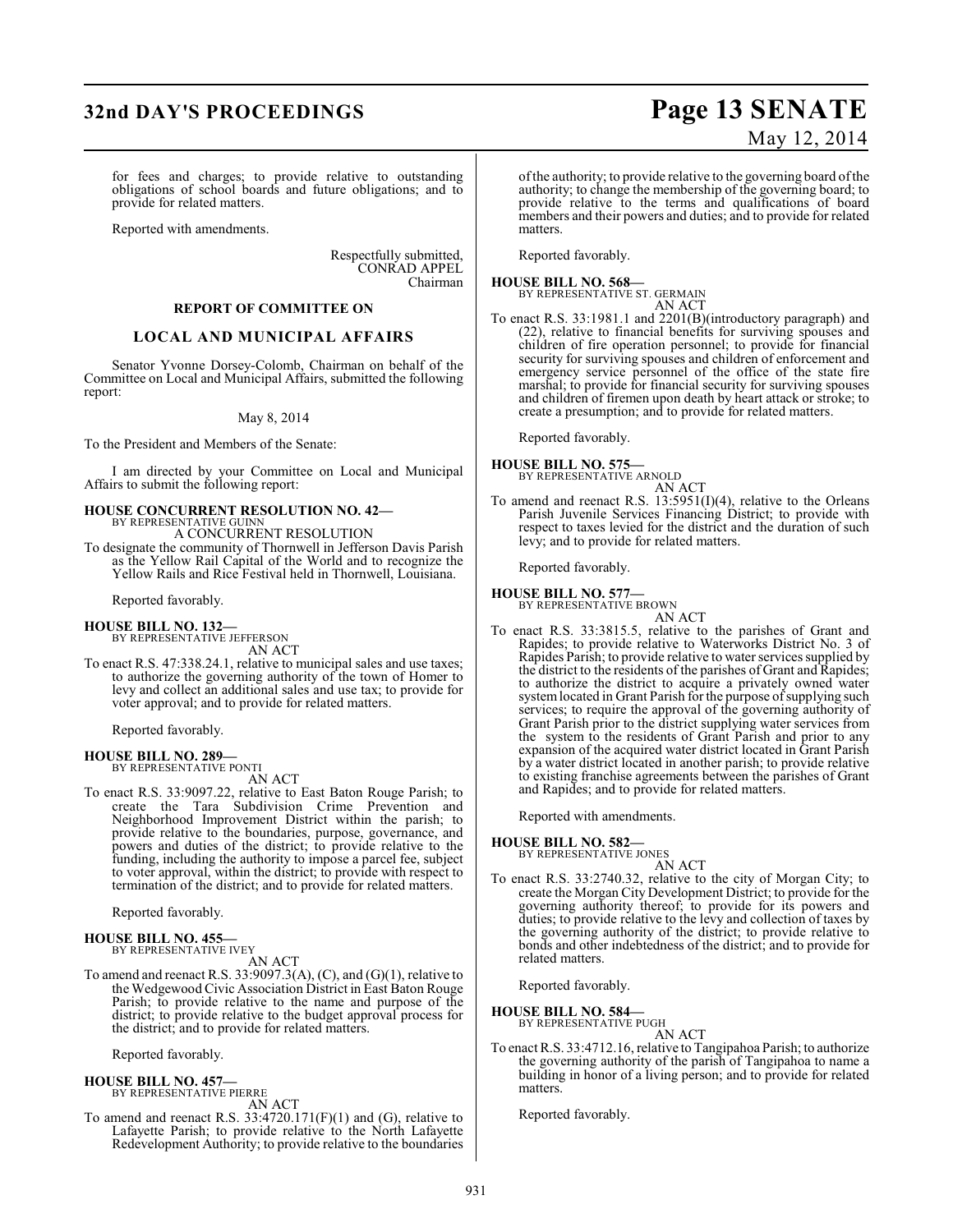### **HOUSE BILL NO. 684—**

BY REPRESENTATIVE ABRAMSON AN ACT

To enact R.S. 33:9099.2, relative to applicability of certain laws to crime prevention and security districts, improvement districts, and certain other districts; to provide that certain requirements for notice of meetings of a political subdivision and for recording or broadcast of board or commission meetings shall not apply to certain such districts; and to provide for related matters.

Reported favorably.

#### **HOUSE BILL NO. 768—**

BY REPRESENTATIVES PRICE, BARROW, AND SMITH AN ACT

To amend and reenact R.S. 33:1, relative to the incorporation of municipalities; to provide relative to the process of petitioning for incorporation; to provide relative to the time petitioners have to obtain signatures for incorporation; to provide for approval of petitions by the secretary of state; to provide relative to petitions that contain a certain number of signatures prior to the effective date of the Act; and to provide for related matters.

Reported with amendments.

#### **HOUSE BILL NO. 792—** BY REPRESENTATIVE REYNOLDS

AN ACT

To enact R.S. 47:1925.11, relative to assessment districts; to provide relative to the office of assessor in the Webster Parish Assessment District; to authorize the assessor in such district to receive an automobile expense allowance; to provide for certain requirements; and to provide for related matters.

Reported favorably.

#### **HOUSE BILL NO. 1019—** BY REPRESENTATIVE GAROFALO

AN ACT

To enact Subpart B-31 of Part IV of Chapter 1 of Title 33 of the Louisiana Revised Statutes of 1950, to be comprised of R.S. 33:130.591.1 through 130.591.9, to create the St. Bernard Parish Economic Development Commission; to provide relative to the territorial jurisdiction, purposes, and powers and duties of the commission; to provide relative to commission funding, including the authority to levy ad valorem taxes; and to provide for related matters.

Reported with amendments.

## **HOUSE BILL NO. 1086—** BY REPRESENTATIVE BARRAS

AN ACT

To amend and reenact R.S. 33:9022(5), relative to nonprofit economic development corporations; to provide with respect to definitions; to authorize economic development districts and authorities to authorize creation of nonprofit economic development corporations; and to provide for related matters.

Reported favorably.

#### **HOUSE BILL NO. 1109—** BY REPRESENTATIVE POPE

AN ACT

To amend and reenact R.S. 33:104, relative to planning commissions; to provide relative to commissions located in certain municipalities; to provide relative to monthly meetings of commissions; to provide relative to cancellations of such meetings; and to provide for related matters.

Reported favorably.

Respectfully submitted, YVONNE DORSEY-COLOMB Chairman

### **Page 14 SENATE 32nd DAY'S PROCEEDINGS**

#### **REPORT OF COMMITTEE ON**

### **RETIREMENT**

Senator Elbert L. Guillory, Chairman on behalf of the Committee on Retirement, submitted the following report:

May 12, 2014

To the President and Members of the Senate:

I am directed by your Committee on Retirement to submit the following report:

### **HOUSE BILL NO. 22—**

BY REPRESENTATIVE PEARSON

AN ACT<br>amend and reenact R.S. To amend and reenact R.S. 11:3682(1) and (18),  $3685(A)(2)$ (introductory paragraph), (d), and (e) and (C)(introductory paragraph), (6), (7)(introductory paragraph), (9), (10), (13), and (14)(introductory paragraph), 3686(A) and  $(D)(1)$  and  $(2)$ , and  $3688(A)(1)$ ,  $(2)$ , and  $(8)$  and  $(D)(5)$  and to repeal R.S. 11:3685(B) and 3687(A)(7), relative to the Harbor Police Retirement System; to provide for technical changes; to provide for definitions; to provide relative to eligibility for disability benefits; to provide relative to payments of benefits to a child with a disability; to provide relative to the board of trustees; to provide relative to certain benefits; and to provide for related matters.

Reported favorably.

### **HOUSE BILL NO. 27—** BY REPRESENTATIVE ARNOLD

AN ACT To amend and reenact R.S. 11:3385.1, relative to the Deferred Retirement Option Plan in the Firefighters' Pension and Relief Fund in the city of New Orleans; to provide definitions; to provide relative to participation in the plan; to provide relative to benefits of the plan; to provide relative to beneficiaries of such benefits; to provide relative to accounting of plan benefits; to provide relative to distribution of benefits; to provide for appeals of determinations made under the plan provisions; to provide relative to the tax status of benefits; to provide relative to interest credits; and to provide for related matters.

Reported favorably.

### **HOUSE BILL NO. 65—**

BY REPRESENTATIVE MONTOUCET AN ACT

To amend and reenact R.S. 11:2261(A), relative to the Firefighters' Retirement System; to provide relative to the management and investment of system funds; to require conformity with applicable federal rules and regulations; to provide an effective date; and to provide for related matters.

Reported favorably.

**HOUSE BILL NO. 75—** BY REPRESENTATIVE MONTOUCET

AN ACT

To amend and reenact R.S. 11:2263, relative to the Firefighters' Retirement System; to provide relative to the garnishment or seizure of benefits and refunds; to require certain documentation relative to such garnishment or seizure; to provide relative to the obligations of the system with respect to such garnishment or seizure; to provide an effective date; and to provide for related matters.

Reported favorably.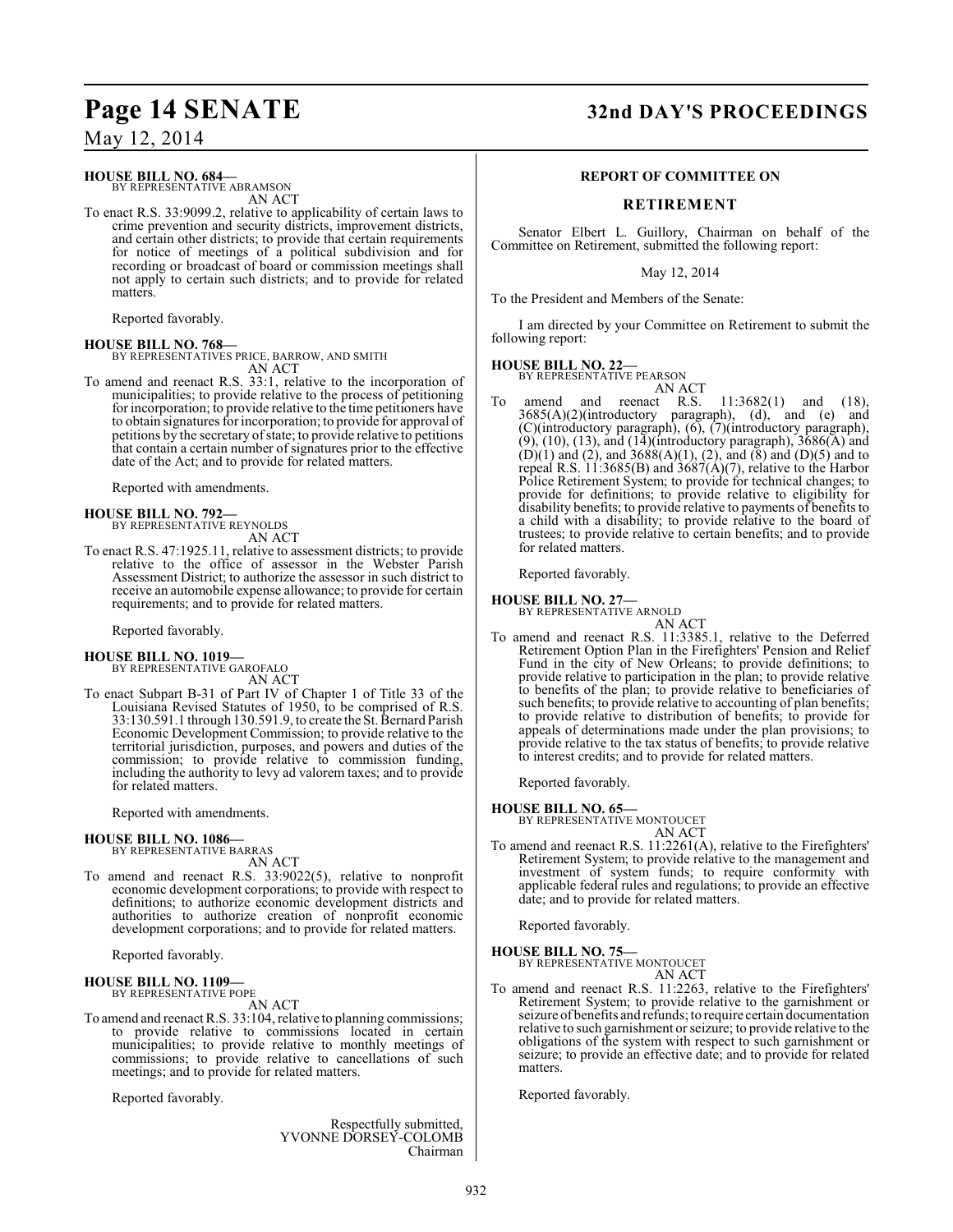## **32nd DAY'S PROCEEDINGS Page 15 SENATE**

#### **HOUSE BILL NO. 76—**

BY REPRESENTATIVE MONTOUCET AN ACT

To amend and reenact R.S. 11:2256.1(A) and (B), relative to removal of a beneficiary by a member of the Firefighters Retirement System; to provide relative to the removal of former spouses; and to provide for related matters.

Reported favorably.

## **HOUSE BILL NO. 77—** BY REPRESENTATIVE MONTOUCET

AN ACT

To enact R.S. 11:2254.1, relative to creditable service in the Firefighters' Retirement System; to provide relative to the conversion of unused leave to service credit in the system; to authorize employers to allow such conversion; to provide for procedures and limitations; to provide relative to the costs of such conversions; and to provide for related matters.

Reported favorably.

## **HOUSE BILL NO. 1278— (Substitute for House Bill No. 79 by Representative Pearson)**<br>BY REPRESENTATIVES PEARSON, HOFFMANN, HOLLIS, IVEY,<br>MILLER, AND TALBOT

AN ACT

To amend and reenact R.S.  $11:102(C)(1)(1)$  and  $(4)(b)$ , 612(introductory paragraph), 613(A), 615(B), the heading of Subpart G of Part II of Chapter 3 of Subtitle IV of Title 11 of the Louisiana Revised Statutes of 1950, 3681, 3682(1), (2), (4)(a), (7), (16), (18) through (20), and (26), 3683(introductory paragraph), (1), and (3)(b), 3684(A), (D), and (F), 3685(A)(1)(a) and  $(2)$ (introductory paragraph) and  $(d)$ ,  $(B)(1)$ ,  $(3)$  through  $(6)$ , and  $(8)$ ,  $(C)(1)$ ,  $(2)$ , and  $(13)$ , and  $(E)$ ,  $3685.2(E)(introducing$ paragraph), (6) and (7), 3686(B)(1), (D)(3), and (E), 3688(D),  $3688.1, 3690(A)$  and  $(B), 3690.2, 3692(A),$  and 3695(C)(introductory paragraph), to enact R.S. 11:102(C)(1)(m), 416(D), 612(2.1), 620.1, Subpart E of Part VII of Chapter 1 of Subtitle II of Title 11 of the Louisiana Revised Statutes of 1950, comprised ofR.S. 11:631, and 3682(20.1), and to repeal R.S. 11:3682(29), 3685(D), 3688(A) through (C) and (E), 3689(B) through (E), 3690 (C) and (D), 3690.1, 3691, 3693, and 3698, relative to retirement for employees of the Harbor Police Department of the Port of New Orleans; to provide relative to the merger of the Harbor Police Retirement System into the Louisiana State Employees' Retirement System; to provide for enrollment of new hires of the Harbor Police Department in the Hazardous Duty Services Plan in the Louisiana State Employees' Retirement System; to provide relative to a cooperative endeavor agreement with respect to the merger of the systems; to provide relative to the assets of the Harbor Police Retirement System; to provide relative to benefits for members of the Harbor Police Retirement System; to provide relative to retirement benefits for new hires of the Harbor Police Department of the Port of New Orleans; to provide relative to the boards of trustees of the Louisiana State Employees' Retirement System and the Harbor Police Retirement System; to provide an effective date; and to provide for related matters.

Reported favorably.

Respectfully submitted, ELBERT L. GUILLORY Chairman

#### **REPORT OF COMMITTEE ON**

#### **TRANSPORTATION, HIGHWAYS AND PUBLIC WORKS**

Senator Robert Adley, Chairman on behalf of the Committee on Transportation, Highways and Public Works, submitted the following report:

# May 12, 2014

May 8, 2014

To the President and Members of the Senate:

I am directed by your Committee on Transportation, Highways and Public Works to submit the following report:

#### **SENATE RESOLUTION NO. 66—**

BY SENATOR DORSEY-COLOMB A RESOLUTION

To urge and request the Department of Transportation and Development to perform a study relative to the increase in the noise decibel levels as a result of the expansion of Louisiana Highway 42, also known as Burbank Drive, and elsewhere in Baton Rouge.

Reported with amendments.

## **SENATE RESOLUTION NO. 105—** BY SENATOR THOMPSON

A RESOLUTION

To urge and request the Department of Transportation and Development to study solutions to the build-up of sediment around Louisiana ports and to consult with the Department of Agriculture and Forestry relative to the issues farmers face to transport agricultural crops to market.

Reported favorably.

#### **SENATE CONCURRENT RESOLUTION NO. 77—** BY SENATOR ALLAIN

A CONCURRENT RESOLUTION

To urge and request the Department of Transportation and Development and the Department of Agriculture and Forestry to cooperate with the Louisiana Farm Bureau Federation, Inc., to identify and mark farm to market highways in Louisiana.

Reported with amendments.

#### **SENATE CONCURRENT RESOLUTION NO. 93—** BY SENATOR BROWN

A CONCURRENT RESOLUTION

To urge and request the Department of Transportation and Development to take action to provide greater safety to the motoring public, to move traffic more efficiently, and to minimize traffic accidents at the intersection of Cornerview Road and Louisiana Highway 73 and on Louisiana Highway 22 between Interstate Highway 10 and Louisiana Highway 70 in Ascension Parish.

Reported with amendments.

**SENATE BILL NO. 468—** BY SENATOR ADLEY

AN ACT

To amend and reenact R.S. 38:2211(A)(1), (2), (3), (4), (5), (6), (7),  $(8)$ , and  $(9)$ , 2212, 2212.5, 2212.10 $(C)(1)$  and  $(G)$ , 2215, 2225, and 2241.1, relative to contracts for public works; to provide for definitions; to provide for advertisement and letting of bids; to provide for prequalification of bidders; to provide for verification of employees involved in contracts for public works; to provide relative to the time period to hold bids and to commence work; to provide relative to preferences; to provide for acceptance of work; and to provide for related matters.

Reported with amendments.

### **HOUSE CONCURRENT RESOLUTION NO. 51—** BY REPRESENTATIVE HODGES AND SENATOR WHITE A CONCURRENT RESOLUTION

To create the Comite River Diversion Canal Project Task Force to study and make recommendations on actions necessary to complete the construction of the Comite River Diversion Project.

Reported favorably.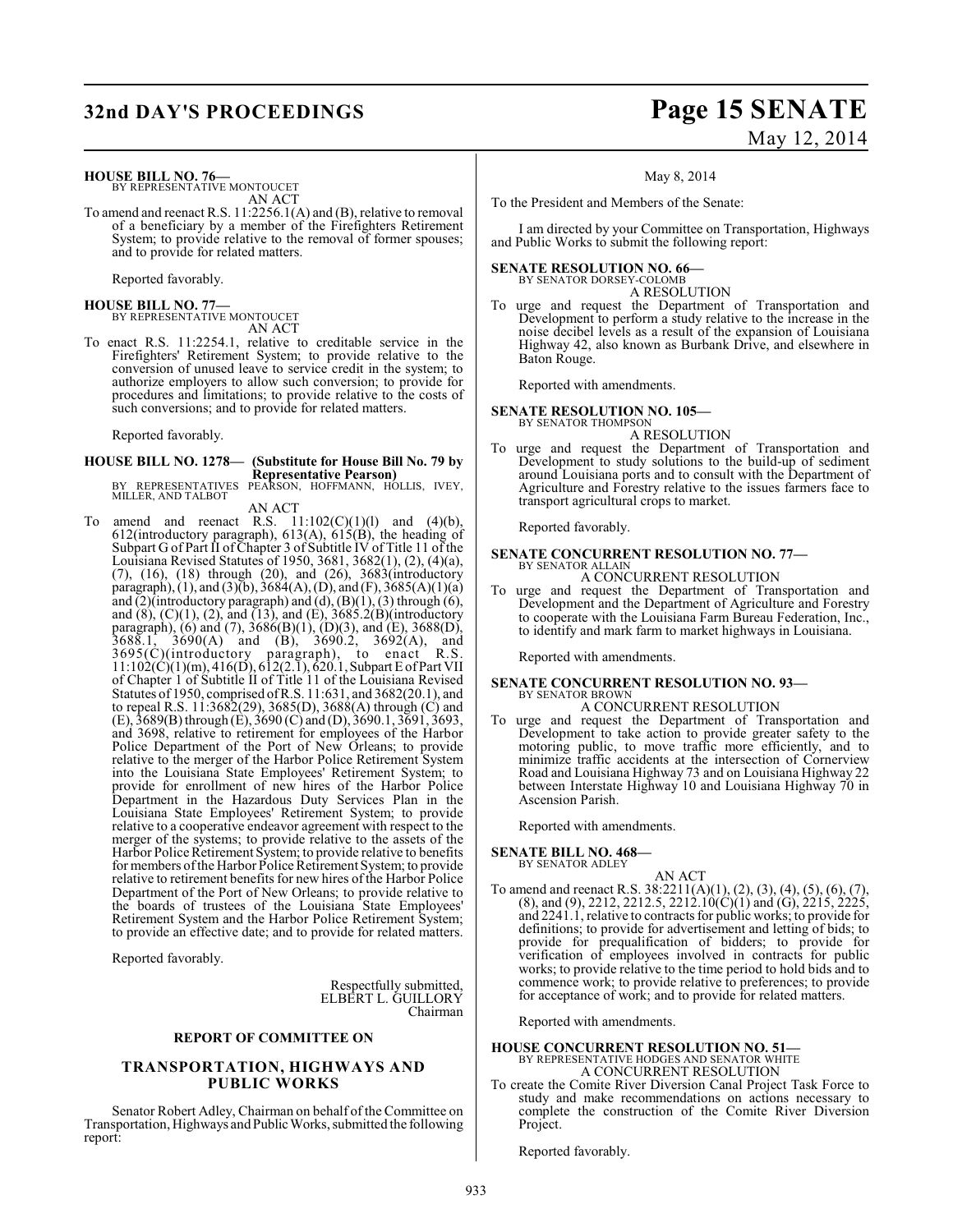## **Page 16 SENATE 32nd DAY'S PROCEEDINGS**

**HOUSE BILL NO. 347—** BY REPRESENTATIVES BADON, HONORE, HOWARD, AND PYLANT

AN ACT To amend and reenact R.S. 32:1301 and 1311(D) and to enact R.S. 32:1311(E), relative to trailer inspections; to exempt certain trailers from requirement to bear a safety inspection certificate; and to provide for related matters.

Reported favorably.

**HOUSE BILL NO. 402—** BY REPRESENTATIVES BARRAS, BROWN, FRANKLIN, GISCLAIR, GUINN, HONORE, HOWARD, TERRY LANDRY, LEBAS, LEOPOLD, MACK, NORTON, AND ST. GERMAIN AN ACT

To designate an overpass on U.S. Highway 90 in the parish of Iberia as the "George Rodrigue Memorial Overpass".

Reported favorably.

## **HOUSE BILL NO. 762—** BY REPRESENTATIVE ORTEGO

AN ACT

To amend and reenact Section 1 of Act No. 25 of the 2013 Regular Session of the Legislature, relative to the "Hadley J. Castille-Pecanaire Highway"; to correct the spelling of signage erected by the Department of Transportation and Development; and to provide for related matters.

Reported favorably.

### **HOUSE BILL NO. 851—**

BY REPRESENTATIVE TALBOT AN ACT

To amend and reenact R.S. 32:862(G)(4), 863(A)(1), (3)(a), and  $(B)(2)(b)$ , 863.1(I)(3), 864, and 865(A) and  $(B)(1)$ , relative to the penalties for operating a motor vehicle without the required motor vehicle liability security; to increase penalties for failing to provide required proof of compliance; to require suspension, revocation, and cancellation of driver's license and registration for violations; to remove limits on the maximum amount of penalties and reinstatement fees that are assessed; to increase the administrative reinstatement fee; and to provide for related matters.

Reported with amendments.

#### **HOUSE BILL NO. 864—**

BY REPRESENTATIVE TALBOT AN ACT

To enact R.S. 32:865.1, relative to school bus drivers; to provide penalties for operating a school bus without insurance; and to provide for related matters.

Reported with amendments.

#### **HOUSE BILL NO. 929—** BY REPRESENTATIVE BADON

AN ACT

To enact Chapter 16-A of Title 32 of the Louisiana Revised Statutes of 1950, to be comprised of R.S. 32:1750.1, relative to motor vehicles; to provide relative to motor vehicles parked on private property; to provide relative to the immobilization of such vehicles by booting; to provide relative to parishes and municipalities that provide for the regulation of motor vehicle booting; to provide relative to persons who operate a booting business; to provide for minimum standards; to provide for restrictions; and to provide for related matters.

Reported with amendments.

#### **HOUSE BILL NO. 963—** BY REPRESENTATIVE GAROFALO

AN ACT

To enact R.S. 32:410.1, relative to official state identification credentials; to prohibit novelty or unofficial credentials intended to simulate state credentials; and to provide for related matters. Reported favorably.

#### **HOUSE BILL NO. 967—** BY REPRESENTATIVE GAROFALO

AN ACT

To enact R.S. 32:410.1, relative to international driver's licenses; to provide for the use and validity of international driver's licenses; to provide for cease and desist orders; to provide for the promulgation of rules and regulations; and to provide for related matters.

Reported with amendments.

### **HOUSE BILL NO. 998—**

BY REPRESENTATIVE ORTEGO

AN ACT To amend and reenact R.S. 32:235(A) and to enact R.S. 25:651(C)(7), relative to the uniform highway marking system manual and specifications for a uniformsystemof traffic control devices; to require the Department of Transportation and Development to adopt a supplement and specifications to the manual on uniform traffic control devices permitting parish governing authorities to request bilingual signs on certain roads; to provide guidelines for the supplement to be adopted by the Department of Transportation and Development; to provide for additional authority for the Council for the Development of French in Louisiana; and to provide for related matters.

Reported favorably.

**HOUSE BILL NO. 1091—** BY REPRESENTATIVES WILLMOTT AND BILLIOT AN ACT

To enact R.S. 32:284.1, relative to the transportation of dogs; to prohibit the transportation of dogs in pickup truck beds on certain roadways; to provide exceptions; to provide for penalties; to provide definitions; and to provide for related matters.

Reported favorably.

**HOUSE BILL NO. 1197—**

BY REPRESENTATIVE SCHRODER AN ACT

To enact R.S. 47:463.165, relative to motor vehicle special prestige license plates; to provide for the Save the Tchefuncte River Lighthouse special prestige license plate; to provide for the creation, issuance, and design of such license plates; to provide relative to the fee and distribution of fees for such plates; to authorize the promulgation of rules and regulations relative to the creation and implementation of a special prestige license plate; and to provide for related matters.

Reported with amendments.

#### **HOUSE BILL NO. 1237—**

BY REPRESENTATIVES WOODRUFF AND ABRAMSON AN ACT

To enact R.S. 47:463.165, relative to motor vehicle special prestige license plates; to provide for the "Saint Katharine Drexel Prep" special prestige license plate; to provide for the creation, issuance, and design of such license plates; to provide relative to the fee and distribution of fees for such plates; to authorize the promulgation of rules and regulations; and to provide for related matters.

Reported with amendments.

#### **HOUSE BILL NO. 1244—**

BY REPRESENTATIVE WILLMOTT AN ACT

To repeal Chapter 6 of Title 2 of the Louisiana Revised Statutes of 1950, comprised of R.S. 2:701 through 710, relative to the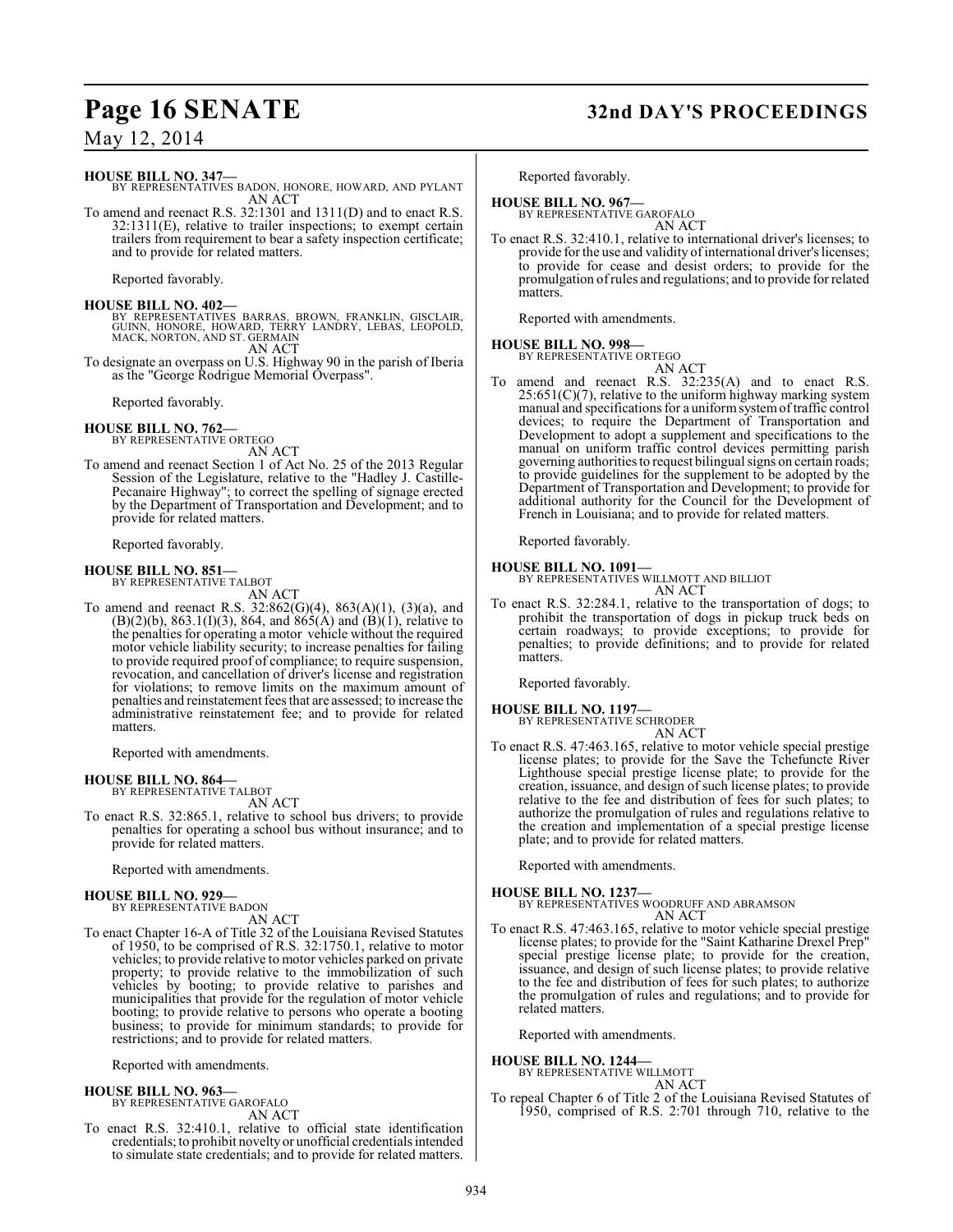## **32nd DAY'S PROCEEDINGS Page 17 SENATE**

Southeast Regional Airport Authority; to repeal the creation and authority of the entity; and to provide an effective date.

Reported favorably.

Respectfully submitted, ROBERT ADLEY Chairman

#### **Rules Suspended**

Senator Morrell asked for and obtained a suspension of the rules to recall Senate Bill No. 237 from the Committee on Judiciary B.

#### **SENATE BILL NO. 237—** BY SENATOR MORRELL

AN ACT

To amend and reenact R.S. 15:529.1(A)(1), (3) and (4), and (G), relative to habitual offenders; to provide relative to penalties for nonviolent offenders sentenced as habitual offenders; and to provide for related matters.

On motion of Senator Morrell the bill was read by title and withdrawn from the files of the Senate.

#### **Rules Suspended**

Senator Morrell asked for and obtained a suspension of the rules to recall Senate Bill No. 238 from the Committee on Judiciary B.

### **SENATE BILL NO. 238—** BY SENATOR MORRELL

AN ACT

To amend and reenact R.S. 27:410, relative to video draw poker; to provide relative to the limitation on amount of money played on a game; and to provide for related matters.

On motion of Senator Morrell the bill was read by title and withdrawn from the files of the Senate.

#### **Rules Suspended**

Senator Morrell asked for and obtained a suspension of the rules to recall Senate Bill No. 349 from the Committee on Health and Welfare.

#### **SENATE BILL NO. 349—** BY SENATOR MORRELL

AN ACT

To enact Part XIV of Chapter 3 of Title 46 of the Louisiana Revised Statutes of 1950, to be comprised of R.S. 46:460.91, relative to Medicaid; to provide for Medicaid managed long term care supports and services; to provide definitions; to provide relative to request for proposals; to provide for requirements of the Department of Health and Hospitals; to provide for an effective date; and to provide for related matters.

On motion of Senator Morrell the bill was read by title and withdrawn from the files of the Senate.

#### **Rules Suspended**

Senator Morrell asked for and obtained a suspension of the rules to recall Senate Bill No. 371 from the Committee on Judiciary A.

## **SENATE BILL NO. 371—** BY SENATOR MORRELL

AN ACT

To amend and reenact R.S. 19:147, 150, 151, and 159, relative to expropriation; to provide relative to certain expropriation procedures; to provide for final judgments for purposes of immediate appeal; to provide for the delay within which to request a jury trial; to provide relative to appeals; and to provide for related matters.

# May 12, 2014

On motion of Senator Morrell the bill was read by title and withdrawn from the files of the Senate.

#### **Rules Suspended**

Senator Morrell asked for and obtained a suspension of the rules to recall Senate Bill No. 563 from the Committee on Insurance.

**SENATE BILL NO. 563—** BY SENATOR MORRELL

AN ACT

To amend and reenact R.S. 22:119(B), relative to policyholders' meetings and voting rights; to provide with respect to written proxy votes conferred upon any other policyholder or upon the board of directors of the insurer; and to provide for related matters.

On motion of Senator Morrell the bill was read by title and withdrawn from the files of the Senate.

#### **Rules Suspended**

Senator Ward asked for and obtained a suspension of the rules to recommit a bill.

## **HOUSE BILL NO. 351—** BY REPRESENTATIVE BROADWATER

AN ACT

To enact R.S. 12:1702, relative to commercial regulations; provides relative to separate juridical personalities of a business organization; to provide for definitions; to provide for an exception; and to provide for related matters.

Senator Ward moved to recommit the bill from the Committee on Commerce, Consumer Protection, and International Affairs to the Committee on Judiciary A.

Without objection, so ordered.

#### **Rules Suspended**

Senator Martiny asked for and obtained a suspension of the rules to recall Senate Bill No. 671 from the Committee on Revenue and Fiscal Affairs.

**SENATE BILL NO. 671—**<br>BY SENATORS MARTINY AND GARY SMITH AND REPRESENTATIVES<br>STOKES AND WILLMOTT AN ACT

To enact Chapter 5 of Subtitle VII of Title 47 of the Louisiana Revised Statutes of 1950, to be comprised of R.S. 47:6500 through 6503, relative to rebate incentives for air carriers transporting international passengers; to establish a program for such incentives; to provide for qualifications of air carriers and conditions for earning the rebates; to provide for calculation of the amount of the rebates; and to provide for related matters.

On motion of Senator Martiny the bill was read by title and withdrawn from the files of the Senate.

#### **Special Order of the Day No. 1**

**SENATE BILL NO. 520—** BY SENATOR DONAHUE

AN ACT

To amend and reenact R.S.  $17:3048.1(C)(5)$  and to enact R.S. 17:3046.3 and 3048.1(A)(1)(b)(iii), (c)(iv), and (d)(iii), relative to financial assistance for certain postsecondary students; to provide relative to the Taylor Opportunity Program for Students; to revise the academic requirements for initial eligibility to receive certain program awards; to provide with respect to funding for the Louisiana GO Grant program; to provide for effectiveness; and to provide for related matters.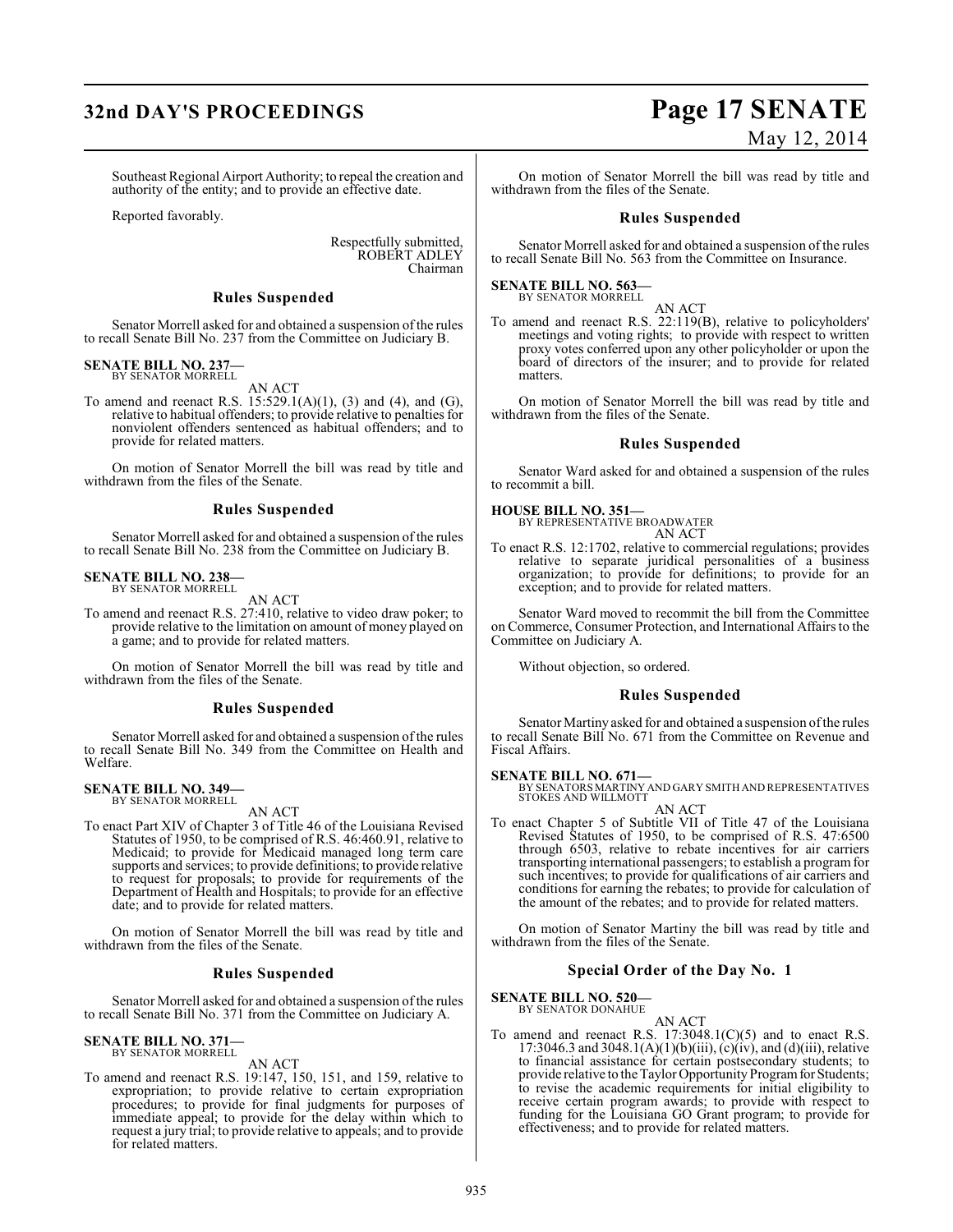#### **Floor Amendments**

Senator Murray proposed the following amendments.

#### **SENATE FLOOR AMENDMENTS**

Amendments proposed by Senator Murray to Engrossed Senate Bill No. 520 by Senator Donahue

#### AMENDMENT NO. 1 On page 3, line 22, after "**A.(1)**" insert "**(a)**"

#### AMENDMENT NO. 2

On page 3, between line 26 and 27 insert the following: "**(b) Beginning with the 2018-2019 fiscal year, the legislature shall appropriate seventy- five percent of any savings attributable to the implementation of Section 1 of the Act that originated as Senate Bill No. 520 of the 2014 Regular Session of the Legislature to be directed to pre-kindergarten programs.**

Senator Murray moved the adoption of the amendments.

Senator Donahue objected.

### **ROLL CALL**

The roll was called with the following result:

#### YEAS

Smith, J.<br>Tarver

Thompson Walsworth<br>Ward

| Allain<br>Amedee<br>Broome<br>Brown<br>Dorsey-Colomb<br>Gallot<br>Guillory<br>Total - 19 | Heitmeier<br>LaFleur<br>Morrell<br>Murray<br>Peterson<br>Riser<br>Smith, G.<br><b>NAYS</b> | Smith,<br>Tarver<br>Thomp<br>Walsw<br>Ward |
|------------------------------------------------------------------------------------------|--------------------------------------------------------------------------------------------|--------------------------------------------|
| $\mathbf{M}$ $\mathbf{D}$ $\mathbf{1}$                                                   |                                                                                            | <b>A</b> 4'11                              |

Claitor<br>Cortez Total - 20

Mr. President Crowe Mills<br>Adley Donahue Morrish Donahue Morrish<br>Erdey Nevers Appel Erdey Nevers Puffington Johns Peacock<br>Chabert Kostelka Perry Kostelka Perry<br>Long White Martiny

ABSENT

Total - 0

The Chair declared the amendments were rejected.

#### **Floor Amendments**

Senator Gallot proposed the following amendments.

#### **SENATE FLOOR AMENDMENTS**

Amendments proposed by Senator Gallot to Engrossed Senate Bill No. 520 by Senator Donahue

AMENDMENT NO. 1 On page 1, line 3, before "relative" insert "and (Y),"

AMENDMENT NO. 2 On page 1, line 6, after "awards;" insert "to provide relative to income requirements;"

AMENDMENT NO. 3 On page 1, line 10, before "are" insert "and (Y)"

### **Page 18 SENATE 32nd DAY'S PROCEEDINGS**

AMENDMENT NO. 4

On page 3, between lines 19 and 20 insert the following:

"**Y. No student or a student whose parents, or other legal guardians, who have an annual adjusted gross income that exceeds one million dollars in the previous taxable year shall be eligible to receive any award pursuant to the provisions of this Chapter.** 

Senator Gallot moved the adoption of the amendments.

Senator Claitor objected.

#### **ROLL CALL**

The roll was called with the following result:

Murray

#### YEAS

**NAYS** 

LaFleur Peterson<br>Morrell Smith, J.

Broome Heitmeier Nevers<br>Brown LaFleur Peterso Dorsey-Colomb Morrell Smith,<br>
Gallot Murray Tarver Total - 12

Mr. President Donahue Peacock<br>Adley Erdey Perry Adley Erdey Perry Allain Guillory<br>Amedee Johns Amedee Johns Smith, G.<br>Appel Kostelka Thompson Appel Kostelka Thompson Chabert Long Walsworth<br>Claitor Martiny White Cortez<br>Crowe Total - 25

Martiny<br>Mills Morrish

ABSENT

Buffington Ward Total - 2

The Chair declared the amendments were rejected.

#### **Floor Amendments**

Senator Morrell proposed the following amendments.

#### **SENATE FLOOR AMENDMENTS**

Amendments proposed by Senator Morrell to Engrossed Senate Bill No. 520 by Senator Donahue

AMENDMENT NO. 1 On page 1, line 3, change "and  $(d)(iii)$ ," to " $(d)(iii)$ , and  $(Y)$ ,"

#### AMENDMENT NO. 2

On page 1, line 10 change "and (d)(iii)," to "(d)(iii), and  $(Y)$ ,"

AMENDMENT NO. 3

On page 3, between lines 19 and 20 insert the following: "**(Y) Notwithstanding any other provision of this Chapter to the contrary, a student who is the recipient of any Taylor Opportunity Program for Students award and who fails to maintain eligibility by the end of the first year of enrollment shall repay the state of Louisiana for funds awarded pursuant to this Chapter.**"

Senator Morrell moved the adoption of the amendments.

Senator Donahue objected.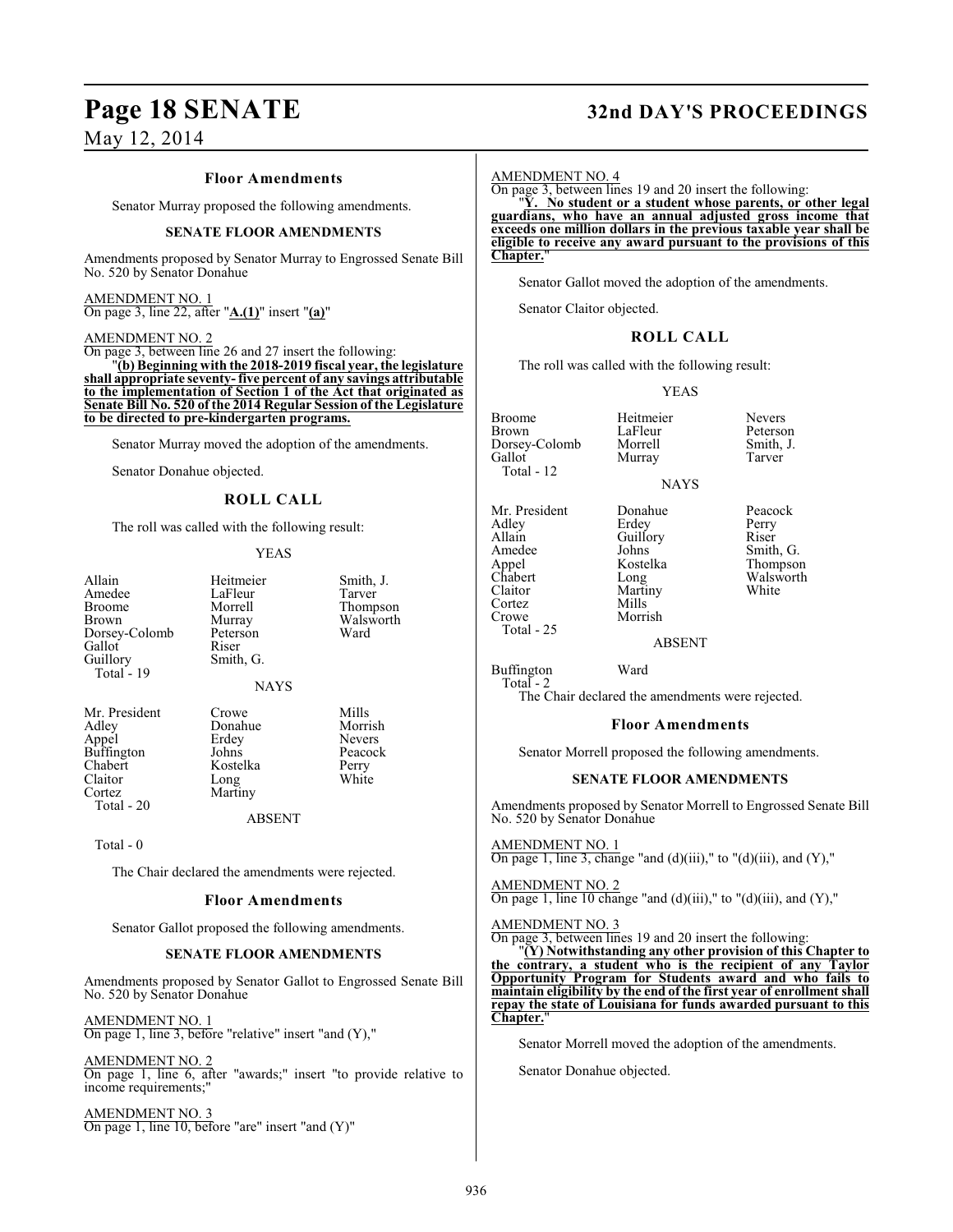### **32nd DAY'S PROCEEDINGS Page 19 SENATE**

### **ROLL CALL**

The roll was called with the following result:

#### YEAS

|                        |               | Morrish   |
|------------------------|---------------|-----------|
| Adley                  | Dorsey-Colomb |           |
| Amedee                 | Erdey         | Murray    |
| <b>Broome</b>          | Gallot        | Perry     |
| <b>Brown</b>           | Heitmeier     | Peterson  |
| Chabert                | Johns         | Smith, G. |
| Cortez                 | Mills         | Tarver    |
| Crowe                  | Morrell       | Thompson  |
| Total - 21             |               |           |
|                        | <b>NAYS</b>   |           |
| Mr. President          | Guillory      | Riser     |
| $\lambda$ 11 $\lambda$ | TZ 11.        | $C = 11$  |

Allain Kostelka Smith, J. Buffington Long Ward<br>Claitor Nevers White Donahue Total - 17

LaFleur Walsworth<br>
Long Ward Nevers<br>Peacock

ABSENT

Martiny Total - 1

The Chair declared the amendments were adopted.

#### **Floor Amendments**

Senator LaFleur proposed the following amendments.

#### **SENATE FLOOR AMENDMENTS**

Amendments proposed by Senator LaFleur to Engrossed Senate Bill No. 520 by Senator Donahue

#### AMENDMENT NO. 1

On page 1, line 2, between "reenact" and "and to enact" change "R.S.  $17:30\overline{4}8.1$ (C)(5)" to "the introductory paragraph of R.S. 3048.1(A)(1), the introductory paragraph of  $(\dot{B})(2)$ , and  $(C)(5)$ "

#### AMENDMENT NO. 2

On page 1, line 9, change "R.S. 17:3048.1(C)(5) is" to "The introductory paragraph of R.S. 3048.1(A)(1), the introductory paragraph of  $(B)(2)$ , and  $(C)(5)$  are"

#### AMENDMENT NO. 3

On page 1, delete lines 12 and 13, and insert the following:

"A.(1) As part of the Louisiana Taylor Opportunity Program for Students, the state shall financially assist any student who enrolls on a full-time basis in a public college or university in this state or a regionally accredited independent college or university in the state that is a member of the Louisiana Association of Independent Colleges and Universities, hereafter in this Chapter referred to collectively as "eligible colleges or universities", to pursue an academic undergraduate degree or, as provided by this Subsection, skill or occupational training as defined by the Board of Regents **the administering agency**, including a vocational or technical education certificate or diploma program or a nonacademic undergraduate degree, and who meets the qualifications of Subparagraph (b), (c), or (d) of this Paragraph and all of the applicable following qualifications:

(a) \* \* \*"

### AMENDMENT NO. 4

On page 3, between lines 7 and 8, insert the following: B. \* \* \*

(1) \* \* \*

# May 12, 2014

(2) As part of the Louisiana Taylor Opportunity Program for Students, for students graduating from high school through the 1999- 2000 school year the state shall award an amount determined by the administering agency to equal the actual cost of tuition of any student who enrolls on a full-time basis in a Louisiana public postsecondary institution to pursue skill or occupational training, including a vocational or technical education certificate or diploma program or**,** a nonacademic undergraduate degree, **or an occupationally-related two-year academic associate degree program** and who meets the following qualifications and all other applicable qualifications of this Chapter and for students graduating from high school during the 2000-2001 school year and thereafter the state shall award an amount determined by the administering agency in accordance with the provisions of Subparagraph (f) of this Paragraph for any student who enrolls on a full-time basis in an eligible college or university as defined in Subsection A of this Section to pursue skill or occupational training as defined by the Board of Regents, including a vocational or technical education certificate or diploma program or a nonacademic undergraduate degree, and who meets the following qualifications and all other applicable qualifications of this Chapter: \* \* \*"

#### AMENDMENT NO. 5

On page 4, between lines 4 and 5, insert the following:

"**(3) When allocating any additional funding appropriated to the Go Grants program pursuant to this Section, the Board of Regents shall provide a preference to otherwise eligible students who were awarded a Taylor Opportunity for Students Program TOPS-Tech award, who earned a two-year associate degree, and subsequently enroll in a four-year college or university to pursue a baccalaureate degree.**"

On motion of Senator LaFleur, the amendments were adopted.

#### **Floor Amendments**

Senator Broome proposed the following amendments.

#### **SENATE FLOOR AMENDMENTS**

Amendments proposed by Senator Broome to Engrossed Senate Bill No. 520 by Senator Donahue

#### AMENDMENT NO. 1

On page 1, line 5, between "initial" and "eligibility" insert "and subsequent"

#### AMENDMENT NO. 2

On page 2, between lines 9 and 10, insert the following:

"**(cc) Notwithstanding any other provisions of this Chapter to the contrary, a student who does not meet the initial academic eligibility requirements for an award pursuant to this Chapter at the time he graduates from high school shall be deemed eligible to receive an Opportunity Award, provided that he meets the following qualifications:**

**(I) The student enrolls full-time in a qualifying postsecondary institution within one year of high school graduation.**

**(II) At the end of the student's first year, he will have earned at least twenty-four credit hours, excluding remedial courses, with at least a cumulative grade point average of 3.50 on a 4.00 scale.**

**(III) Thereafter, the student shall meet all continuing program eligibility requirements as prescribed in this Section for an Opportunity Award.** \* \* \*"

Senator Broome moved the adoption of the amendments.

Senator Donahue objected.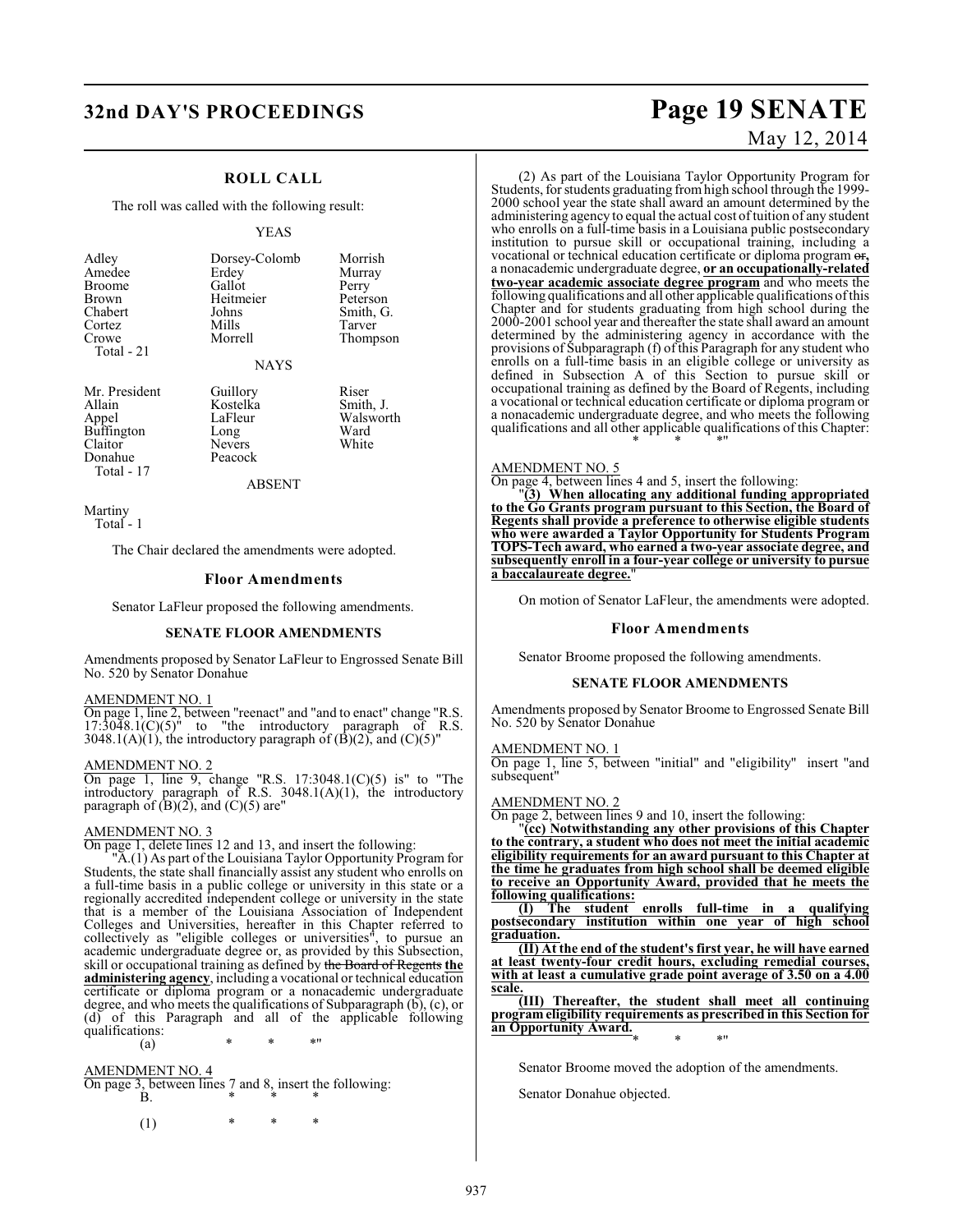### **ROLL CALL**

The roll was called with the following result:

#### YEAS

| Smith, G. |
|-----------|
|           |
| Thompson  |
|           |
|           |
|           |
|           |
|           |
|           |
|           |

Chabert Johns Walsworth<br>Claitor LaFleur White Claitor LaFleur<br>Cortez Martiny Total - 20

Appel Guillory Smith, J.<br>Chabert Johns Walswor Martiny

ABSENT

Buffington Total - 1

The Chair declared the amendments were rejected.

The bill was read by title. Senator Donahue moved the final passage of the previously amended bill.

#### **ROLL CALL**

The roll was called with the following result:

#### YEAS

| Mr. President<br>Adley<br>Allain<br>Appel<br>Chabert<br>Claitor<br>Total - 16 | Cortez<br>Crowe<br>Donahue<br>Guillory<br>Johns<br>LaFleur | Martiny<br>Mills<br>Morrell<br>Morrish |
|-------------------------------------------------------------------------------|------------------------------------------------------------|----------------------------------------|
|                                                                               | <b>NAYS</b>                                                |                                        |
|                                                                               |                                                            |                                        |
| Amedee<br><b>Broome</b>                                                       | Kostelka<br>Long                                           | Smith, G.<br>Smith, J.                 |
| <b>Brown</b>                                                                  | Murray                                                     | Tarver                                 |
| Buffington                                                                    | <b>Nevers</b>                                              | Thompson                               |
| Dorsey-Colomb                                                                 | Peacock                                                    | Walsworth                              |
| Erdey                                                                         | Perry                                                      | Ward                                   |
| Gallot                                                                        | Peterson                                                   | White                                  |
| Heitmeier                                                                     | Riser                                                      |                                        |

 Total - 23 Total - 0

Heitmeier

The Chair declared the amended bill failed to pass.

#### **Notice of Reconsideration**

ABSENT

Senator Donahue moved to reconsider on the next Legislative Day the vote by which the amended bill failed to pass.

### **Page 20 SENATE 32nd DAY'S PROCEEDINGS**

### **Senate Bills and Joint Resolutions Returned from the House of Representatives with Amendments**

**SENATE BILL NO. 128—** BY SENATOR MARTINY

AN ACT

To amend and reenact R.S. 37:2352(4), (5), (6) and (7), 2354(B), (C) and (D), 2355(B), 2357, the introductory paragraph of 2359(B), 2359(E) and (G), 2363(A), (B), (C)(3), (4), and (5), and (D) and to enact R.S. 37:2352(8), (9), and (10), 2356.2, and 2359(B)(15), relative to the State Board of Examiners of Psychologists; to provide relative to powers and duties of the board; to provide for definitions; to provide for the licensure of specialists in school psychology; to provide for the practice of a licensed specialist in school psychology; to provide for licensure and licensure renewal fees; to provide for scope of practice of specialists in school psychology; to provide for procedures, terms, and conditions; and to provide for related matters.

The bill was read by title. Returned from the House of Representatives with amendments:

#### **LEGISLATIVE BUREAU AMENDMENTS**

Amendments proposed byLegislative Bureau to Reengrossed Senate Bill No. 128 by Senator Martiny

AMENDMENT NO. 1 On page 3, delete line 3 in its entirety and insert "**diseases as defined by the International Classification of Diseases.**"

#### AMENDMENT NO. 2 On page 5, line 20, following "**person**" and before "**:**" insert "**meets all of the following criteria**"

AMENDMENT NO. 3 On page 6, line 3, following "**a**" change "**one thousand two hundred hour, nine month**" to "**one-thousand-two-hundred-hour, ninemonth**"

#### **HOUSE FLOOR AMENDMENTS**

Amendments proposed by Representative Stokes to Reengrossed Senate Bill No. 128 by Senator Martiny

AMENDMENT NO. 1

On page 7, line 3, after "**psychologist**" and before the period "**.**" insert "**or a medical psychologist licensed in accordance with R.S. 37:1360.51 et seq.**"

AMENDMENT NO. 2 On page 7, line 4, after "**psychologist**" and before "**shall be**" insert "**or medical psychologist**"

AMENDMENT NO. 3 On page 7, line 6, after "**psychologist**" and before "**shall be**" insert "**or medical psychologist**"

Senator Martiny moved to concur in the amendments proposed by the House.

### **ROLL CALL**

The roll was called with the following result:

#### YEAS

| Mr. President | Dorsey-Colomb | Murray        |
|---------------|---------------|---------------|
| Adley         | Erdey         | <b>Nevers</b> |
| Allain        | Gallot        | Peacock       |
| Amedee        | Guillory      | Perry         |
| Appel         | Heitmeier     | Riser         |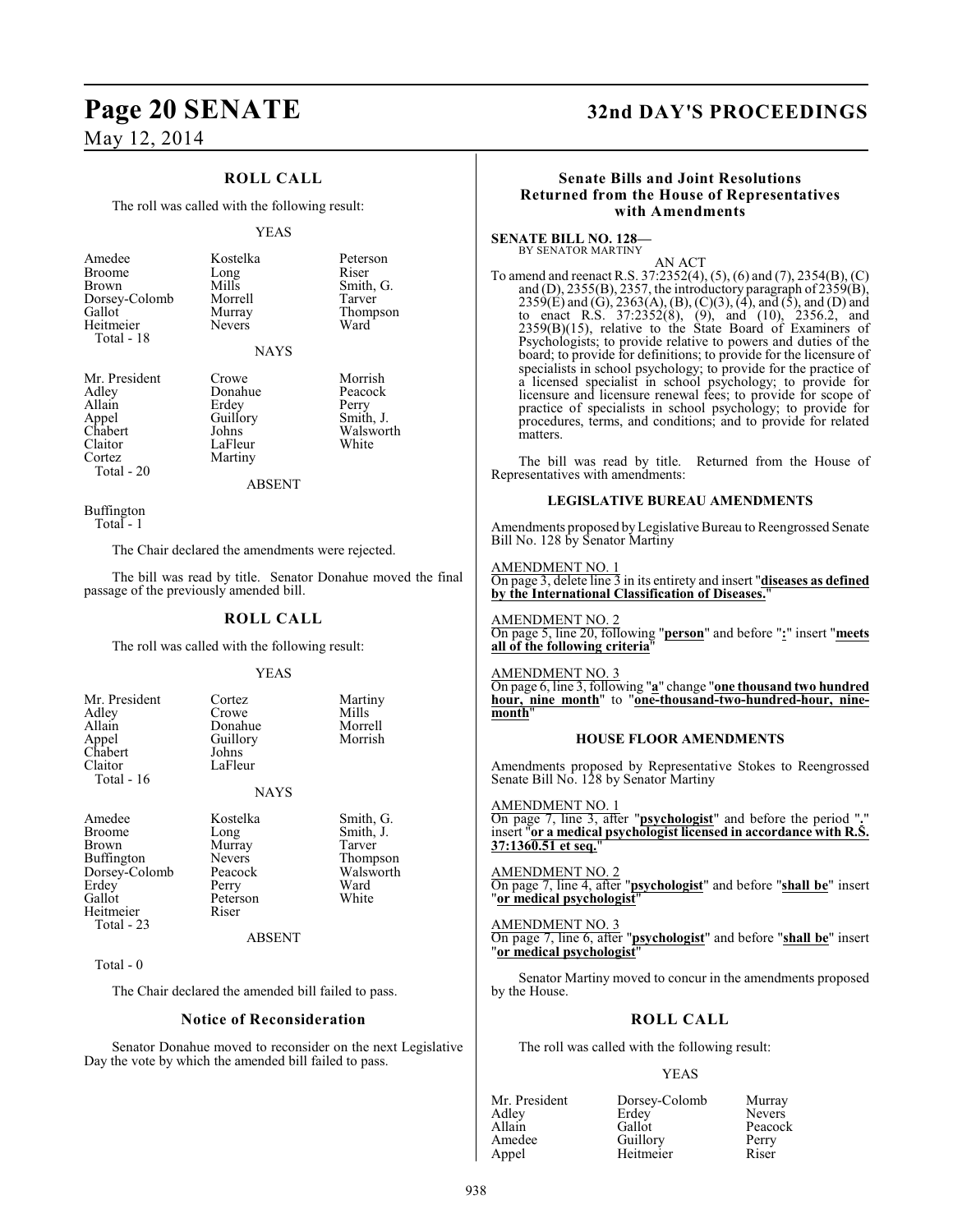## **32nd DAY'S PROCEEDINGS Page 21 SENATE**

Broome Johns Smith, G.<br>Brown Kostelka Smith, J. Buffington LaFle<br>Chabert Long Chabert Long Thompson<br>Claitor Martiny Walsworth Cortez Mills Ward<br>Crowe Morrell White Donahue Morrish Total - 38

Kostelka Smith,<br>LaFleur Tarver Martiny Walsworth<br>
Mills Ward Morrell

NAYS

Peterson Total - 1

#### ABSENT

Total - 0

The Chair declared the Senate concurred in the amendments proposed by the House.

### **SENATE BILL NO. 157—** BY SENATOR MARTINY

AN ACT

To amend and reenact R.S. 37:2352(6) and (7), 2354(A), (B), (C), and (D), the introductory paragraph of R.S. 37:2359(B), and  $2359(C)$ , (D), (E), (F), and (G) and to enact R.S.  $37:2352(8)$ ,  $2356.2$  and  $2359(B)(15)$ , relative to the State Board of Examiners of Psychologists; to provide for a provisional license for psychologists; to provide for fees; to provide for definitions; to provide for the renewal of a provisional license; to provide for qualifications; to provide for continuing education; to provide the denial, revocation, or suspension of a provisional license; to provide for conditions, terms, and procedures; and to provide for related matters.

The bill was read by title. Returned from the House of Representatives with amendments:

#### **HOUSE FLOOR AMENDMENTS**

Amendments proposed by Representative Stokes to Reengrossed Senate Bill No. 157 by Senator Martiny

AMENDMENT NO. 1

On page 5, line 10, after "**psychologist**" and before "**for the**" insert "**or a medical psychologist licensed in accordance with R.S. 37:1360.51 et seq.**"

AMENDMENT NO. 2

On page 5, line 11, after "**psychologist**" and before "**shall have**" insert "**or medical psychologist**"

Senator Martiny moved to concur in the amendments proposed by the House.

#### **ROLL CALL**

The roll was called with the following result:

#### YEAS

| Mr. President | Dorsey-Colomb | Murray        |
|---------------|---------------|---------------|
| Adley         | Erdey         | <b>Nevers</b> |
| Allain        | Gallot        | Peacock       |
| Amedee        | Guillory      | Perry         |
| Appel         | Heitmeier     | Peterson      |
| <b>Broome</b> | Johns         | Riser         |
| <b>Brown</b>  | Kostelka      | Smith, G.     |
| Buffington    | LaFleur       | Smith, J.     |
| Chabert       | Long          | Tarver        |
| Claitor       | Martiny       | Thompson      |
| Cortez        | Mills         | Walsworth     |

May 12, 2014

| Crowe<br>Donahue<br>Total - 39 | Morrell<br>Morrish | Ward<br>White |
|--------------------------------|--------------------|---------------|
|                                | <b>NAYS</b>        |               |
| Total $-0$                     | ARSENT             |               |

Total - 0

The Chair declared the Senate concurred in the amendments proposed by the House.

#### **SENATE BILL NO. 326—** BY SENATOR GARY SMITH

AN ACT

To amend and reenact R.S. 15:440.5(C), relative to electronic recordings of protected persons; to authorize certain individuals to view certain videotaped statements of a protected person; to provide with respect to copies and transcripts of the videotaped statement; and to provide for related matters.

The bill was read by title. Returned from the House of Representatives with amendments:

#### **HOUSE COMMITTEE AMENDMENTS**

Amendments proposed by House Committee on Administration of Criminal Justice to Engrossed Senate Bill No. 326 by Senator Gary Smith

AMENDMENT NO. 1

On page 2, at the beginning of line 2, change "employed staff; the defendant;" to "employed staff, the defendant,"

AMENDMENT NO. 2 On page 2, delete line 3 in its entirety and insert "the case, the defense paralegal designated to work on the case, and other staff"

Senator Gary Smith moved to concur in the amendments proposed by the House.

#### **ROLL CALL**

The roll was called with the following result:

#### YEAS

| Mr. President<br>Adley<br>Allain<br>Amedee<br>Appel<br><b>Broome</b><br>Brown<br>Buffington<br>Chabert<br>Claitor<br>Cortez<br>Donahue<br>Dorsey-Colomb<br>Total - 37 | Erdey<br>Gallot<br>Guillory<br>Heitmeier<br>Johns<br>Kostelka<br>LaFleur<br>Long<br>Martiny<br>Mills<br>Morrish<br>Murray<br><b>Nevers</b><br><b>NAYS</b> | Peacock<br>Perry<br>Peterson<br>Riser<br>Smith, G.<br>Smith, J.<br>Tarver<br>Thompson<br>Walsworth<br>Ward<br>White |
|-----------------------------------------------------------------------------------------------------------------------------------------------------------------------|-----------------------------------------------------------------------------------------------------------------------------------------------------------|---------------------------------------------------------------------------------------------------------------------|
| Total - 0                                                                                                                                                             | ABSENT                                                                                                                                                    |                                                                                                                     |
| Crowe<br>Total - 2                                                                                                                                                    | Morrell                                                                                                                                                   |                                                                                                                     |

The Chair declared the Senate concurred in the amendments proposed by the House.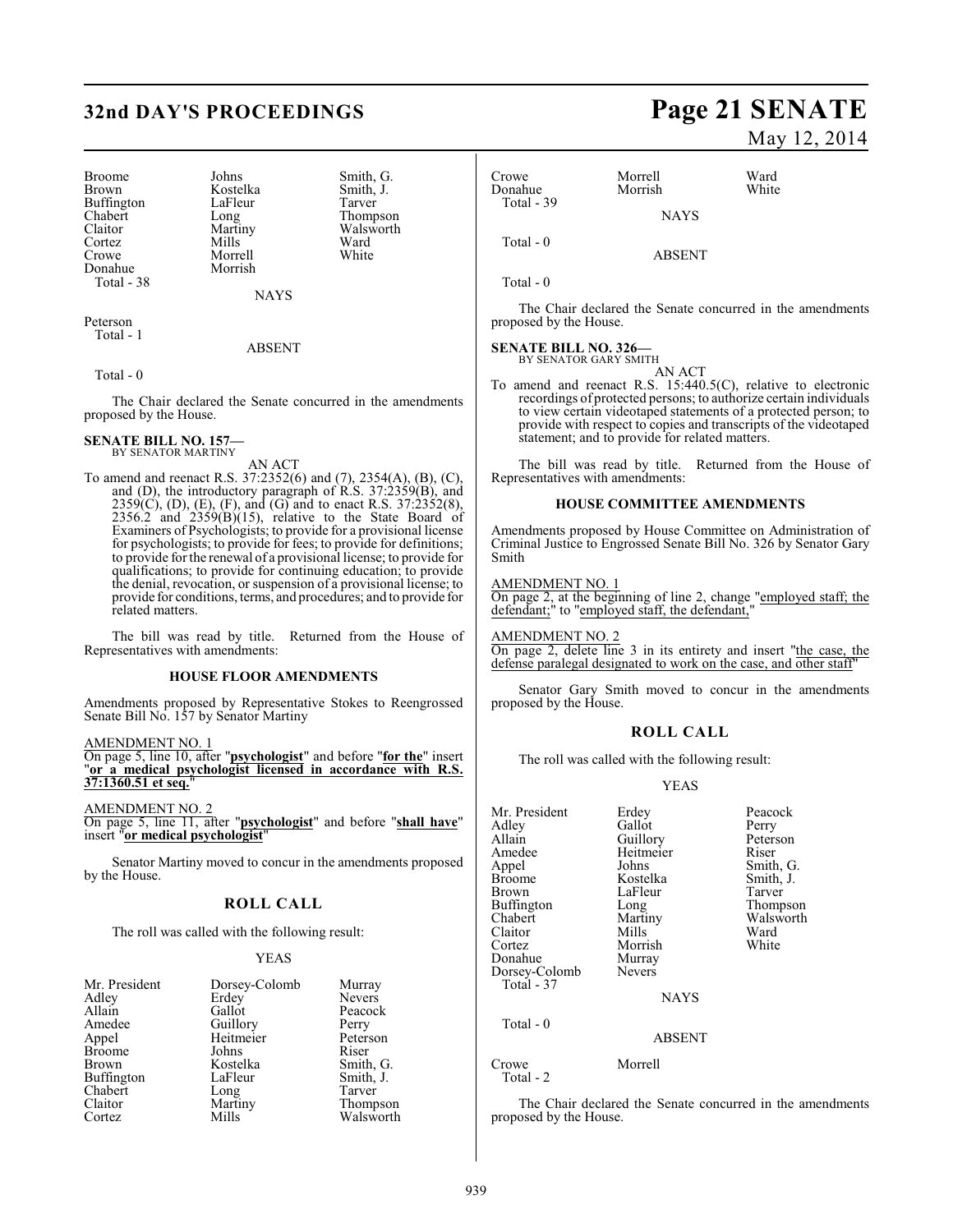## **Page 22 SENATE 32nd DAY'S PROCEEDINGS**

### May 12, 2014

**SENATE BILL NO. 351—** BY SENATORS THOMPSON AND DORSEY-COLOMB AN ACT To amend and reenact R.S. 14:403.4(B),  $(C)(1)$ , and  $(D)(2)$ , relative to offenses affecting law enforcement; to provide relative to

reports of burn injuries to the office of state fire marshal; and to provide for related matters.

The bill was read by title. Returned from the House of Representatives with amendments:

#### **LEGISLATIVE BUREAU AMENDMENTS**

Amendments proposed by Legislative Bureau to Reengrossed Senate Bill No. 351 by Senator Thompson

#### AMENDMENT NO. 1

On page 1, line 10, change "In every" to "**Every**"

Senator Thompson moved to concur in the amendments proposed by the House.

### **ROLL CALL**

The roll was called with the following result: YEAS

| Mr. President<br>Adley<br>Allain<br>Amedee<br>Appel<br><b>Broome</b><br>Buffington<br>Chabert<br>Claitor<br>Cortez | Erdey<br>Gallot<br>Guillory<br>Heitmeier<br>Johns<br>Kostelka<br>LaFleur<br>Long<br>Martiny<br>Mills | <b>Nevers</b><br>Peacock<br>Perry<br>Peterson<br>Riser<br>Smith, G.<br>Smith, J.<br>Tarver<br>Thompson<br>Walsworth |
|--------------------------------------------------------------------------------------------------------------------|------------------------------------------------------------------------------------------------------|---------------------------------------------------------------------------------------------------------------------|
| Crowe                                                                                                              | Morrell                                                                                              | Ward                                                                                                                |
| Donahue                                                                                                            | Morrish                                                                                              | White                                                                                                               |
| Dorsey-Colomb<br>Total - 38                                                                                        | Murray                                                                                               |                                                                                                                     |
|                                                                                                                    | <b>NAYS</b>                                                                                          |                                                                                                                     |
| Total - 0                                                                                                          |                                                                                                      |                                                                                                                     |

#### ABSENT

Brown

Total - 1

The Chair declared the Senate concurred in the amendments proposed by the House.

#### **SENATE BILL NO. 388—** BY SENATOR THOMPSON

AN ACT

To amend and reenact the introductory paragraph of R.S. 15:562.2,  $562.3(B)(2)$ , the introductory paragraph of  $562.4(A)$ , and  $562.6$ and to enact R.S.  $15:562.1(3)(i)$  and  $562.2(B)$ , relative to the registration of arson offenders; to provide relative to definitions; to authorize the state fire marshal to promulgate rules; to increase the duration of registration for certain offenders; and to provide for related matters.

The bill was read by title. Returned from the House of Representatives with amendments:

#### **HOUSE COMMITTEE AMENDMENTS**

Amendments proposed by House Committee on Administration of Criminal Justice to Engrossed Senate Bill No. 388 by Senator Thompson

#### AMENDMENT NO. 1

On page 1, line 2, after "reenact" and before "R.S. 15:562.2," delete "the introductory paragraph of"

#### AMENDMENT NO. 2

On page 1, line 3, after "562.4(A)," delete the remainder of the line and insert "562.5(A) and  $(B)(2)$ , and 562.6 and to enact R.S.  $15:562.1(3)(i)$ ,

#### AMENDMENT NO. 3

On page 1, at the beginning of line 4, delete "562.2(B),"

#### AMENDMENT NO. 4

On page 1, line 6, after "offenders;" and before "and" insert "to provide relative to the penalties for failure to register;"

#### AMENDMENT NO. 5

On page 1, line 8, after "Section 1." and before "R.S. 15:562.2," delete "The introductory paragraph of"

#### AMENDMENT NO. 6

On page 1, line 9, after "562.4(A)," and before "and 562.6" insert "562.5(A) and (B)(2),"

### AMENDMENT NO. 7

On page 1, line 10, after "15:562.1(3)(i)" and before "hereby" delete "and  $562.2(B)$  are" and insert "is"

#### AMENDMENT NO. 8

On page 2, delete line 4 in its entirety and insert the following: "(1) Be responsible for the policy management and administration of the registration of persons who commit offenses involving arson to support investigations, enforcement and prevention of activities involving arson.

(2) Have the authority to enforce the provisions of this Chapter."

#### AMENDMENT NO. 9

On page 2, between lines 28 and 29, insert the following:

"§562.5. Failure to register; penalties  $A<sub>i</sub>(1)$  A person who fails to register, periodically renew and update registration, provide proof of residence or notification of

change of address or other registration information, as required by the provisions of this Chapter, and a person who knowingly provides false information to the state fire marshal as provided in R.S.  $15:562.3(B)(3)$ , shall<del>, upon first conviction,</del> be fined not more than five hundred one thousand dollars, imprisoned for not more than six months, or both.

(2) Upon second or subsequent convictions, the offender shall be fined one thousand dollars.

(3) An offender who fails to pay the annual registration fee in accordance with the provisions of R.S. 15:562.3 shall be fined not more than five hundred dollars. Upon a second or subsequent conviction for the failure to pay the annual registration fee, the offender shall be fined not more than one thousand dollars. B.

\* \* \*

(2) Any person who fails to provide the notice required by this Subsection shall be fined not more than five hundred dollars, imprisoned for not more than six months, or both. \* \* \*"

Senator Thompson moved to concur in the amendments proposed by the House.

### **ROLL CALL**

The roll was called with the following result:

#### YEAS

Adley Erdey

Mr. President Dorsey-Colomb Murray<br>Adley Erdev Nevers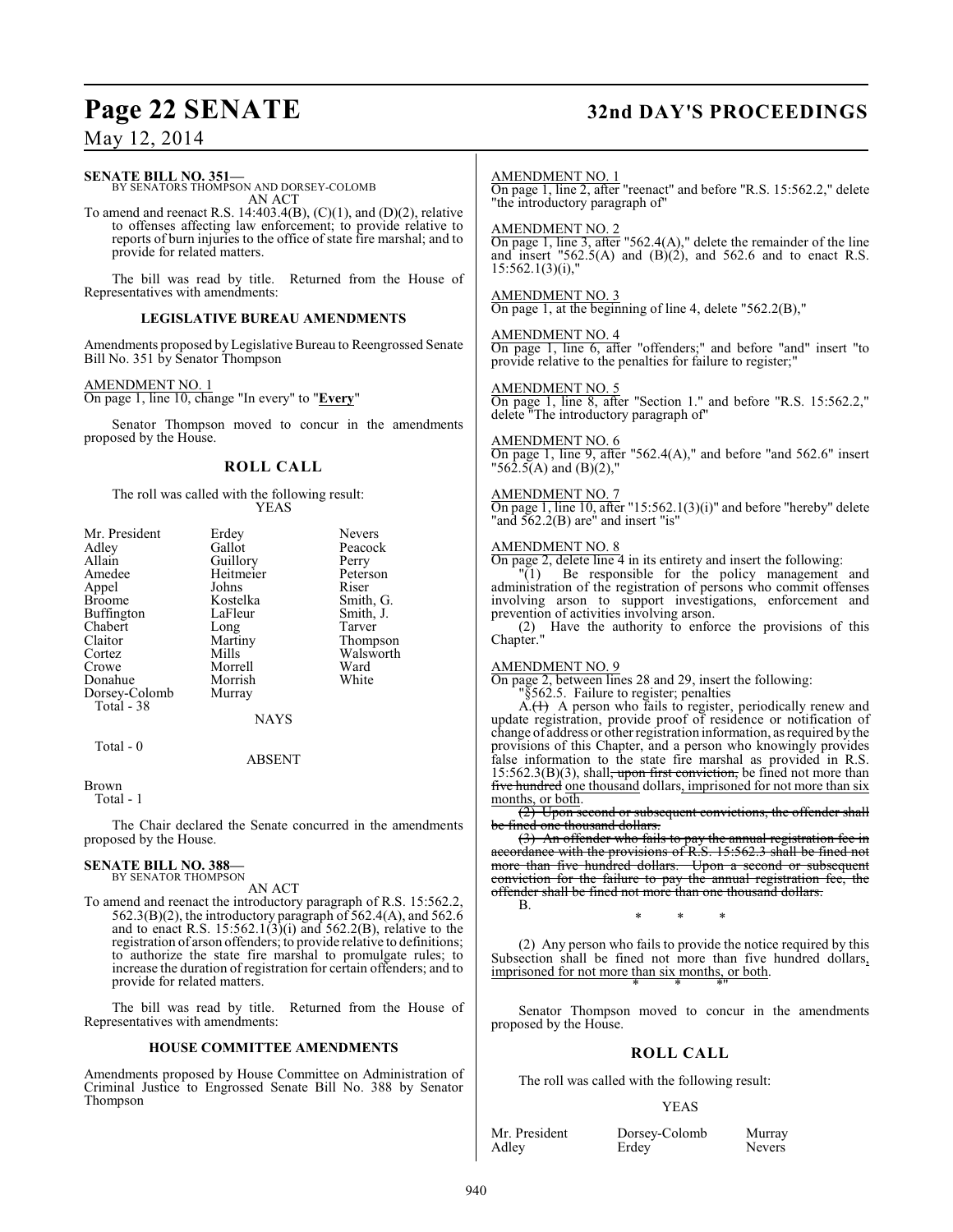## **32nd DAY'S PROCEEDINGS Page 23 SENATE**

| Allain     | Gallot    | Peacock   |
|------------|-----------|-----------|
| Amedee     | Guillory  | Perry     |
| Appel      | Heitmeier | Peterson  |
| Broome     | Johns     | Riser     |
| Brown      | Kostelka  | Smith, G. |
| Buffington | LaFleur   | Smith, J. |
| Chabert    | Long      | Tarver    |
| Claitor    | Martiny   | Thompson  |
| Cortez     | Mills     | Walsworth |
| Crowe      | Morrell   | Ward      |
| Donahue    | Morrish   | White     |
| Total - 39 |           |           |
|            |           |           |

**NAYS** 

#### ABSENT

Total - 0

Total - 0

The Chair declared the Senate concurred in the amendments proposed by the House.

### **Senate Bills and Joint Resolutions on Third Reading and Final Passage**

#### **SENATE BILL NO. 652—** BY SENATOR GUILLORY

AN ACT

To enact R.S. 17:416.22, relative to teachers and classroom discipline; to provide for circumstances under which a teacher may have a student removed from the classroom; to provide for the role of law enforcement agencies; to provide for parental notification; to provide relative to referral for counseling and other services; to provide for student placement in an alternative educational setting; and to provide for related matters.

#### **Floor Amendments**

Senator Martiny sent up floor amendments.

#### **SENATE FLOOR AMENDMENTS**

Amendments proposed by Senator Martiny on behalf of the Legislative Bureau to Engrossed Senate Bill No. 652 by Senator Guillory

AMENDMENT NO. 1 On page 2, line 22, following "**of the**" and before "**teacher**" insert "**classroom**"

AMENDMENT NO. 2

On page 3, line 7, following "**criminal**" and before "**R.S.**" change "**penalty, including**" to "**penalties, including those of**"

On motion of Senator Martiny, the amendments were adopted.

On motion of Senator Guillory, the amended bill was read by title and returned to the Calendar, subject to call.

#### **SENATE BILL NO. 654—** BY SENATOR MORRELL

AN ACT

To amend and reenact R.S.  $26:71.1(1)(e)$  and  $271.2(1)(e)$ , relative to liquor permits; to provide relative to the issuance of certain alcoholic beverage permits to bona fide commercial film theaters under certain conditions; and to provide for related matters.

On motion of Senator Morrell, the bill was read by title and returned to the Calendar, subject to call.

# May 12, 2014

#### **SENATE BILL NO. 303—**

BY SENATORS AMEDEE AND MORRELL AN ACT

To enact R.S. 42:1123(43), relative to the Code of Governmental Ethics; to provide for an exception to the prohibition of persons being employed by a political subdivision who have served on certain boards as designees; and to provide for related matters.

On motion of Senator Amedee, the bill was read by title and returned to the Calendar, subject to call.

**SENATE BILL NO. 543—**<br>BY SENATORS DONAHUE, ALLAIN, BUFFINGTON, CHABERT, CLAITOR, JOHNS, LAFLEUR, MILLS, MURRAY, TARVER AND WHITE AN ACT

To amend and reenact R.S. 39:34(A) and 56(A) and to enact R.S. 39:2(15.1) and (15.2), 24.1, 36(A)(7), and  $51(A)(5)$ , relative to budgetary procedures; to define incentive expenditures; to provide for inclusion in the incentive expenditure forecast, the executive budget, the general appropriation bill, other appropriation bills, and the state budget of incentive expenditures; to provide for an effective date; and to provide for related matters.

#### **Floor Amendments**

Senator Martiny sent up floor amendments.

#### **SENATE FLOOR AMENDMENTS**

Amendments proposed by Senator Martiny on behalf of the Legislative Bureau to Engrossed Senate Bill No. 543 by Senator Donahue

### AMENDMENT NO. 1

On page 2, line 4, change "**Brownsfields**" to "**Brownfields**"

### AMENDMENT NO. 2

On page 5, line 27, change "**only pursuant**" to "**pursuant only**"

On motion of Senator Martiny, the amendments were adopted.

#### **Floor Amendments**

Senator Donahue proposed the following amendments.

#### **SENATE FLOOR AMENDMENTS**

Amendments proposed by Senator Donahue to Engrossed Senate Bill No. 543 by Senator Donahue

AMENDMENT NO. 1 On page 4, line 4, change "**expenditure allocations**" to "**expenditures**"

AMENDMENT NO. 2 On page 4, line 13, delete "**section in the**"

AMENDMENT NO. 3 On page 4, line 14, delete "**official**"

AMENDMENT NO. 4 On page 4, line 15, change "**general fund and dedicated funds**" to "**general fund, dedicated funds, and self-generated revenues**"

AMENDMENT NO. 5 On page 4, line 29, change "**expenditure**" to "**expenditures**"

AMENDMENT NO. 6 On page 5, line 2, change "**that such information may**" to "**for such information to**"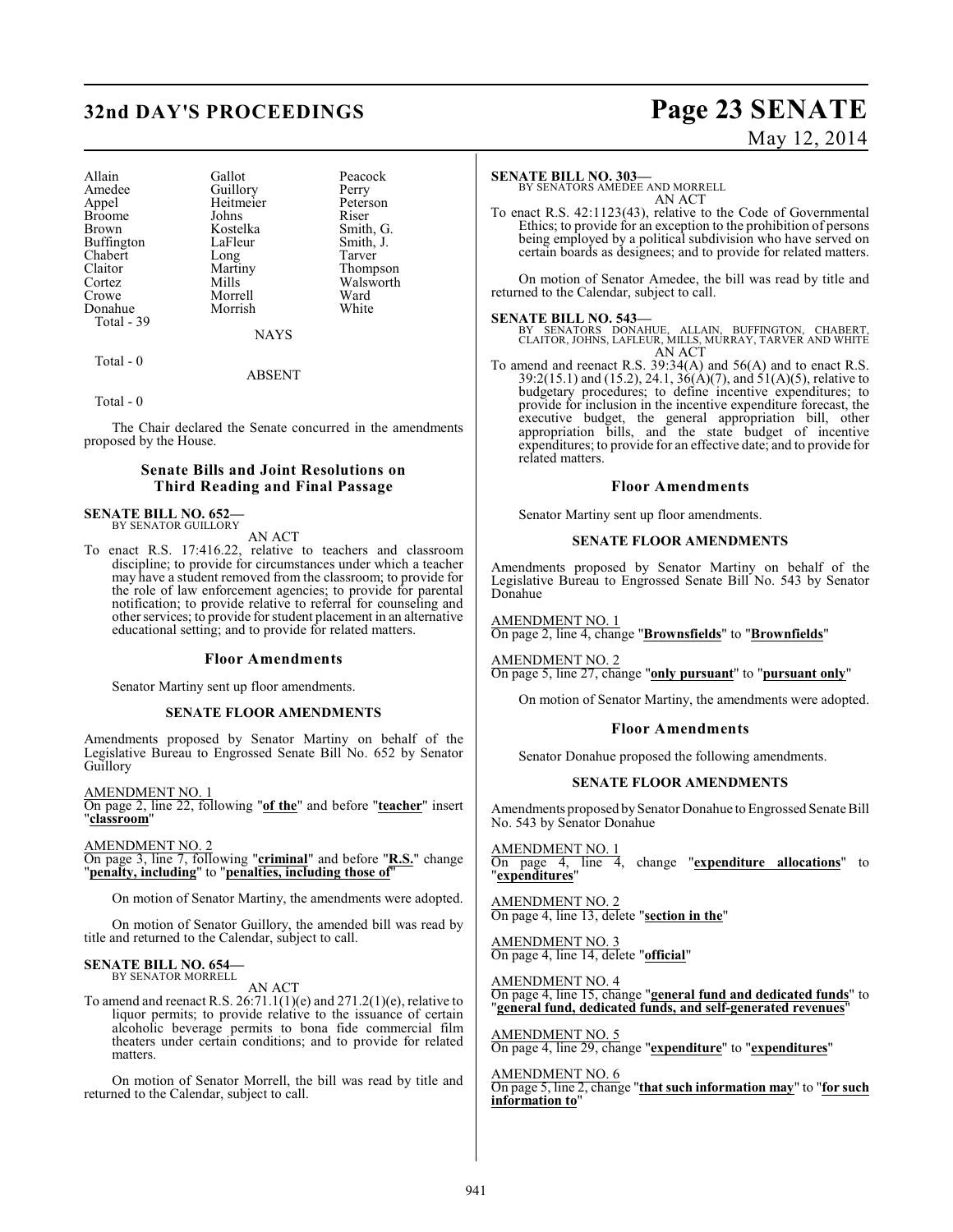#### AMENDMENT NO. 7 On page 5, line 20, change "**expenditures**" to "**expenditure**"

AMENDMENT NO. 8 On page 6, line 11, delete "**allocations**"

AMENDMENT NO. 9 On page 6, line 12, delete "**allocations**"

AMENDMENT NO. 10 On page 6, line 15, change "**expenditure allocations**" to "**expenditures**"

AMENDMENT NO. 11 On page 6, line 28, delete "**allocations**"

AMENDMENT NO. 12 On page 7, line 1, delete "**allocations**"

AMENDMENT NO. 13 On page 7, line 11, change "**expenditure allocations**" to "**expenditures**"

AMENDMENT NO. 14 On page 7, line 12, delete "**allocations**"

AMENDMENT NO. 15 On page 7, line 17, change "**expenditure**" to "**expenditures**"

### AMENDMENT NO. 16

On page 7, delete line 18, and insert "**shall not be deemed to be an appropriation and shall be under the heading of "Incentive Expenditure Categories Required by Specific Laws"**."

#### AMENDMENT NO. 17

On page 8, delete line 1 and insert "**expenditures and a statement of incentive expenditures by**"

On motion of Senator Donahue, the amendments were adopted.

Senator Riser moved to recommit the amended bill to the Committee on Revenue and Fiscal Affairs.

Senator Donahue objected.

### **ROLL CALL**

The roll was called with the following result:

#### YEAS

| Adley<br>Amedee<br><b>Broome</b><br>Brown<br>Dorsey-Colomb<br>Erdey<br>Total - 17                   | Heitmeier<br>Kostelka<br>Martiny<br>Morrell<br>Peacock<br>Riser<br><b>NAYS</b> | Smith, G.<br>Smith, J.<br>Thompson<br>Walsworth<br>Ward |
|-----------------------------------------------------------------------------------------------------|--------------------------------------------------------------------------------|---------------------------------------------------------|
| Mr. President<br>Allain<br>Appel<br><b>Buffington</b><br>Chabert<br>Claitor<br>Cortez<br>Total - 19 | Crowe<br>Donahue<br>Gallot<br>Guillory<br>Johns<br>LaFleur<br>Mills<br>ABSENT  | Morrish<br>Murray<br><b>Nevers</b><br>Perry<br>Tarver   |
| Long<br>Total - 3                                                                                   | Peterson                                                                       | White                                                   |

The Chair declared the Senate refused to recommit the bill.

### **Page 24 SENATE 32nd DAY'S PROCEEDINGS**

The bill was read by title. Senator Donahue moved the final passage of the amended bill.

### **ROLL CALL**

The roll was called with the following result:

#### YEAS

Adley Cortez Mills<br>Allain Crowe Murra Allain Crowe Murray<br>
Amedee Donahue Nevers Amedee Donahue Never<br>
Appel Dorsey-Colomb Perry Appel Dorsey-Colomb<br>Broome Gallot Broome Gallot Peterson<br>Brown Guillory Tarver Buffington Johns Ward<br>Chabert LaFleur White Chabert LaFleur<br>Claitor Martiny Total - 26

Martiny

Guillory Tarve<br>Johns Ward

### NAYS

Smith, G.

Mr. President Morrell Smith, J.<br>
Erdey Morrish Thompsc Heitmeier Peaco<br>Kostelka Riser Kostelka<br>Long Total - 13

Morrish Thompson<br>Peacock Walsworth

Total - 0

The Chair declared the amended bill was passed, ordered reengrossed and sent to the House. Senator Donahue moved to reconsider the vote by which the bill was passed and laid the motion on the table.

ABSENT

#### **SENATE BILL NO. 648—**

BY SENATORS DORSEY-COLOMB, AMEDEE, BROOME, BROWN,<br>GALLOT, GUILLORY, HEITMEIER, JOHNS, KOSTELKA, MILLS,<br>NEVERS AND WARD AND REPRESENTATIVES BARRAS, BARROW,<br>CARTER, COX, FOIL, GREENE, HONORE, JAMES, LEGER, PONTI,<br>SCHEXNAYDER WILLIAMS

#### AN ACT

To enact R.S. 33:9038.67, relative to cooperative and economic development in East Baton Rouge Parish; to create the Old LNB Building Redevelopment District as a special taxing and tax increment financing district in East Baton Rouge Parish; to provide for the boundaries of the district; to provide for the governance of the district; to provide for the authority, powers, duties, and functions of the governing body; to provide for the levy and collection of taxes within the district; to authorize the district to issue and sell bonds; to authorize the district to engage in tax increment financing; to provide for an effective date; and to provide for related matters.

#### **Floor Amendments**

Senator Martiny sent up floor amendments.

#### **SENATE FLOOR AMENDMENTS**

Amendments proposed by Senator Martiny on behalf of the Legislative Bureau to Reengrossed Senate Bill No. 648 by Senator Dorsey-Colomb

AMENDMENT NO. 1 On page 6, line 11, change "**for carrying**" to "**to carry**"

### AMENDMENT NO. 2

On page 6, line 19, change "**for the**" to "**to**"

AMENDMENT NO. 3 On page 6, line 20, before "**the affairs**" delete "**of**"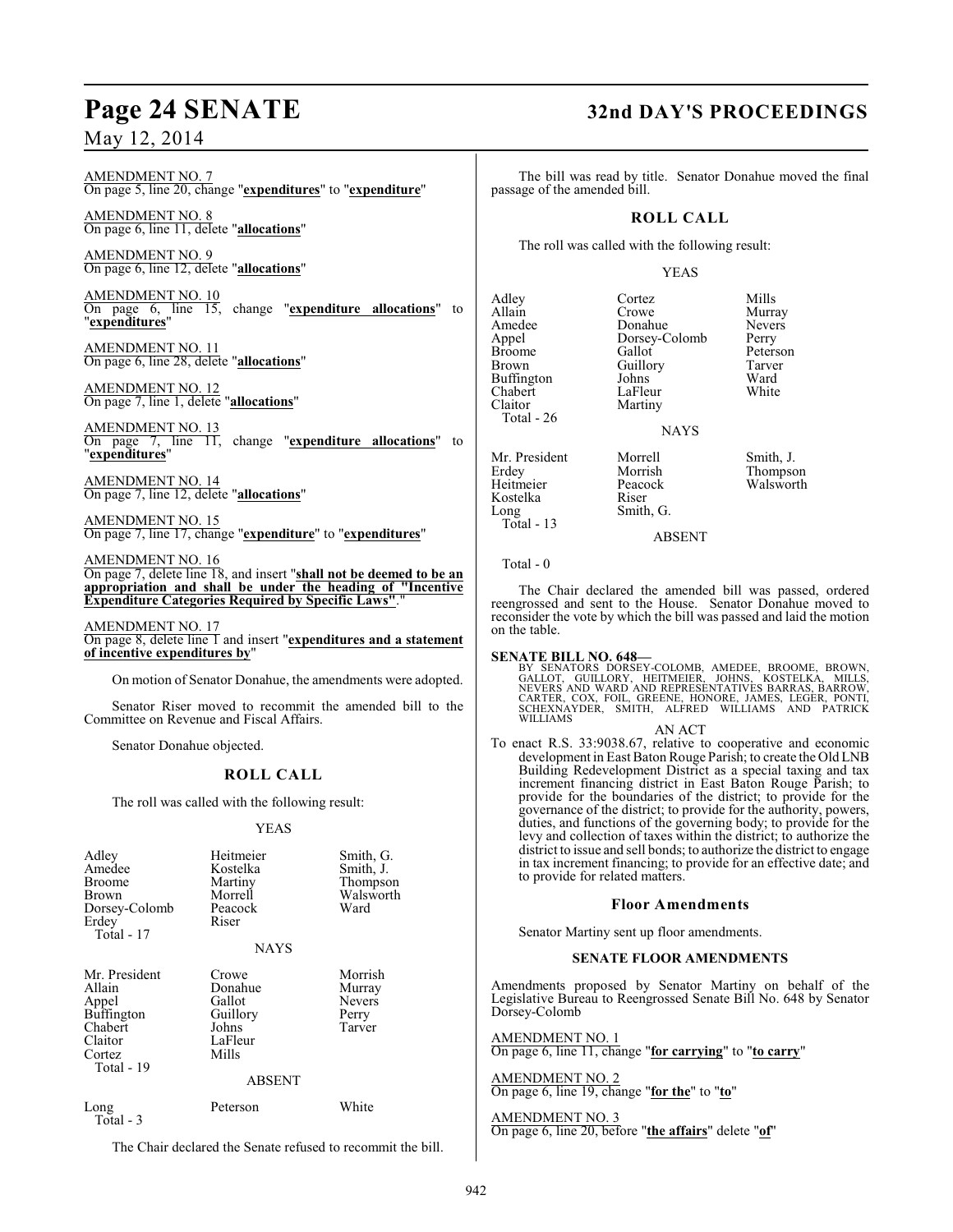## **32nd DAY'S PROCEEDINGS Page 25 SENATE**

# May 12, 2014

#### AMENDMENT NO. 4

On page 7, line 29, change "**(a) of Paragraph (F)(1)**" to "**(1)(a) of this Subsection**"

AMENDMENT NO. 5 On page 8, line 4, change "**(b) of Paragraph (F)(1)**" to "**(1)(b) of this Subsection**"

AMENDMENT NO. 6 On page 9, line 6, change "**hereunder**" to "**pursuant to this Section**"

AMENDMENT NO. 7 On page 9, line 9, change "**provided, however, that**" to "**however,**"

AMENDMENT NO. 8 On page 10, line 2, delete "**,**"

AMENDMENT NO. 9 On page 11, line 1, change "**provided, however, that**" to "**however,**"

AMENDMENT NO. 10 On page 11, line 19, change "**thirty day**" to "**thirty-day**"

On motion of Senator Martiny, the amendments were adopted.

#### **Floor Amendments**

Senator Dorsey-Colomb proposed the following amendments.

#### **SENATE FLOOR AMENDMENTS**

Amendments proposed by Senator Dorsey-Colomb to Reengrossed Senate Bill No. 648 by Senator Dorsey-Colomb

AMENDMENT NO. 1 On page 6, line 27, change "**collected**" to "**levied**"

On motion of Senator Dorsey-Colomb, the amendments were adopted.

The bill was read by title. Senator Dorsey-Colomb moved the final passage of the amended bill.

#### **ROLL CALL**

The roll was called with the following result:

#### YEAS

| Mr. President<br>Adley<br>Allain<br>Amedee<br><b>Broome</b><br><b>Brown</b><br>Buffington<br>Chabert<br>Claitor<br>Cortez<br>Crowe<br>Donahue<br>Total - 34 | Dorsey-Colomb<br>Erdey<br>Gallot<br>Guillory<br>Heitmeier<br>Johns<br>Kostelka<br>LaFleur<br>Martiny<br>Mills<br>Morrell<br>Morrish | Murray<br><b>Nevers</b><br>Perry<br>Peterson<br>Smith, G.<br>Smith, J.<br>Tarver<br>Thompson<br>Ward<br>White |
|-------------------------------------------------------------------------------------------------------------------------------------------------------------|-------------------------------------------------------------------------------------------------------------------------------------|---------------------------------------------------------------------------------------------------------------|
|                                                                                                                                                             | <b>NAYS</b>                                                                                                                         |                                                                                                               |
| Appel<br>Long<br>Total - 5                                                                                                                                  | Peacock<br>Riser                                                                                                                    | Walsworth                                                                                                     |

ABSENT

Total - 0

The Chair declared the amended bill was passed, ordered rereengrossed and sent to the House. Senator Dorsey-Colomb moved to reconsider the vote by which the bill was passed and laid the motion on the table.

#### **Called from the Calendar**

Senator Morrish asked that Senate Bill No. 76 be called from the Calendar.

**SENATE BILL NO. 76—**<br>BY SENATOR MORRISH

AN ACT

To enact Chapter 52 of Title 34 of the Louisiana Revised Statutes of 1950, to be comprised of R.S. 34:5201 through 5205, and to repeal Chapters 31 and 32 of Title 34 of the Louisiana Revised Statutes of 1950, comprised of R.S. 34:2501 through 2506 and R.S. 34:2551 through 2556, relative to port, harbor, and terminal districts; to create the Cameron Parish Port, Harbor, and Terminal District; to create the Cameron Parish Port Commission to administer such district; to provide for its members, duties, and powers, including its authority to levy taxes and to issue bonds; to terminate the East Cameron Port, Harbor, and Terminal District and the East Cameron Port Commission; to terminate the West Cameron Port, Harbor, and Terminal District and the West Cameron Port Commission; to provide for an effective date; and to provide for related matters.

On motion of Senator Morrish the bill was read by title and withdrawn from the files of the Senate.

#### **Rules Suspended**

Senator Long asked for and obtained a suspension of the rules to revert to the Morning Hour.

### **Message from the House**

#### **CONCURRING IN SENATE CONCURRENT RESOLUTIONS**

#### May 12, 2014

To the Honorable President and Members of the Senate:

I am directed to inform your honorable body that the House of Representatives has finally concurred in the following Senate Concurrent Resolutions:

**SENATE CONCURRENT RESOLUTION NO. 106—**<br>BY SENATORS CROWE, ADLEY, ALARIO, ALLAIN, AMEDEE, APPEL, BROOME, BROWE, BOOKE, BOOKE, CLAITOR, CORTEZ,<br>DONAHUE, DORSEY-COLOMB, ERDEY, GALLOT, GUILLORY,<br>HEITMEIER, JOHNS, KOSTELKA, LA

### A CONCURRENT RESOLUTION

To express the sincere condolences of the Legislature of Louisiana upon the death of the former president of Southeastern Louisiana University, Clea Edward Parker.

Reported without amendments.

#### **SENATE CONCURRENT RESOLUTION NO. 129—** BY SENATOR ALARIO

#### A CONCURRENT RESOLUTION

To commend Cheryl Elliott Gaudin, longtime legislative assistant to Senate President John A. Alario Jr., for her distinguished career and to congratulate her upon the occasion of her retirement after forty-two years of outstanding public service to the state of Louisiana.

Reported without amendments.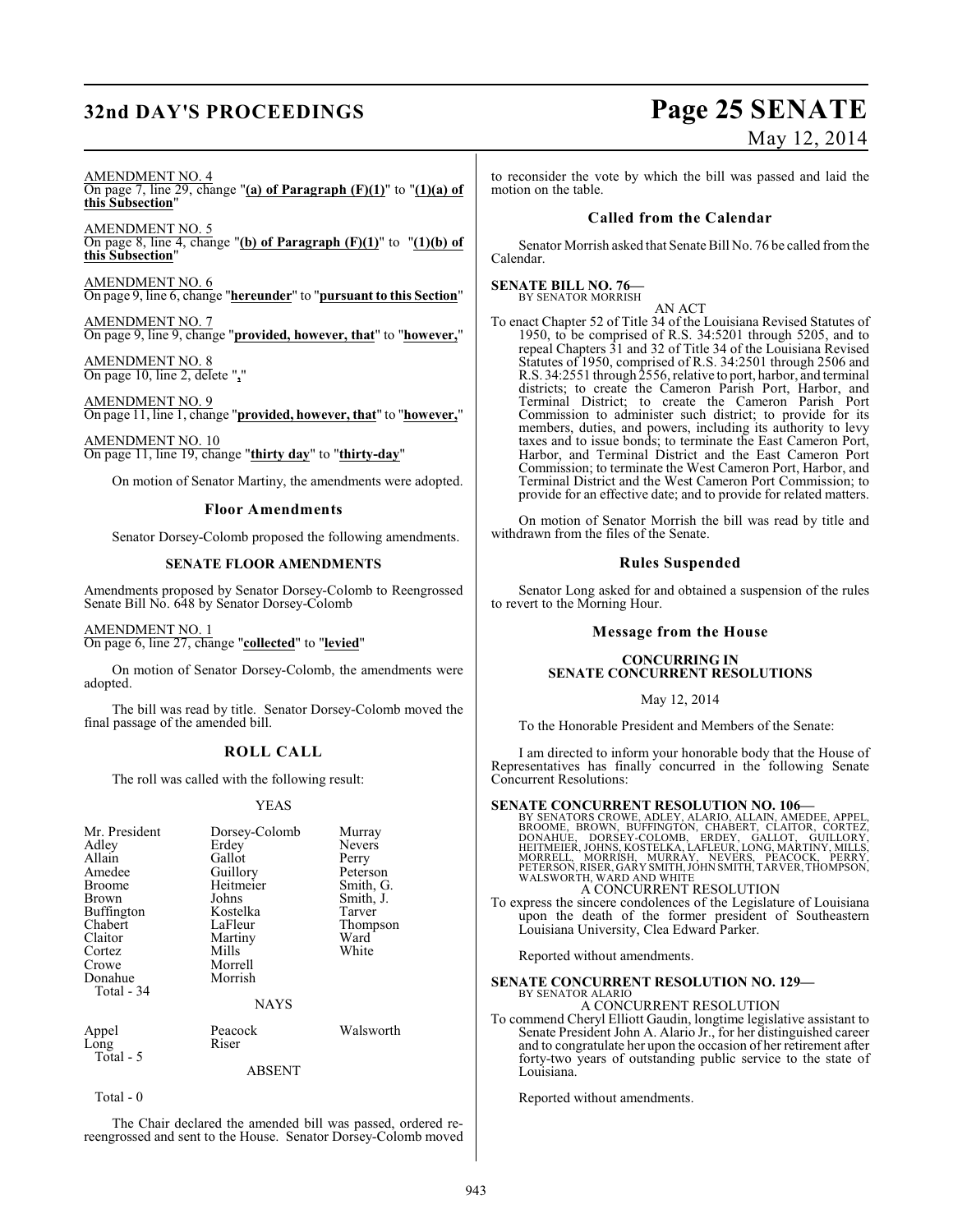## **Page 26 SENATE 32nd DAY'S PROCEEDINGS**

May 12, 2014

#### **SENATE CONCURRENT RESOLUTION NO. 130—**

BY SENATOR ALARIO A CONCURRENT RESOLUTION To designate May 14, 2014, as Louisiana Housing Council Day at the Legislature and commend the organization for its accomplishments.

Reported without amendments.

Respectfully submitted, ALFRED W. SPEER Clerk of the House of Representatives

#### **Message from the House**

#### **HOUSE CONFEREES APPOINTED**

May 12, 2014

To the Honorable President and Members of the Senate:

I am directed to inform your honorable body that the Speaker of the House of Representatives has appointed the following members, on the part of the House of Representatives, to confer, with a like committee from the Senate, on the disagreement to **House Bill No. 63** by Representative Leger:

Representatives Leger, Simon and Moreno.

Respectfully submitted, ALFRED W. SPEER Clerk of the House of Representatives

#### **Message from the House**

#### **HOUSE CONFEREES APPOINTED**

May 12, 2014

To the Honorable President and Members of the Senate:

I am directed to inform your honorable body that the Speaker of the House of Representatives has appointed the following members, on the part of the House of Representatives, to confer, with a like committee from the Senate, on the disagreement to **House Bill No. 173** by Representative James:

Representatives James, Badon and Woodruff.

Respectfully submitted, ALFRED W. SPEER Clerk of the House of Representatives

#### **Message from the House**

#### **HOUSE CONFEREES APPOINTED**

May 12, 2014

To the Honorable President and Members of the Senate:

I am directed to inform your honorable body that the Speaker of the House of Representatives has appointed the following members, on the part of the House of Representatives, to confer, with a like committee from the Senate, on the disagreement to **House Bill No. 569** by Representative Stokes:

Representatives Stokes, Arnold and Abramson.

Respectfully submitted, ALFRED W. SPEER Clerk of the House of Representatives

#### **Message from the House**

#### **HOUSE CONFEREES APPOINTED**

May 12, 2014

To the Honorable President and Members of the Senate:

I am directed to inform your honorable body that the Speaker of the House of Representatives has appointed the following members, on the part of the House of Representatives, to confer, with a like committee from the Senate, on the disagreement to **House Bill No. 793** by Representative St. Germain:

Representatives St. Germain, T. Landry and Honore.

Respectfully submitted, ALFRED W. SPEER Clerk of the House of Representatives

#### **Message from the House**

#### **HOUSE CONFEREES APPOINTED**

May 12, 2014

To the Honorable President and Members of the Senate:

I am directed to inform your honorable body that the Speaker of the House of Representatives has appointed the following members, on the part of the House of Representatives, to confer, with a like committee from the Senate, on the disagreement to **House Bill No. 1036** by Representative Arnold:

Representatives Arnold, Adams and Leger.

Respectfully submitted, ALFRED W. SPEER Clerk of the House of Representatives

#### **Introduction of Senate Resolutions**

**SENATE RESOLUTION NO. 128—** BY SENATOR HEITMEIER

A RESOLUTION

To recognize the month of May as "Foster Care Awareness Month" in Louisiana.

The resolution was read by title and placed on the Calendar for a second reading.

#### **Introduction of Senate Concurrent Resolutions**

**SENATE CONCURRENT RESOLUTION NO. 132—** BY SENATOR BROOME A CONCURRENT RESOLUTION

To designate and recognize the week following Mother's Day - Sunday, May 11 through Saturday, May 17, 2014, as "National Women's Health Week"

The resolution was read by title and placed on the Calendar for a second reading.

#### **SENATE CONCURRENT RESOLUTION NO. 133—** BY SENATOR BROOME A CONCURRENT RESOLUTION

To commend the Baton Rouge chapter of Jack and Jill of America, Inc., upon the celebration of their fiftieth anniversary and designates May 21, 2014, as "Jack and Jill Day at the Capitol".

The resolution was read by title and placed on the Calendar for a second reading.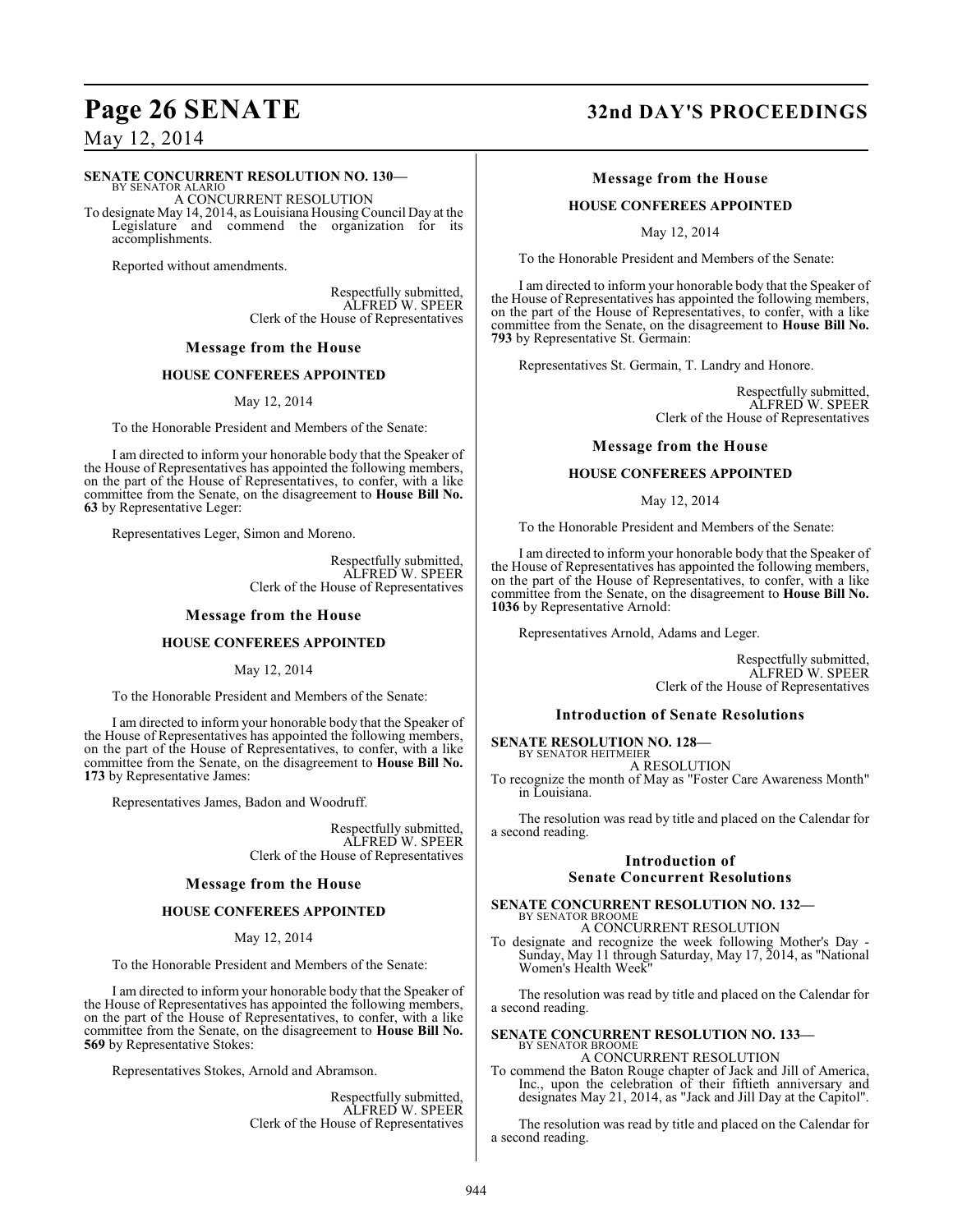## **32nd DAY'S PROCEEDINGS Page 27 SENATE**

#### **Message from the House**

**ASKING CONCURRENCE IN HOUSE BILLS AND JOINT RESOLUTIONS**

#### May 12, 2014

To the Honorable President and Members of the Senate:

I am directed to inform your honorable body that the House of Representatives has finally passed and asks your concurrence in the following House Bills and Joint Resolutions:

| HB No. 628 | HB No. 733 | HB No. 1282 |  |
|------------|------------|-------------|--|
|------------|------------|-------------|--|

HB No. 249 HB No. 735

Respectfully submitted, ALFRED W. SPEER Clerk of the House of Representatives

#### **House Bills and Joint Resolutions on First Reading**

**HOUSE BILL NO. 249—**

BY REPRESENTATIVES PRICE, JAMES, LEGER, PIERRE, AND SMITH AN ACT

To amend and reenact R.S. 36:474(A)(11) and to enact Chapter 14-D of Title 46 of the Louisiana Revised Statutes of 1950, to be comprised of R.S. 46:1443 through 1443.3, relative to child care assistance for homeless families; to provide for requirements of the Child Care and Development Fund state plan; to provide for duties of the Department of Children and Family Services; to provide findings, purposes, and definitions; and to provide for related matters.

The bill was read by title and placed on the Calendar for a second reading.

## **HOUSE BILL NO. 628—** BY REPRESENTATIVE ST. GERMAIN

A JOINT RESOLUTION Proposing to amend Article VII, Section 14(B) of the Constitution of Louisiana, relative to public funds; to authorize public funds to be used to invest in a state infrastructure bank; to provide for submission of the proposed amendment to the electors; and to provide for related matters.

The bill was read by title and placed on the Calendar for a second reading.

#### **HOUSE BILL NO. 733—**

BY REPRESENTATIVES KATRINA JACKSON, WESLEY BISHOP,<br>BROADWATER, HENRY BURNS, CARMODY, CARTER, IVEY,<br>JEFFERSON,PRICE,REYNOLDS,RICHARD,ANDSMITH AN ACT

To enact R.S.  $17:81(X)$  and  $3996(B)(34)$ , relative to instruction in public schools regarding sexual abuse and assault awareness and prevention; to require and provide guidelines for such instruction; to provide relative to rules and regulations; and to provide for related matters.

The bill was read by title and placed on the Calendar for a second reading.

#### **HOUSE BILL NO. 735—**

BY REPRESENTATIVE JAMES AN ACT

To amend and reenact R.S. 17:10.5(G)(1)(introductory paragraph) and (a), relative to schools operated by the Recovery School District; to provide relative to eligibility for removal from such district by petition; to provide relative to the requirements of such petitions; and to provide for related matters.

# May 12, 2014

The bill was read by title and placed on the Calendar for a second reading.

**HOUSE BILL NO. 1282— (Substitute for House Bill No. 1243 by Representative Hodges)**<br>BY REPRESENTATIVE HODGES

AN ACT

To amend and reenact R.S. 17:3996(C), relative to charter schools; to provide relative to the recruiting, employing, and training of charter school employees without regard to race, color, religion, sex, or national origin; and to provide for related matters.

The bill was read by title and placed on the Calendar for a second reading.

#### **Reports of Committees**

The following reports of committees were received and read:

#### **REPORT OF COMMITTEE ON**

### **FINANCE**

Senator Jack Donahue, Chairman on behalf of the Committee on Finance, submitted the following report:

#### May 12, 2014

To the President and Members of the Senate:

I am directed by your Committee on Finance to submit the following report:

## **SENATE BILL NO. 377—** BY SENATOR MARTINY

AN ACT

To amend and reenact the introductory paragraph of R.S. 23:1665(A) and (A)(4), relative to unemployment compensation; to provide for credit to employers for contributions paid to another state or federal unemployment compensation fund; to remove the administrative discretion with regard to award of such credit; to provide for the setting of dates; and to provide for related matters.

Reported with amendments.

#### **SENATE BILL NO. 459—**

BY SENATOR CLAITOR

AN ACT To amend and reenact R.S. 46:438.1, relative to contingency fee contracts; to provide relative to private counsel employed by the state to institute civil actions under the Medical Assistance Programs Integrity Law; provide relative to contracts of employment of private counsel by the state; to provide relative to public records; and to provide for related matters.

Reported favorably.

#### **HOUSE BILL NO. 6—**

BY REPRESENTATIVE PEARSON AN ACT

To amend and reenact R.S. 11:927(B), relative to the optional retirement plan for postsecondary education employees participating in the Teachers' Retirement System of Louisiana; to provide for minimum employer contributions; to provide for application of payments; to provide for an effective date; and to provide for related matters.

Reported with amendments.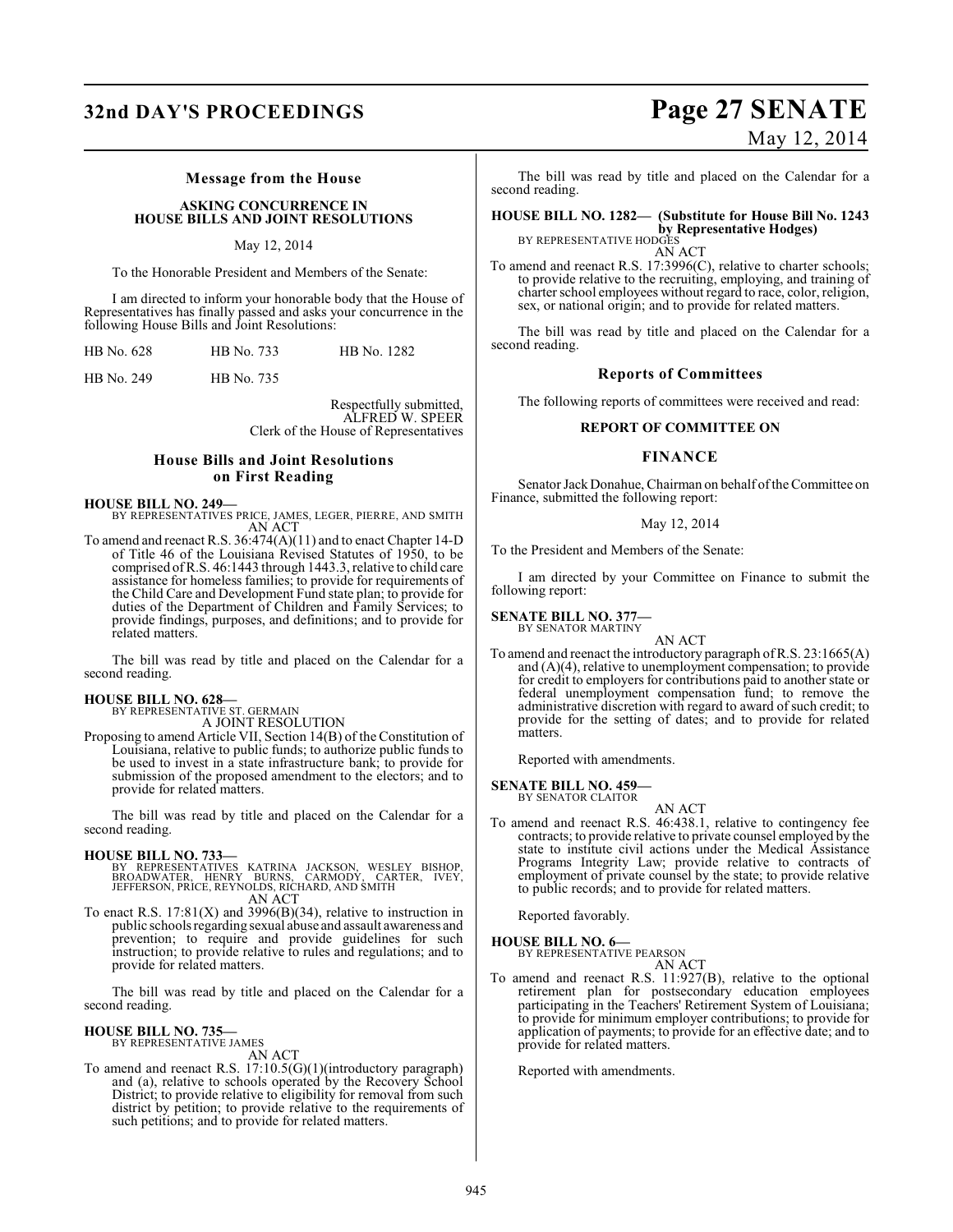### **HOUSE BILL NO. 291—**

BY REPRESENTATIVE JIM MORRIS AN ACT

To enact R.S. 40:1501.7, relative to Caddo Parish Fire District No. 1; to authorize the district to levy a sales and use tax, subject to voter approval; and to provide for related matters.

Reported favorably.

**HOUSE BILL NO. 437—** BY REPRESENTATIVE FANNIN AN ACT

To enact R.S. 39:1498.3, relative to public contracts; to require prior approval of certain actions related to the procurement of professional, personal, consulting, and social services; to provide for exceptions; and to provide for related matters.

Reported favorably.

#### **HOUSE BILL NO. 479—** BY REPRESENTATIVE PONTI

AN ACT

To amend and reenact R.S. 39:2007(D), relative to state procurements and public contracts; to provide with respect to the Louisiana Initiative for Small Entrepreneurships; to provide for the duties of the commissioner of administration; to require notice to certain entities regarding public bid and other competitive opportunities for state procurements and public contracts; and to provide for related matters.

Reported with amendments.

#### **HOUSE BILL NO. 888—** BY REPRESENTATIVE ARNOLD

AN ACT

To enact R.S. 13:754, relative to district clerks of court; to create the Louisiana Clerks' Remote Access Authority; to provide for the membership of the authority; to provide for the board of commissioner and its powers, duties, and domicile; to provide for the creation of a statewide portal for certain records maintained by the district clerks of court; to provide for the collection and use of fees; to provide for document preservation; to provide for the limitation of liability; to provide for restrictions relative to the use of records within the statewide portal; and to provide for related matters.

Reported with amendments.

Respectfully submitted, JACK DONAHUE Chairman

### **Rules Suspended**

Senator Heitmeier asked for and obtained a suspension of the rules to recommit a bill.

**HOUSE BILL NO. 691—** BY REPRESENTATIVE BROADWATER AN ACT

To amend and reenact R.S. 37:3301, 3302, 3303, 3304, and 3307, to enact R.S. 37:3305.1, 3306.1, 3308.1, 3309.1, 3311(C), and 3313, and to repeal R.S. 37:3305, 3306, 3308, 3309, and 3310, relative to the Louisiana Athletic Trainers Law; to provide for purpose of Chapter; to make changes to definitions; to provide relative to the powers and duties of the Louisiana State Board of Medical Examiners in regards to athletic trainers; to provide relative to fees; to provide relative to exemptions from civil liability; to provide for prohibited activities of athletic trainers; to establish qualifications and requirements for athletic trainers; to provide relative to exemptions; and to provide for related matters.

### **Page 28 SENATE 32nd DAY'S PROCEEDINGS**

Senator Heitmeier moved to recommit the bill from the Committee on Commerce, Consumer Protection, and International Affairs to the Committee on Health and Welfare.

Without objection, so ordered.

#### **Rules Suspended**

Senator Nevers asked for and obtained a suspension of the rules to recommit a bill.

#### **SENATE BILL NO. 682— (Substitute of Senate Bill No. 107 by Senator Nevers)**

BY SENATOR NEVERS

AN ACT To enact Chapter 8-B of Title 46 of the Louisiana Revised Statutes of 1950, to be comprised of R.S. 46:979.1 through 979.6, relative to the Louisiana First America Next Freedom and Empowerment Act; to provide for the creation, implementation and administration of the Louisiana First America Next Freedom and Empowerment Plan; to provide for access to basic health insurance coverage for Louisiana citizens; to provide for legislative findings and intent; to provide for application for certain federal funds; to provide relative to funding and legislative oversight; to provide for certain eligibility factors and reports; to provide relative to termination of the plan; to provide certain terms, definitions, conditions and procedures; and to provide for related matters.

On motion of Senator Nevers the bill which was just advanced to Third Reading and Final Passage was read by title and recommitted to the Committee on Finance.

#### **Message to the Governor**

#### **SIGNED SENATE BILLS**

#### May 12, 2014

To the Honorable Governor of the State of Louisiana:

The President of the Senate and the Speaker of the House of Representatives have signed the following Senate Bills:

#### **SENATE BILL NO. 32—** BY SENATOR MORRISH

AN ACT

To amend and reenact R.S. 14:231, relative to offenses against property; to provide relative to air bag fraud; to provide penalties for knowingly manufacturing, importing, selling, offering for sale, or installing or reinstalling in any motor vehicle a counterfeit or nonfunctional air bag; to provide definitions; and to provide for related matters.

### **SENATE BILL NO. 147—**

BY SENATOR DORSEY-COLOMB AN ACT

To amend and reenact R.S. 15:570(E)(1), relative to executions of death sentences; to provide relative to the notice of an execution required to be given to a victim's family; to require a victim's family to register with the Crime Victims Services Bureau in order to obtain notice of the date and time of the offender's execution; and to provide for related matters.

**SENATE BILL NO. 168—** BY SENATORS WALSWORTH AND THOMPSON

AN ACT

To enact R.S. 15:146(A)(5), relative to the Louisiana Public Defender Board; to provide requirements for the membership of the board; to provide for transition; and to provide for related matters.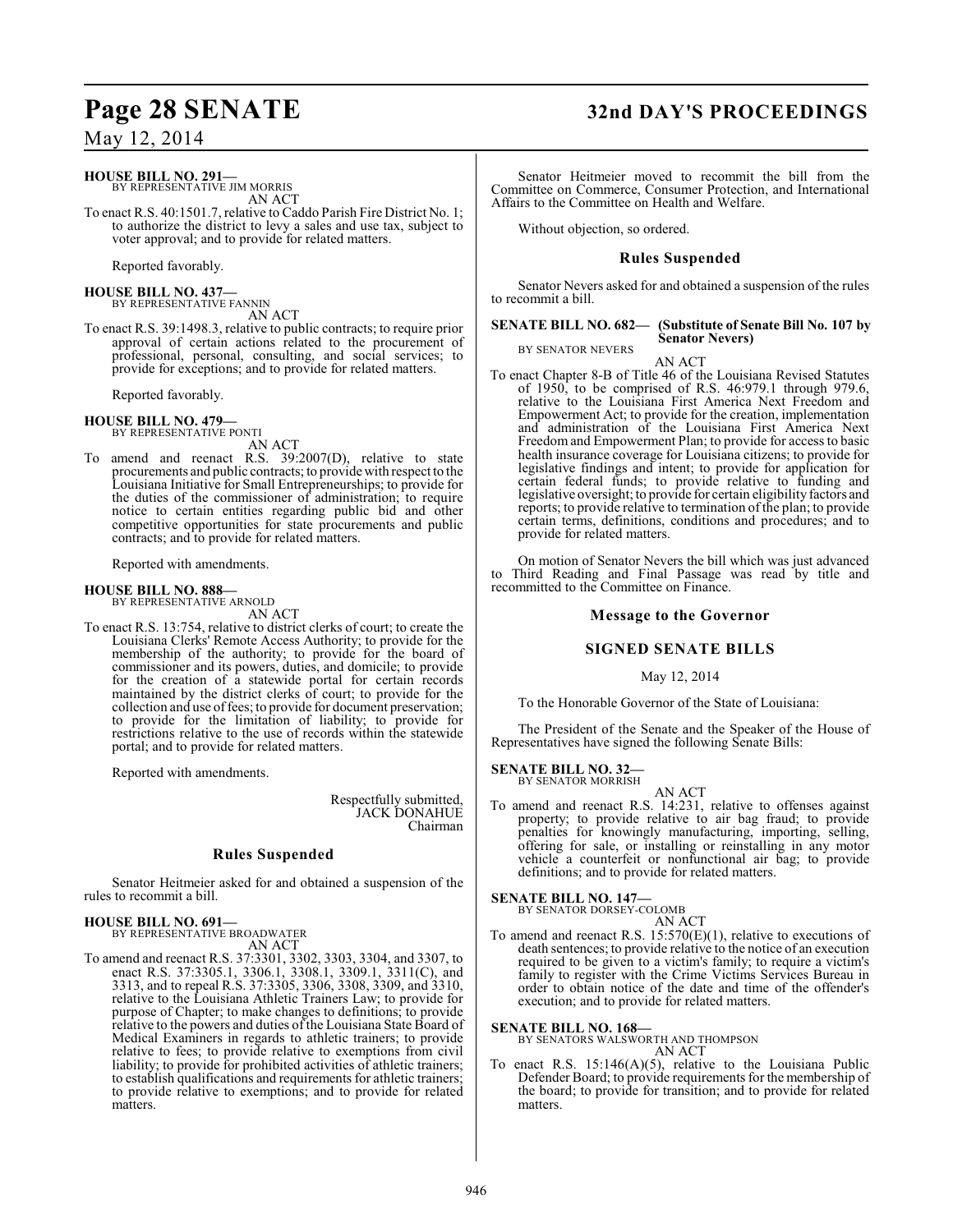## **32nd DAY'S PROCEEDINGS Page 29 SENATE**

#### **SENATE BILL NO. 260—** BY SENATOR JOHNS

AN ACT

To amend and reenact R.S. 22:1547(D) and (G), relative to producer license; to provide with respect to license reinstatement after lapse; and to provide for related matters.

#### **SENATE BILL NO. 279—** BY SENATOR MARTINY

AN ACT

To amend and reenact R.S. 37:963, relative to the Louisiana State Board of Practical Nurse Examiners; to provide for the domicile of the board; and to provide for related matters.

#### **SENATE BILL NO. 281—**

BY SENATOR BROWN

AN ACT

To amend and reenact R.S. 22:572.1, relative to insurance anti-fraud plan; to provide with respect to an exemption for small companies from the requirement to prepare, implement, maintain, and filewith the commissioner an insurance anti-fraud plan; and to provide for related matters.

#### **SENATE BILL NO. 383—**

BY SENATORS LAFLEUR AND MILLS AN ACT

To amend and reenact R.S. 15:574.4(A)(1)(b)(ii), relative to parole eligibility; to provide relative to eligibility based upon years between offenses; and to provide for related matters.

#### **SENATE BILL NO. 399—**

BY SENATORS MILLS AND MURRAY AN ACT

To amend and reenact R.S. 15:574.4(A)(4)(b), (B)(2)(a)(iii), (iv) and (v),  $(B)(2)(b)(iii)$ , (iv) and (v),  $(B)(2)(c)(iii)$ , (iv) and (v),  $(B)(2)(d)(iii)$ , (iv) and (v),  $(D)(1)(b)$ , and  $(E)(1)(b)$ , relative to parole eligibility; to require that disqualification for a disciplinary offense be a major offense; to provide for definitions; to change time frame for consideration of disciplinary offenses; to limit required services to those available at facility where offender is incarcerated; and to provide for related matters.

**SENATE BILL NO. 433—** BY SENATORS WHITE AND ERDEY AND REPRESENTATIVES HODGES AND IVEY

#### AN ACT

To authorize and provide for the transfer of certain state property; to authorize the transfer of certain state property in East Baton Rouge Parish from the Department of Health and Hospitals to the Central Community School System of East Baton Rouge Parish; to provide for the property description; to provide for reservation of mineral rights; to provide terms and conditions; to provide an effective date; and to provide for related matters.

and they are hereby presented for executive approval.

Respectfully submitted, GLENN A. KOEPP Secretary of the Senate

#### **Message from the House**

#### **SIGNED HOUSE CONCURRENT RESOLUTIONS**

#### May 12, 2014

To the Honorable President and Members of the Senate:

I am directed to inform your honorable body that the Speaker of the House of Representatives has signed the following House Concurrent Resolutions:

# May 12, 2014

### **HOUSE CONCURRENT RESOLUTION NO. 49—**

BY REPRESENTATIVE CHAMPAGNE A CONCURRENT RESOLUTION

To urge and request the Coastal Protection and Restoration Authority to create a body composed of officials from coastal parishes, employees or board members of the Coastal Protection and Restoration Authority, and other members that maybe necessary for the purpose of facilitating the development of the coastal parishes' land use plans.

### **HOUSE CONCURRENT RESOLUTION NO. 50—** BY REPRESENTATIVE CHAMPAGNE A CONCURRENT RESOLUTION

To memorialize the United States Congress to take such actions as are necessary for the proper allocation of resources on the federal, state, and local level to fund real-time audit practices in developing, planning, constructing, and executing projects funded by the RESTORE Act's Gulf Coast Restoration Trust Fund to ensure proper expenditures and the restoration of the Gulf Coast for the benefit of all the citizens of the United States.

#### **HOUSE CONCURRENT RESOLUTION NO. 71—**

BY REPRESENTATIVE LEGER A CONCURRENT RESOLUTION

To recognize April of 2014 as End Distracted Driving Awareness Month in the state of Louisiana.

### **HOUSE CONCURRENT RESOLUTION NO. 122—** BY REPRESENTATIVE COX A CONCURRENT RESOLUTION

To memorialize the United States Congress to take such actions as are necessary to pass the Diabetic Testing Supply Access Act.

## **HOUSE CONCURRENT RESOLUTION NO. 124—** BY REPRESENTATIVES BROADWATER AND KLECKLEY

A CONCURRENT RESOLUTION

To commend Danielle Davis, Matt Reynolds, Shelby Michaels, and Walter Smith for saving the life of a spectator at the McNeese Cowboy Stampede Classic Cross Country Invitational Meet.

#### **HOUSE CONCURRENT RESOLUTION NO. 125—** BY REPRESENTATIVE KLECKLEY A CONCURRENT RESOLUTION

To recognize May 7, 2014, as National Aeronautics Space Administration (NASA) Day and to commend NASA for its scientific and technological contributions to the state of Louisiana and the United States of America.

HOUSE CONCURRENT RESOLUTION NO. 126—<br>BY REPRESENTATIVE GISCLAIR AND SENATORS CHABERT AND<br>ALARIO AND REPRESENTATIVES ABRAMSON, ADAMS, ANDERS,<br>ARMES, ARNOLD, BADON, BARRAS, BARROW, BERTHELOT, BILLIOT,<br>STUART BISHOP, WESLEY B

A CONCURRENT RESOLUTION<br>To express the condolences of the Legislature of Louisiana upon the death of former State Representative Richard P. "Dick" Guidry of Galliano.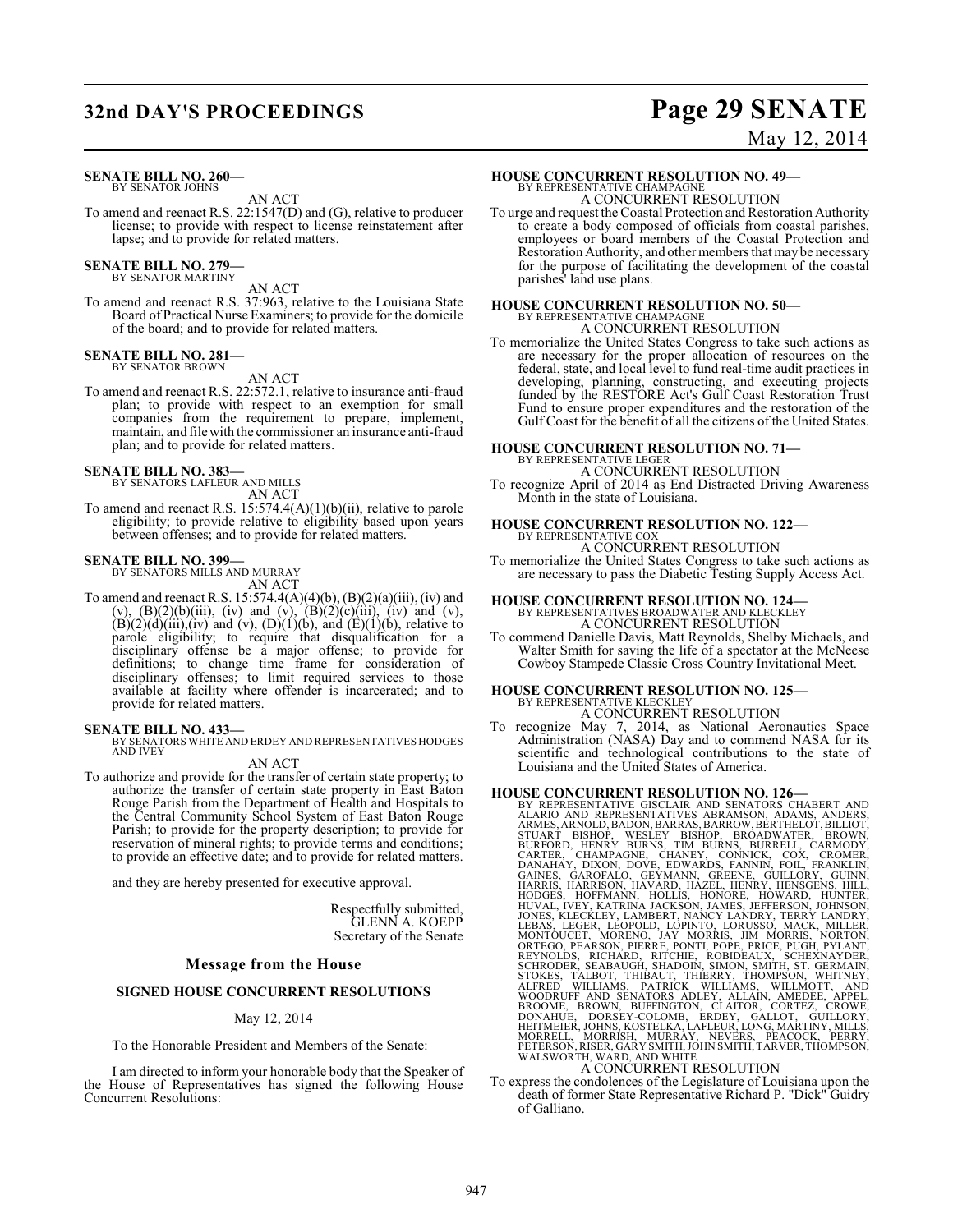## **Page 30 SENATE 32nd DAY'S PROCEEDINGS**

### May 12, 2014

#### **HOUSE CONCURRENT RESOLUTION NO. 123—**

BY REPRESENTATIVE LEGER A CONCURRENT RESOLUTION

To recognize Tuesday, May 6, 2014, as Kingsley House Day at the Legislature of Louisiana.

**HOUSE CONCURRENT RESOLUTION NO. 103—** BY REPRESENTATIVES HONORE AND JAMES AND SENATOR

**GALLOT** A CONCURRENT RESOLUTION

To commend Cameron Murray upon achieving the rank of Eagle Scout.

**HOUSE CONCURRENT RESOLUTION NO. 130—** BY REPRESENTATIVES CARTER AND LORUSS A CONCURRENT RESOLUTION

To commend the LSU women's gymnastics team for an outstanding 2014 season.

### **HOUSE CONCURRENT RESOLUTION NO. 131—** BY REPRESENTATIVES CROMER AND KLECKLEY

A CONCURRENT RESOLUTION

To commend the Louisiana Association of Health Plans and to recognize Tuesday, May 13, 2014, as Louisiana Association of Health Plans Day at the state capitol.

#### **HOUSE CONCURRENT RESOLUTION NO. 132—**

BY REPRESENTATIVE SHADOIN AND SENATOR GALLOT A CONCURRENT RESOLUTION

To commend Glen Neaville on his outstanding career as a banker and his service to the Ruston Community.

## **HOUSE CONCURRENT RESOLUTION NO. 133—** BY REPRESENTATIVE ADAMS

A CONCURRENT RESOLUTION To commend Dr. Gerard LeBlanc and Thomas Jefferson High School for Advanced Studies in Gretna for receiving the top ranking among high schools within the state of Louisiana.

and asked that the President of the Senate affix his signature to the same.

> Respectfully submitted, ALFRED W. SPEER Clerk of the House of Representatives

The House Concurrent Resolutions contained herein were signed by the President of the Senate.

#### **Message from the House**

#### **SIGNED HOUSE BILLS AND JOINT RESOLUTIONS**

May 12, 2014

To the Honorable President and Members of the Senate:

I am directed to inform your honorable body that the Speaker of the House of Representatives has signed the following House Bills and Joint Resolutions:

**HOUSE BILL NO. 162—** BY REPRESENTATIVE STUART BISHOP AND SENATOR WALSWORTH AN ACT

To enact Subpart PP of Part 1 of Chapter 1 of Subtitle II of Title 47 of the Louisiana Revised Statutes of 1950, to be comprised of R.S. 47:120.231, relative to state individual income tax return checkoffs for certain donations; to provide for a method for individuals to donate all or a portion of any refund due to them to The Louisiana Youth Leadership Seminar Corporation; to provide for the administration and disbursement of donated monies; to provide for reporting; to provide for an effective date; and to provide for related matters.

#### **HOUSE BILL NO. 180—**

BY REPRESENTATIVES DOVE AND WHITNEY AN ACT

To amend and reenact R.S. 17:3402(D)(1), relative to Montessori schools; to authorize the extension of Montessori school programs through high school; and to provide for related matters.

#### **HOUSE BILL NO. 183—**

BY REPRESENTATIVE HARRIS

AN ACT To amend and reenact R.S. 6:969.18(A)(2) and to repeal R.S. 6:969.18(G), relative to the Louisiana Motor Vehicle Sales Finance Act; to increase the documentation and compliance fee authorized to be collected by a motor vehicle seller, who may be an extender of credit, for certain transactions; to provide relative to the requirement of disclosure of the documentation and compliance fee; to provide for an effective date; and to provide for related matters.

### **HOUSE BILL NO. 226—**

BY REPRESENTATIVE DANAHAY

AN ACT To amend and reenact R.S. 18:469(C) and to repeal R.S. 18:469(B), relative to the reopening of qualifying; to remove the requirement that qualifying be reopened due to no candidate qualifying or due to the number of candidates qualifying for an office being fewer than the number of positions to be filled in that office; and to provide for related matters.

**HOUSE BILL NO. 303—** BY REPRESENTATIVE HENSGENS

```
AN ACT
```
To amend and reenact R.S. 32:386.1, relative to blanket oversize yearly permits; to provide for an increase to the overhang of trucks and trailers hauling loads; and to provide for related matters.

**HOUSE BILL NO. 344—** BY REPRESENTATIVES ARMES AND HENRY BURNS AN ACT

To enact R.S. 56:104(B)(3) and 302.2(D), relative to fees for hunting and fishing licenses; to provide relative to fees to be paid by surviving spouses of members of certain military service branches killed in action; and to provide for related matters.

## **HOUSE BILL NO. 361—** BY REPRESENTATIVE JONES

AN ACT

To authorize and provide for the transfer of certain state property; to authorize the transfer of certain state property in St. Mary Parish; to provide for the property description; to provide for reservation of mineral rights; to provide terms and conditions; to provide an effective date; and to provide for related matters.

### **HOUSE BILL NO. 383—**

BY REPRESENTATIVE TIM BURNS

AN ACT<br>reenact R.S. To amend and reenact R.S. 18:58(B), 104(A)(15), 154(C)(1)(introductory paragraph), (D)(3), and (G)(introductory paragraph), 425(A)(1)(b), 433(B)(8), 435(B), 465(E)(1)(a), 531.1(B), 566.2(B), 571(A)(6) and (7), 573(B), 1284(F)(1), 1299.1(A), 1300.3(A) and (B)(1), 1300.7(A), 1300.32(A) and  $(B)(1)$ , 1302(2), 1308(A)(1)(b), (h)(i), and (i), 1309(M)(1)(a),  $1353(B)$  and  $(C)(2)$ ,  $1361(A)$  and  $(B)$ , and  $1362$ , to enact R.S. 18:154(D)(4) and (F)(3), and to repeal R.S. 18:174 and Part I-A of Chapter 5 of Title 18 of the Louisiana Revised Statutes of 1950, comprised of R.S. 18:411 through 417, relative to the Louisiana Election Code; to revise the system of laws comprising the Louisiana Election Code; to provide relative to the duties of registrars of voters; to require registrars to assign voters according to voting districts; to provide deadlines; to provide relative to requirements and procedures for application for voter registration; to provide relative to disclosure of certain voter information; to repeal provisions requiring certain reports regarding changes of name and remarriage; to repeal provisions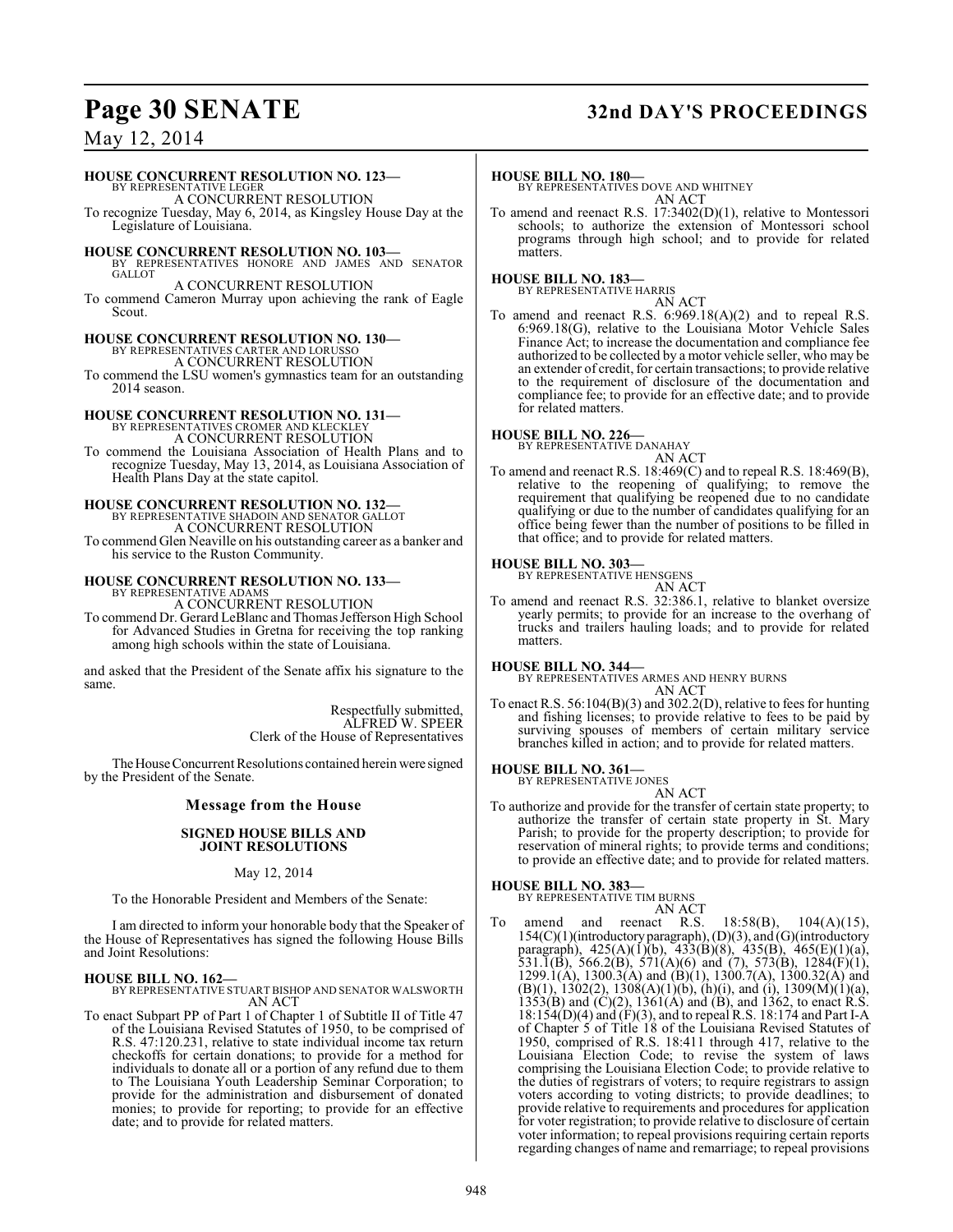## **32nd DAY'S PROCEEDINGS Page 31 SENATE**

# May 12, 2014

applicable to certain elections held in 1992; to provide relative to the selection of commissioners and commissioners-in-charge; to provide relative to the deadline for filing a list of watchers; to provide relative to the deadline for submitting a nominating petition; to provide relative to notification that a polling place will not be opened; to provide relative to the counting and tabulation of votes; to provide relative to the verification of election results; to provide relative to requirements for a proposition submitted to the voters at an election; to provide relative to the deadline for certifying a recall petition; to provide relative to the deadline for removing or adding a signature to a recall petition; to provide relative to the deadline for the governor to issue a proclamation ordering a recall election; to provide relative to certain deadlines for petitions relative to neighborhood and crime prevention districts; to provide relative to early voting at additional locations; to provide relative to procedures and requirements for absentee voting by mail; to provide relative to voting machines and absentee by mail and early voting counting equipment; to provide relative to the authority of the secretary of state relative to voting machines and absentee by mail and early voting counting equipment; to provide relative to the ownership of voting machines; to provide relative to parish board commissioners; to provide relative to the counting and tabulation of absentee by mail, early voting, and provisional ballots; to provide for effectiveness; and to provide for related matters.

#### **HOUSE BILL NO. 428—**

BY REPRESENTATIVE BARRAS AN ACT

To amend and reenact R.S. 18:461(B), relative to qualifying for an election; to repeal provisions of law that allow for a refund of qualifying fees under certain circumstances when a candidate files multiple notices of candidacy; to provide for effectiveness; and to provide for related matters.

## **HOUSE BILL NO. 432—** BY REPRESENTATIVE TIM BURNS

AN ACT

To enact R.S. 49:191(7) and to repeal R.S. 49:191(5)(n), relative to the Department of State, including provisionsto provide for the re-creation of the Department of State and the statutory entities made a part of the department by law; to provide for the effective termination date for all statutory authority for the existence of such statutory entities; and to provide for related matters.

### **HOUSE BILL NO. 447—**

BY REPRESENTATIVE PYLANT AND SENATOR THOMPSON AN ACT

To enact R.S. 34:851.15(D), relative to operation of motorboats on a portion of Lake Louis and Bayou Louis; to prohibit waterskiing on certain waterbodies; to restrict the use of personal watercraft on certain waterbodies; and to provide for related matters.

#### **HOUSE BILL NO. 448—**

BY REPRESENTATIVE RITCHIE

AN ACT

To amend and reenact R.S. 8:75(C) and (D) and to enact R.S. 8:75(E), relative to the powers of the Louisiana Cemetery Board; to authorize the board to impose fines upon natural or juridical persons; to provide the amount of such fines; and to provide for related matters.

### **HOUSE BILL NO. 476—**

BY REPRESENTATIVE LORUSSO AN ACT

To amend and reenact R.S. 22:1554(A)(7), relative to insurance producer licenses; to allow the commissioner of insurance to deny, refuse to renew, or revoke an insurance producer license under certain circumstances; and to provide for related matters.

#### **HOUSE BILL NO. 501—**

BY REPRESENTATIVE WESLEY BISHOP AN ACT

To amend and reenact R.S.  $18:114(B)(1)$  and  $173(A)$  and  $(D)(1)$  and to enact R.S.  $18:101(A)(3)$ , relative to voter registration; to provide for the "Louisiana Motor Voter Preregistration Act"; to provide relative to qualifications for voter registration; to allow persons who are sixteen years of age to register to vote under certain circumstances; to provide relative to voter registration at driver's license facilities; to provide relative to certain reports to election officials concerning deaths; and to provide for related matters.

#### **HOUSE BILL NO. 518—** BY REPRESENTATIVE HUVAL

AN ACT

To authorize and provide for the transfer of certain state property; to authorize the transfer of certain state property in St. Martin Parish; to provide for the property description; to provide for reservation of mineral rights; to provide terms and conditions; to provide an effective date; and to provide for related matters.

**HOUSE BILL NO. 563—** BY REPRESENTATIVES LORUSSO AND SEABAUGH AN ACT

To amend and reenact R.S. 47:463.73(G), relative to motor vehicle special prestige license plates; to provide for the "Mount Carmel Academy" special prestige plate; to provide for the creation and issuance of such license plates; and to provide for related matters.

### **HOUSE BILL NO. 581—**

BY REPRESENTATIVE HAVARD AN ACT

To enact R.S. 47:338.212, relative to the city of Zachary; to authorize the governing authority of the city, subject to voter approval, to levy and collect a hotel occupancy tax; to provide for the use of the tax proceeds; and to provide for related matters.

## **HOUSE BILL NO. 647—** BY REPRESENTATIVE HUNTER

AN ACT To amend and reenact R.S. 22:369(A)(introductory paragraph) and to enact R.S. 22:362(C), 369(A)(5), and 369.1, relative to vehicle mechanical breakdown insurers; to permit the commissioner of insurance to levy a fine; to provide that mechanical breakdown insurers shall notify the commissioner of insurance within sixty days of any material change in its ownership, control, or other circumstance affecting its qualifications for a license; to provide that the commissioner may levy a fine, suspend, or revoke a license for failing to comply with the law or a lawful order of the commissioner; to provide for reinstatement of license for failure to pay the annual license renewal fee; to provide for reinstatement of license for failure to file the annual audited financial statement; and to provide for related matters.

#### **HOUSE BILL NO. 728—**

BY REPRESENTATIVE KATRINA JACKSON AN ACT

To enact R.S. 41:907, relative to the sale or exchange of school lands; to authorize Ouachita Parish School Board to sell or exchange certain school lands; to provide procedures for such sale or exchange; to provide for the reservation of mineral rights; and to provide for related matters.

#### **HOUSE BILL NO. 918—**

BY REPRESENTATIVE BARROW

### AN ACT

To enact Chapter 13-M of Title 33 of the Louisiana Revised Statutes of 1950, to be comprised of R.S. 33:4720.201, relative to redevelopment authorities; to provide relative to the powers and duties of the authorities; to authorize the authorities to create public benefit corporations; to provide relative to the powers and duties of the corporations; and to provide for related matters.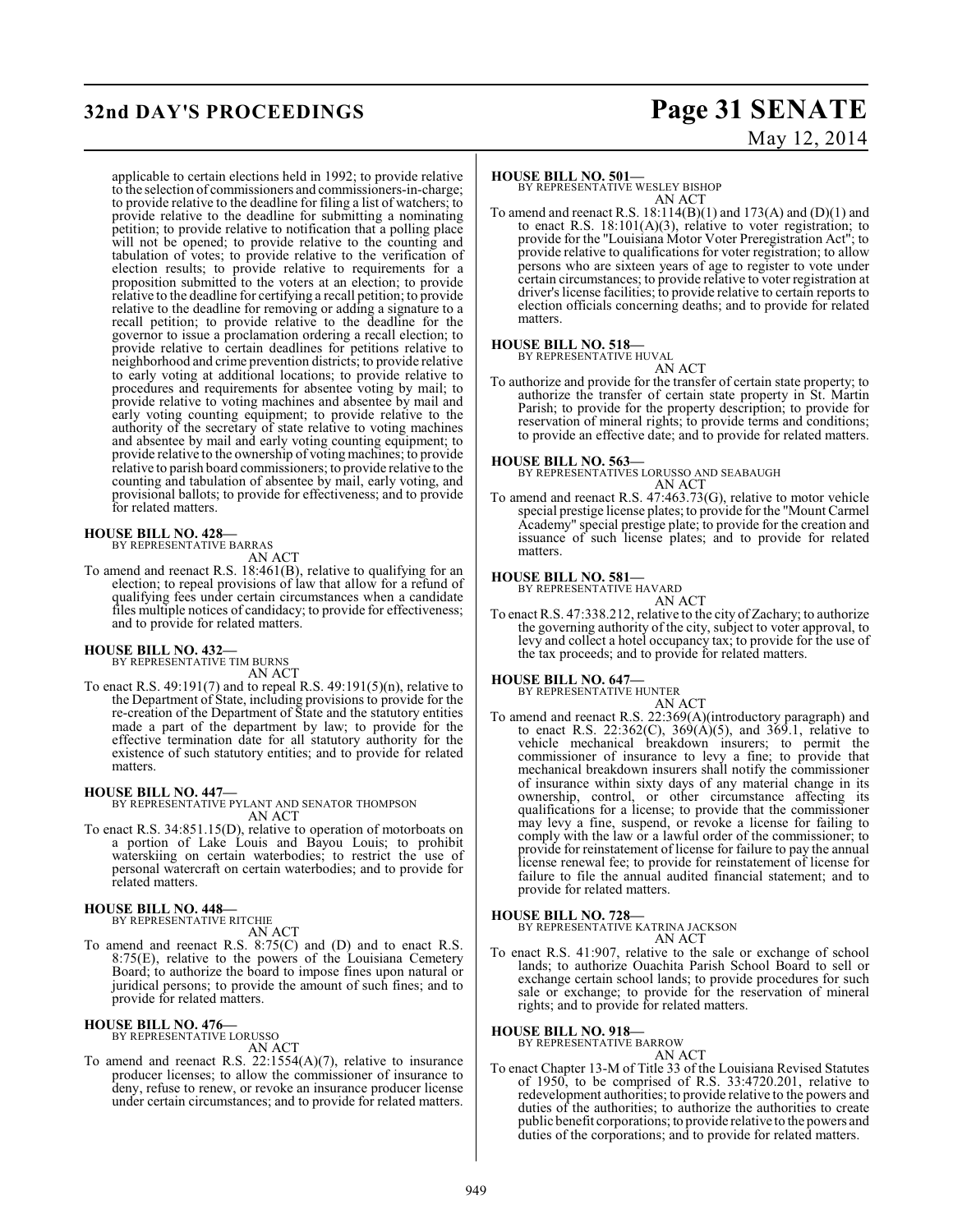## **Page 32 SENATE 32nd DAY'S PROCEEDINGS**

May 12, 2014

### **HOUSE BILL NO. 144—**

BY REPRESENTATIVE THIBAUT AN ACT

To enact R.S. 41:907, relative to the exchange of school lands; to authorize the West Baton Rouge Parish School Board to exchange certain school lands, including sixteenth section lands; to provide procedures for such exchange; to provide for the reservation of mineral rights; and to provide for related matters.

#### **HOUSE BILL NO. 146—**

BY REPRESENTATIVE THOMPSON AN ACT

To enact R.S. 47:463.165, relative to motor vehicle special prestige license plates; to provide for the "Hunters for the Hungry Louisiana" special prestige plate; to provide for creation, issuance, and design of such license plates; to provide relative to the fee for such plates; to authorize the promulgation of rules and regulations relative to the creation and implementation of such prestige license plate; and to provide for related matters.

#### **HOUSE BILL NO. 164—** BY REPRESENTATIVE DIXON

AN ACT

To enact R.S. 49:191(7) and to repeal R.S. 49:191(5)(e), relative to the Louisiana Workforce Commission, including provisions to provide for the re-creation of the Louisiana Workforce Commission and the statutory entities made a part of the commission by law; to provide for the effective termination date for all statutory authority for the existence of such statutory entities; and to provide for related matters.

#### **HOUSE BILL NO. 238—**

BY REPRESENTATIVE ST. GERMAIN AN ACT

To enact R.S. 33:2572, relative to the city of Plaquemine; to provide relative to the police civil service; to provide that the position of assistant chief of police for the city of Plaquemine shall be in the unclassified service; and to provide for related matters.

## **HOUSE BILL NO. 257—** BY REPRESENTATIVE STUART BISHOP

AN ACT

To enact R.S. 47:463.165, relative to motor vehicle special prestige license plates; to provide for the creation, issuance, and design of such license plates; to provide relative to the fee and distribution of fees for such plates; to authorize the promulgation of rules and regulations relative to the creation and implementation of the plates; and to provide for related matters.

**HOUSE BILL NO. 317—** BY REPRESENTATIVES COX, ANDERS, ARNOLD, BADON, BILLIOT,<br>WESLEY BISHOP, BROWN, HÉNRY BURNS, BURRELL, CHANEY GRONE, CHANEY, CROMER, FANNIN, GAROFALO, GISCLAIR, GREENE,<br>HAZEL, HENSGENS, HILL, HOFFMANN, HOWARD, INCLAIR, GREENE AN ACT

To enact R.S. 47:490.26, relative to military honor license plates; to provide for the establishment of a military honor license plate for the United States Army Rangers; to require the secretary to promulgate rules and regulations relative to the creation and implementation of this military honor license plate; to provide for the creation, issuance, and design of such plates; and to provide for related matters.

#### **HOUSE BILL NO. 345—** BY REPRESENTATIVE ARNOLD

AN ACT

To amend and reenact R.S. 26:2 and  $71(A)(4)$ , relative to the alcoholic beverage control laws; to provide for the definition of "broker"; to provide relative to permit fees for brokers; and to provide for related matters.

#### **HOUSE BILL NO. 660—**

BY REPRESENTATIVE PIERRE

AN ACT To amend and reenact R.S. 22:382 and 389(A)(introductory paragraph) and to enact R.S. 22:389(A)(5) and 389.1, relative to property residual value insurers; to provide that a property residual value insurer shall notifythe commissioner of insurance within sixty days of any material change in its ownership, control, or other circumstance affecting its qualifications for a license; to permit the commissioner of insurance to levy a fine; to authorize the commissioner to levy a fine, suspend, or revoke a license under certain circumstances; to provide for reinstatement of license for failure to pay the annual license renewal fee; to provide for reinstatement of license for failure to file the annual audited financial statement; and to provide for related matters.

#### **HOUSE BILL NO. 721—**

BY REPRESENTATIVE HUVAL

AN ACT To amend and reenact R.S. 22:1573(I)(1) and (3), (J), (K), (L), and (M), relative to insurance producer continuing education requirements; provides that the commissioner shall grant twenty-four continuing education credits to a licensed producer who is a member of the legislature during the member's term; provides that a licensed producer who actively participates in a state or national insurance association may receive up to four continuing education credits; and to provide for related matters.

#### **HOUSE BILL NO. 743—**

BY REPRESENTATIVE MORENO AND SENATOR KOSTELKA AN ACT

To amend and reenact R.S. 15:321(B), (D), (G)(introductory paragraph), and  $(H)$ , and  $323(A)$ ,  $(B)(2)$ (introductory paragraph), (D), and (G) and to enact R.S.  $15:323(B)(2)(i)$  and  $(i)$ , relative to the Louisiana Sentencing Commission; to provide relative to the duties of the commission; to provide relative to legislation recommended by the commission; to provide for the membership of the commission; to provide for additional members of the commission; to provide relative to persons serving as a proxy for a voting member of the commission; and to provide for related matters.

## **HOUSE BILL NO. 751—** BY REPRESENTATIVE MORENO

AN ACT

To amend and reenact R.S. 15:571.4(C), relative to forfeiture of good time; to amend the eligibility requirements for the restoration of previously forfeited good time; and to provide for related matters.

## **HOUSE BILL NO. 771—** BY REPRESENTATIVE RITCHIE

AN ACT

To amend and reenact R.S. 8:203, 456(B), and 505(B), relative to cemetery authorities; to provide for the requirement of such authorities; to provide for a final accounting of cemetery trusts; and to provide for related matters.

## **HOUSE BILL NO. 784—** BY REPRESENTATIVE WILLMOTT

AN ACT

To amend and reenact R.S. 25:1005, 1005.2, and 1005.3(A), relative to the Kenner Naval Museum Commission; to remove provisions relative to acquisition and exhibit of a specific ship by the museum; and to provide for related matters.

#### **HOUSE BILL NO. 796—**

BY REPRESENTATIVE CROMER

AN ACT To amend and reenact R.S. 22:2161(A)(10), (14), and (17), to enact R.S. 22:2161(A)(7) and (9), and to repeal R.S. 22:2161(A)(21), relative to the Louisiana Health Care Commission; to make changes to the membership of the commission; to provide for nominations to the commission; to change references to certain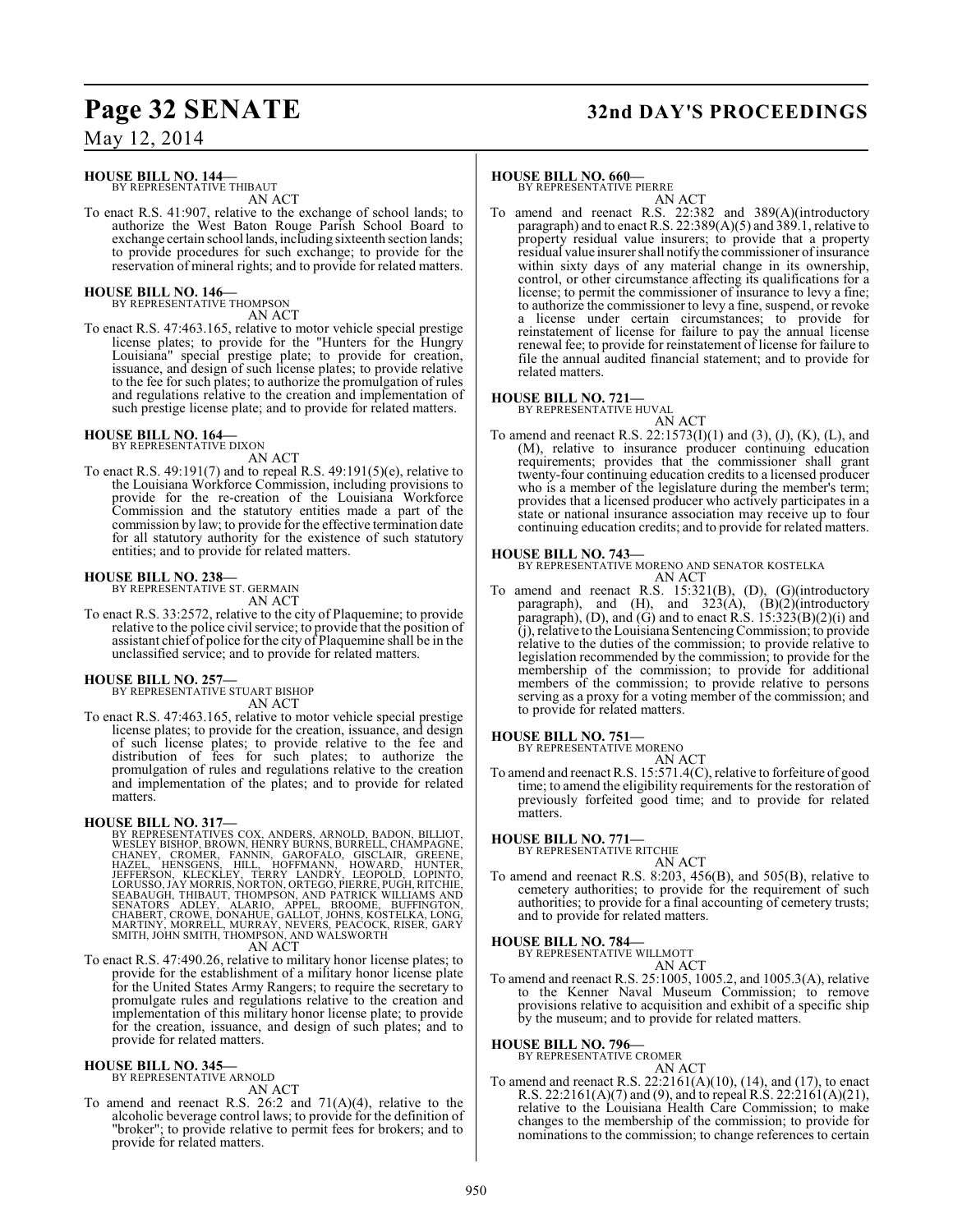## **32nd DAY'S PROCEEDINGS Page 33 SENATE** May 12, 2014

organizations of the commission; and to provide for related matters.

#### **HOUSE BILL NO. 820—** BY REPRESENTATIVE HUVAL

AN ACT

To amend and reenact R.S. 22:1318(D), relative to fire insurance policies; to define "fire insurance policy"; and to provide for related matters.

### **HOUSE BILL NO. 9—** BY REPRESENTATIVE EDWARDS

AN ACT

To enact R.S. 22:1295.1, relative to motor vehicle liability insurance; to provide for liability for certain operators excluded from coverage; and to provide for related matters.

HOUSE BILL NO. 11—<br>
BY REPRESENTATIVES EDWARDS, ADAMS, ARMES, ARNOLD,<br>
BARRAS, BARROW, BERTHELOT, BILLIOT, BROADWATER,<br>
BURFORD, HENRY BURNS, BURRELL, CARMODY, CHAMPAGNE,<br>
CHANEY, CONNICK, COX, DIXON, DOVE, FOIL, GAINES, G

To enact R.S. 1:58.6, relative to state holidays; to establish "Purple Heart Recognition Day" as an annual state holiday; and to provide for related matters.

## **HOUSE BILL NO. 42—** BY REPRESENTATIVE PEARSON

AN ACT To amend and reenact R.S.  $11:102(B)(3)(d)(vi)$ , relative to the liabilities of the Louisiana School Employees' Retirement System; to establish accounts for the full or partial payment of such liabilities; to provide for credits to such accounts; to provide for application of funds from certain accounts toward

### related matters. **HOUSE BILL NO. 102—**

BY REPRESENTATIVES FOIL AND BARROW AN ACT

To amend and reenact Civil Code Article 356, relative to the title of proceedings; to provide for the title of proceedings for continuing tutorship; and to provide for related matters.

such liabilities; to provide an effective date; and to provide for

#### **HOUSE BILL NO. 177—**

BY REPRESENTATIVES CHAMPAGNE, BARROW, WESLEY BISHOP, BROWN, HENRY, HODGES, HUNTER, IVEY, JAY MORRIS, ORTEGO, AND SMITH

#### AN ACT

To amend and reenact R.S. 39:1489, relative to professional, personal, consulting, and social services procurement; to require the director of contractual review to report certain information regarding contracts awarded without the necessity of public bidding or competitive negotiation; and to provide for related matters.

#### **HOUSE BILL NO. 196—**

BY REPRESENTATIVE SMITH AN ACT

To amend and reenact R.S. 15:1111(I), relative to work release; to provide for the eligibility to participate in the Department of Public Safety and Corrections work release program; to extend the length of time certain offenders may participate in work release programs; and to provide for related matters.

#### **HOUSE BILL NO. 417—**

BY REPRESENTATIVES LOPINTO AND WILLMOTT AN ACT

To amend and reenact R.S. 14:202.1, relative to offenses against property; to provide for the crime of residential contractor fraud; to provide for criminal penalties; to provide for restitution; to delete provisions relating to home improvement fraud; and to provide for related matters.

#### **HOUSE BILL NO. 514—**

BY REPRESENTATIVE HENRY AND SENATOR DORSEY-COLOMB AN ACT

To enact R.S. 40:962.1.2, relative to nonprescription products containing dextromethorphan; to prohibit the selling, purchasing, or attempting to purchase products containing dextromethorphan by minors; to provide for criminal penalties; to provide for preemption of local ordinances regulating the same matters; and to provide for related matters.

#### **HOUSE BILL NO. 534—** BY REPRESENTATIVE SHADOIN

AN ACT

To repeal R.S. 13:1218, relative to judicial bonds; to remove requirements for clerks to record all judicial bonds; and to provide for related matters.

## **HOUSE BILL NO. 535—** BY REPRESENTATIVE SHADOIN

AN ACT

To amend and reenact R.S. 13:4688(B), relative to processing fees for clerks of court; to remove requirements relative to when certain processing fees are to be paid in a suit; and to provide for related matters.

## **HOUSE BILL NO. 972—** BY REPRESENTATIVE HOLLIS

AN ACT

To designate a portion of U.S. Highway 190 in the city of Mandeville in St. Tammany Parish as "Tammany Parkway".

#### **HOUSE BILL NO. 975—**

BY REPRESENTATIVE WESLEY BISHOP AN ACT

To amend and reenact R.S. 17:1970.24(B)(1)(a)(ii)(bb), relative to the New Orleans Center for Creative Arts; to provide with respect to the membership of its board of directors; and to provide for related matters.

#### **HOUSE BILL NO. 1042—**

BY REPRESENTATIVE RITCHIE AN ACT

To amend and reenact R.S. 47:1838(introductory paragraph), relative to fees levied by the Louisiana Tax Commission; to authorize the continued levy and collection of fees associated with the assessment of certain properties by the commission; to provide an effective date; and to provide for related matters.

**HOUSE BILL NO. 1046—** BY REPRESENTATIVES LEOPOLD, BILLIOT, GAROFALO, AND HARRISON

AN ACT

To amend and reenact R.S. 3:4631(B) and (C) and R.S. 56:433(A) and (E) and 440, relative to labeling and packaging of oysters; to provide for certain standards for marketable oysters and labeling and packaging of oysters for market; to provide penalties for mislabeling oysters; and to provide for related matters.

## **HOUSE BILL NO. 1072— (Substitute for House Bill No. 140 by**

**Representative Montoucet)<br>BY REPRESENTATIVES MONTOUCET, ARMES, BILLIOT, STUART<br>BISHOP, CHANEY, DOVE, FOIL, GAROFALO, GISCLAIR, GUINN,<br>HARRISON, ORTEGO, AND SCHEXNAYDER AND SENATOR JOHN SMITH** 

#### AN ACT

To enact R.S. 56:643(C), relative to issuance of hunting and fishing licenses; to provide for a reduced fee for certain retired members of the U.S. Armed Forces; and to provide for related matters.